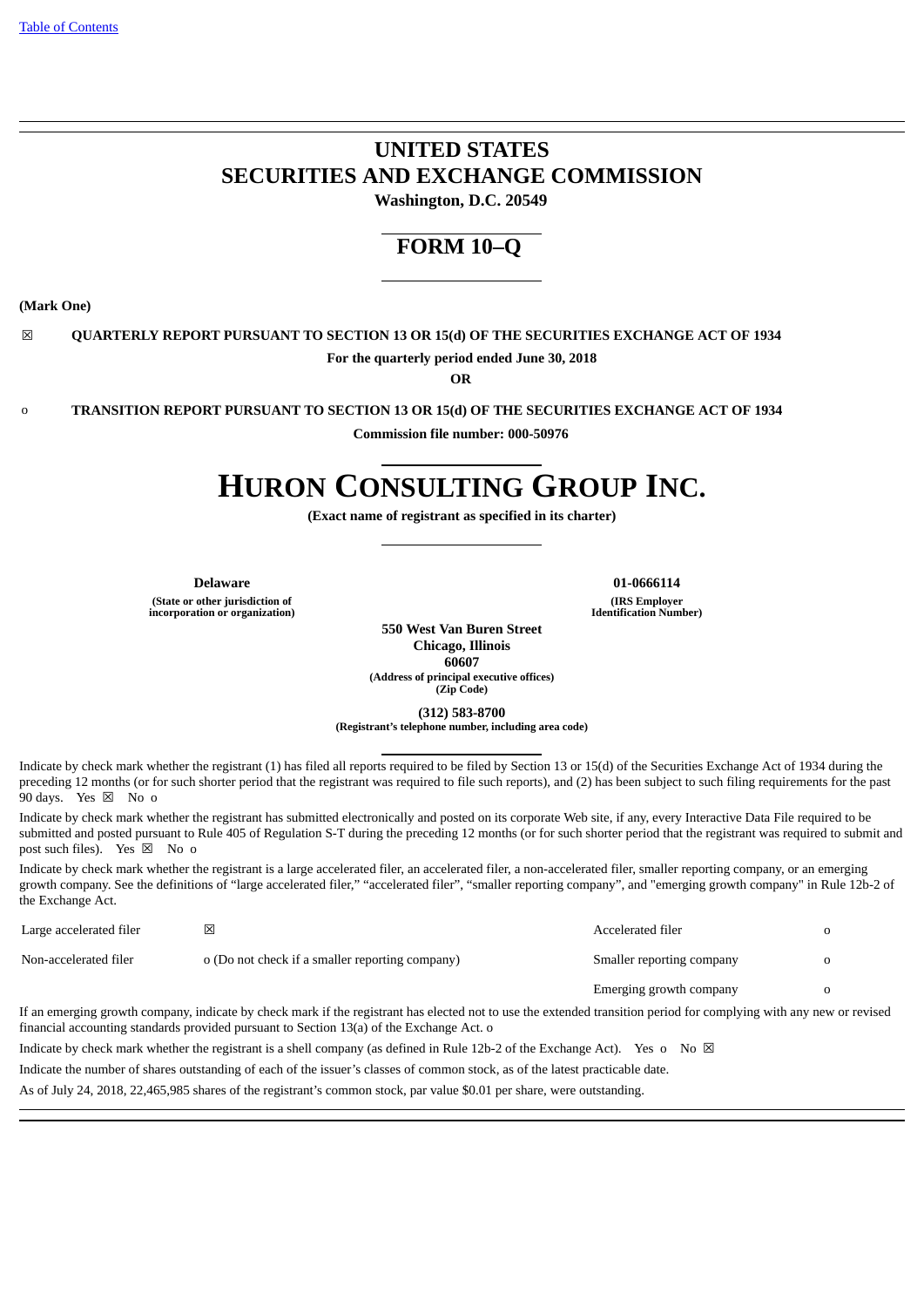# <span id="page-1-0"></span>**Huron Consulting Group Inc.**

# **HURON CONSULTING GROUP INC.**

# **INDEX**

**Page**

|           |                                                                                       | Page           |
|-----------|---------------------------------------------------------------------------------------|----------------|
|           | <b>Part I – Financial Information</b>                                                 |                |
| Item 1.   | <b>Consolidated Financial Statements (Unaudited)</b>                                  |                |
|           | <b>Consolidated Balance Sheets</b>                                                    | $\overline{1}$ |
|           | <b>Consolidated Statements of Operations and Other Comprehensive Income</b>           | $\overline{2}$ |
|           | <b>Consolidated Statement of Stockholders' Equity</b>                                 | $\overline{3}$ |
|           | <b>Consolidated Statements of Cash Flows</b>                                          | $\overline{4}$ |
|           | <b>Notes to Consolidated Financial Statements</b>                                     | $\overline{5}$ |
| Item 2.   | Management's Discussion and Analysis of Financial Condition and Results of Operations | 28             |
| Item 3.   | <b>Quantitative and Qualitative Disclosures About Market Risk</b>                     | 47             |
| Item 4.   | <b>Controls and Procedures</b>                                                        | 48             |
|           | <u> Part II – Other Information</u>                                                   |                |
| Item 1.   | <b>Legal Proceedings</b>                                                              | 48             |
| Item 1A.  | <b>Risk Factors</b>                                                                   | <b>48</b>      |
| Item 2.   | <b>Unregistered Sales of Equity Securities and Use of Proceeds</b>                    | <u>49</u>      |
| Item 3.   | <b>Defaults Upon Senior Securities</b>                                                | 49             |
| Item 4.   | <b>Mine Safety Disclosures</b>                                                        | <u>49</u>      |
| Item 5.   | <b>Other Information</b>                                                              | 49             |
| Item 6.   | <b>Exhibits</b>                                                                       | 50             |
| Signature |                                                                                       | 51             |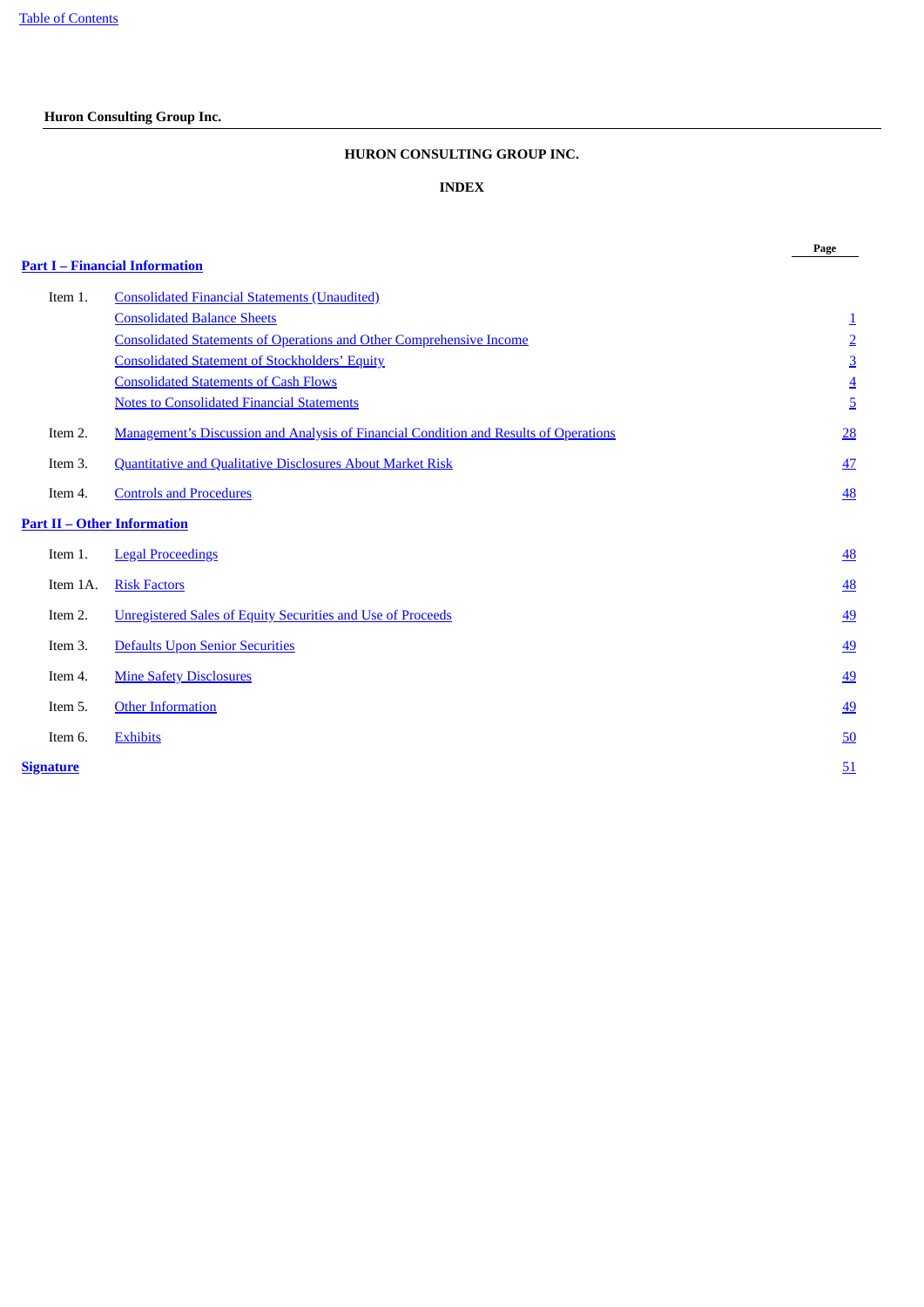# **PART I - FINANCIAL INFORMATION ITEM 1. CONSOLIDATED FINANCIAL STATEMENTS**

# **HURON CONSULTING GROUP INC. CONSOLIDATED BALANCE SHEETS (In thousands, except share and per share amounts) (Unaudited)**

<span id="page-2-2"></span><span id="page-2-1"></span><span id="page-2-0"></span>

|                                                                                                                                                                |      | <b>June 30,</b><br>2018 |                | December 31,<br>2017 |
|----------------------------------------------------------------------------------------------------------------------------------------------------------------|------|-------------------------|----------------|----------------------|
| <b>Assets</b>                                                                                                                                                  |      |                         |                |                      |
| Current assets:                                                                                                                                                |      |                         |                |                      |
| Cash and cash equivalents                                                                                                                                      | \$   | 10,452                  | $\mathfrak{S}$ | 16,909               |
| Receivables from clients, net                                                                                                                                  |      | 105,095                 |                | 101,778              |
| Unbilled services, net                                                                                                                                         |      | 78,227                  |                | 57,618               |
| Income tax receivable                                                                                                                                          |      | 2,540                   |                | 4,039                |
| Prepaid expenses and other current assets                                                                                                                      |      | 13,552                  |                | 10,951               |
| Total current assets                                                                                                                                           |      | 209,866                 |                | 191,295              |
| Property and equipment, net                                                                                                                                    |      | 42,958                  |                | 45,541               |
| Deferred income taxes, net                                                                                                                                     |      | 13,952                  |                | 16,752               |
| Long-term investment                                                                                                                                           |      | 47,099                  |                | 39,904               |
| Other non-current assets                                                                                                                                       |      | 30,783                  |                | 25,375               |
| Intangible assets, net                                                                                                                                         |      | 59,690                  |                | 72,311               |
| Goodwill                                                                                                                                                       |      | 645,655                 |                | 645,750              |
| <b>Total assets</b>                                                                                                                                            | \$   | 1,050,003               | $\mathbb{S}$   | 1,036,928            |
| Liabilities and stockholders' equity                                                                                                                           |      |                         |                |                      |
| Current liabilities:                                                                                                                                           |      |                         |                |                      |
| Accounts payable                                                                                                                                               | \$   | 9,570                   | \$             | 9,194                |
| Accrued expenses and other current liabilities                                                                                                                 |      | 20,461                  |                | 20,144               |
| Accrued payroll and related benefits                                                                                                                           |      | 69,219                  |                | 73,698               |
| Accrued contingent consideration for business acquisitions                                                                                                     |      | 7,197                   |                | 8,515                |
| Deferred revenues                                                                                                                                              |      | 29,480                  |                | 27,916               |
| Total current liabilities                                                                                                                                      |      | 135,927                 |                | 139,467              |
| Non-current liabilities:                                                                                                                                       |      |                         |                |                      |
| Deferred compensation and other liabilities                                                                                                                    |      | 22,457                  |                | 20,895               |
| Accrued contingent consideration for business acquisitions, net of current portion                                                                             |      | 4,829                   |                | 14,313               |
| Long-term debt, net of current portion                                                                                                                         |      | 352,438                 |                | 342,507              |
| Deferred lease incentives                                                                                                                                      |      | 14,544                  |                | 15,333               |
| Deferred income taxes, net                                                                                                                                     |      | 1,069                   |                | 1,097                |
| Total non-current liabilities                                                                                                                                  |      | 395,337                 |                | 394,145              |
| <b>Commitments and contingencies</b>                                                                                                                           |      |                         |                |                      |
| <b>Stockholders' equity</b>                                                                                                                                    |      |                         |                |                      |
| Common stock; \$0.01 par value; 500,000,000 shares authorized; 24,987,534 and 24,560,468 shares issued at June<br>30, 2018 and December 31, 2017, respectively |      | 244                     |                | 241                  |
| Treasury stock, at cost, 2,521,246 and 2,443,577 shares at June 30, 2018 and December 31, 2017, respectively                                                   |      | (123, 215)              |                | (121, 994)           |
| Additional paid-in capital                                                                                                                                     |      | 441,813                 |                | 434,256              |
| Retained earnings                                                                                                                                              |      | 184,507                 |                | 180,443              |
| Accumulated other comprehensive income                                                                                                                         |      | 15,390                  |                | 10,370               |
| Total stockholders' equity                                                                                                                                     |      | 518,739                 |                | 503,316              |
| Total liabilities and stockholders' equity                                                                                                                     | $\$$ | 1,050,003               | $\mathfrak{S}$ | 1,036,928            |

*The accompanying notes are an integral part of the consolidated financial statements.*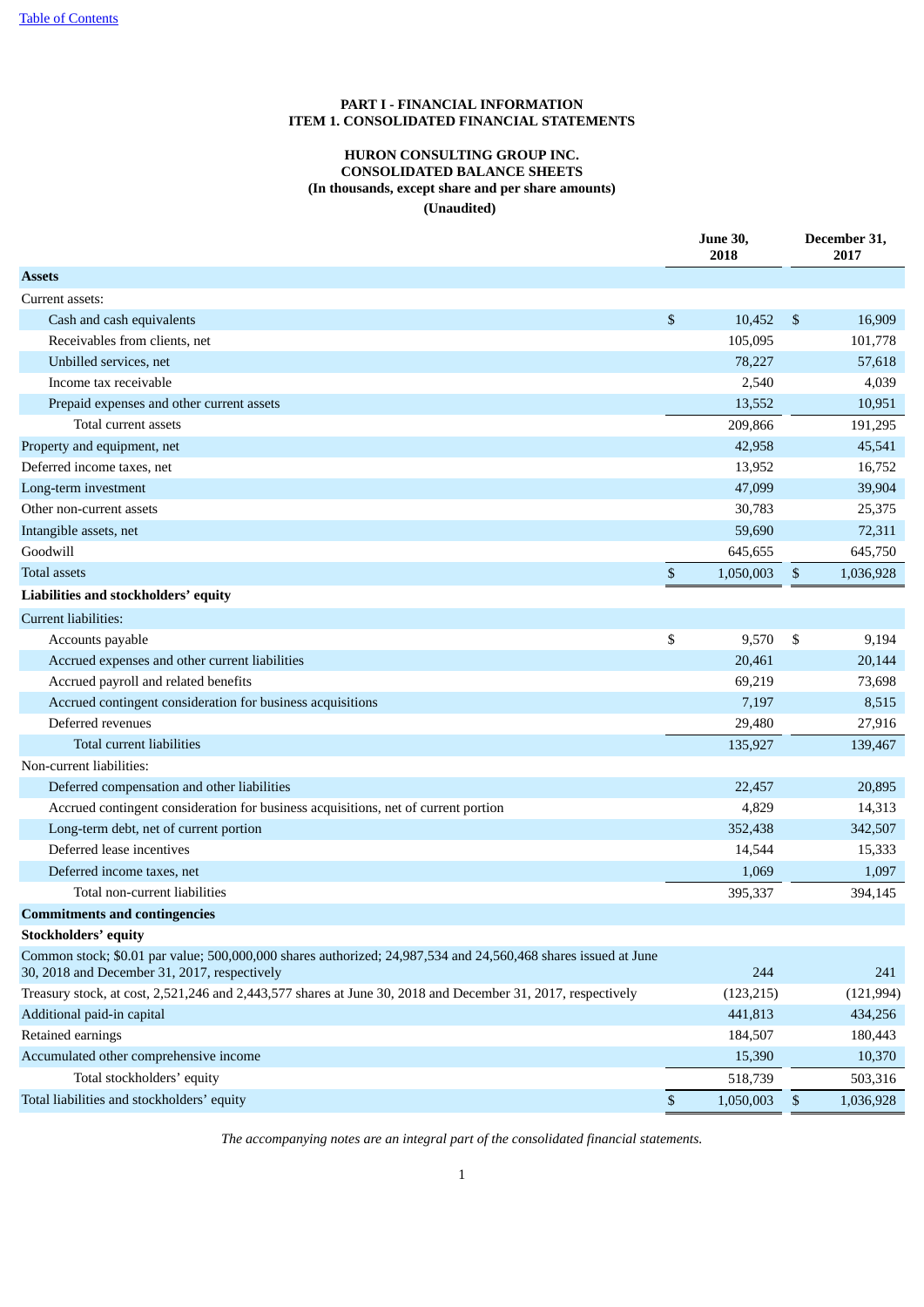# <span id="page-3-0"></span>**HURON CONSULTING GROUP INC. CONSOLIDATED STATEMENTS OF OPERATIONS AND OTHER COMPREHENSIVE INCOME (LOSS) (In thousands, except per share amounts) (Unaudited)**

|                                                                                                                     |               | <b>Three Months Ended</b><br><b>Six Months Ended</b><br><b>June 30,</b><br><b>June 30,</b> |                 |               |           |              |            |  |
|---------------------------------------------------------------------------------------------------------------------|---------------|--------------------------------------------------------------------------------------------|-----------------|---------------|-----------|--------------|------------|--|
|                                                                                                                     | 2018          |                                                                                            | 2017            |               | 2018      |              | 2017       |  |
| Revenues and reimbursable expenses:                                                                                 |               |                                                                                            |                 |               |           |              |            |  |
| Revenues                                                                                                            | \$<br>197,544 | \$                                                                                         | 181,418         | \$            | 391,223   | \$           | 370,267    |  |
| Reimbursable expenses                                                                                               | 20,733        |                                                                                            | 20,930          |               | 38,352    |              | 37,880     |  |
| Total revenues and reimbursable expenses                                                                            | 218,277       |                                                                                            | 202,348         |               | 429,575   |              | 408,147    |  |
| Direct costs and reimbursable expenses (exclusive of depreciation and<br>amortization shown in operating expenses): |               |                                                                                            |                 |               |           |              |            |  |
| Direct costs                                                                                                        | 127,574       |                                                                                            | 113,669         |               | 260,360   |              | 229,410    |  |
| Amortization of intangible assets and software development costs                                                    | 968           |                                                                                            | 2,745           |               | 2,186     |              | 5,731      |  |
| Reimbursable expenses                                                                                               | 20,915        |                                                                                            | 20,953          |               | 38,464    |              | 37,822     |  |
| Total direct costs and reimbursable expenses                                                                        | 149,457       |                                                                                            | 137,367         |               | 301,010   |              | 272,963    |  |
| Operating expenses and other gains, net                                                                             |               |                                                                                            |                 |               |           |              |            |  |
| Selling, general and administrative expenses                                                                        | 45,488        |                                                                                            | 43,705          |               | 92,566    |              | 90,561     |  |
| Restructuring charges                                                                                               | 1,984         |                                                                                            | 3,669           |               | 2,696     |              | 3,948      |  |
| Litigation and other gains, net                                                                                     | (6,707)       |                                                                                            | (1,102)         |               | (5,877)   |              | (1,102)    |  |
| Depreciation and amortization                                                                                       | 8,917         |                                                                                            | 9,684           |               | 17,720    |              | 18,603     |  |
| Goodwill impairment charge                                                                                          |               |                                                                                            | 209,600         |               |           |              | 209,600    |  |
| Total operating expenses and other gains, net                                                                       | 49,682        |                                                                                            | 265,556         |               | 107,105   |              | 321,610    |  |
| Operating income (loss)                                                                                             | 19,138        |                                                                                            | (200, 575)      |               | 21,460    |              | (186, 426) |  |
| Other income (expense), net:                                                                                        |               |                                                                                            |                 |               |           |              |            |  |
| Interest expense, net of interest income                                                                            | (5,022)       |                                                                                            | (4,927)         |               | (10,008)  |              | (8,931)    |  |
| Other income (expense), net                                                                                         | (5,693)       |                                                                                            | 1,516           |               | (5,838)   |              | 2,274      |  |
| Total other expense, net                                                                                            | (10, 715)     |                                                                                            | (3, 411)        |               | (15, 846) |              | (6,657)    |  |
| Income (loss) from continuing operations before taxes                                                               | 8,423         |                                                                                            | (203, 986)      |               | 5,614     |              | (193,083)  |  |
| Income tax expense (benefit)                                                                                        | 2,561         |                                                                                            | (53, 504)       |               | 2,974     |              | (47,756)   |  |
| Net income (loss) from continuing operations                                                                        | 5,862         |                                                                                            | (150, 482)      |               | 2,640     |              | (145, 327) |  |
| Income (loss) from discontinued operations, net of tax                                                              | (490)         |                                                                                            | 309             |               | (532)     |              | 452        |  |
| Net income (loss)                                                                                                   | \$<br>5,372   | \$                                                                                         | (150, 173)      | \$            | 2,108     | \$           | (144, 875) |  |
| Net earnings (loss) per basic share:                                                                                |               |                                                                                            |                 |               |           |              |            |  |
| Net income (loss) from continuing operations                                                                        | \$<br>0.27    | \$                                                                                         | (7.00)          | \$            | 0.12      | \$           | (6.80)     |  |
| Income (loss) from discontinued operations, net of tax                                                              | (0.02)        |                                                                                            | 0.01            |               | (0.02)    |              | 0.02       |  |
| Net income (loss)                                                                                                   | \$<br>0.25    | \$                                                                                         | (6.99)          | \$            | 0.10      | \$           | (6.78)     |  |
| Net earnings (loss) per diluted share:                                                                              |               |                                                                                            |                 |               |           |              |            |  |
| Net income (loss) from continuing operations                                                                        | \$<br>0.27    | \$                                                                                         | (7.00)          | \$            | 0.12      | \$           | (6.80)     |  |
| Income (loss) from discontinued operations, net of tax                                                              | (0.02)        |                                                                                            | 0.01            |               | (0.02)    |              | 0.02       |  |
| Net income (loss)                                                                                                   | \$<br>0.25    | \$                                                                                         | (6.99)          | ${\mathbb S}$ | 0.10      | $\mathbb{S}$ | (6.78)     |  |
| Weighted average shares used in calculating earnings per share:                                                     |               |                                                                                            |                 |               |           |              |            |  |
| <b>Basic</b>                                                                                                        | 21,709        |                                                                                            | 21,492          |               | 21,651    |              | 21,366     |  |
| <b>Diluted</b>                                                                                                      | 21,918        |                                                                                            | 21,492          |               | 21,866    |              | 21,366     |  |
| <b>Comprehensive income (loss):</b>                                                                                 |               |                                                                                            |                 |               |           |              |            |  |
| Net income (loss)                                                                                                   | \$<br>5,372   | \$                                                                                         | $(150, 173)$ \$ |               | 2,108     | \$           | (144, 875) |  |
| Foreign currency translation adjustments, net of tax                                                                | (954)         |                                                                                            | 802             |               | (920)     |              | 1,226      |  |
| Unrealized gain (loss) on investment, net of tax                                                                    | 3,159         |                                                                                            | (1,246)         |               | 5,325     |              | 531        |  |
| Unrealized gain (loss) on cash flow hedging instruments, net of tax                                                 | 183           |                                                                                            | (72)            |               | 615       |              | (27)       |  |
| Other comprehensive income (loss)                                                                                   | 2,388         |                                                                                            | (516)           |               | 5,020     |              | 1,730      |  |
| Comprehensive income (loss)                                                                                         | \$<br>7,760   | \$                                                                                         | $(150,689)$ \$  |               | 7,128     | \$           | (143, 145) |  |

*The accompanying notes are an integral part of the consolidated financial statements.*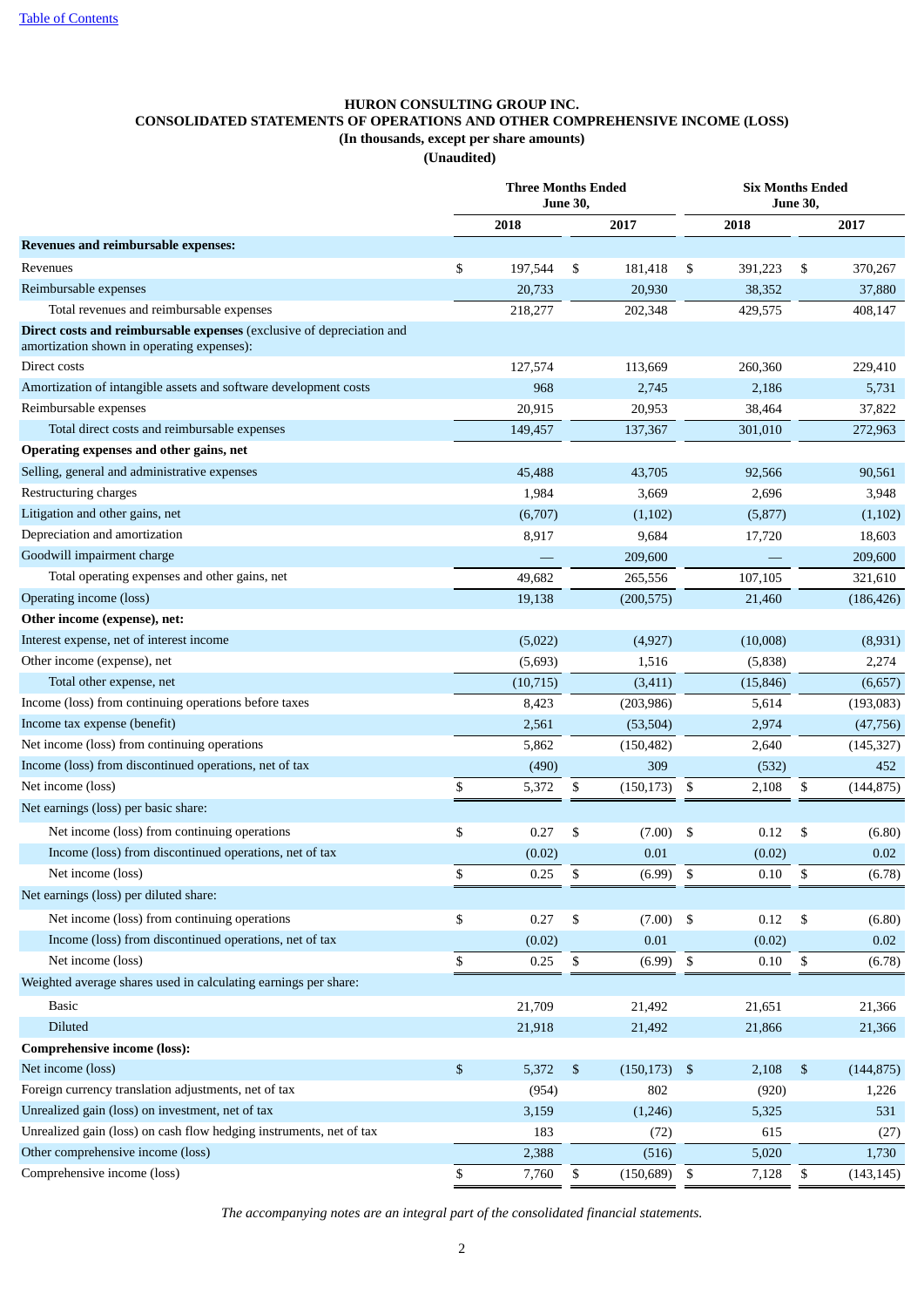# **HURON CONSULTING GROUP INC. CONSOLIDATED STATEMENT OF STOCKHOLDERS' EQUITY (In thousands, except share amounts) (Unaudited)**

<span id="page-4-0"></span>

|                                                          | <b>Common Stock</b> |          |                | <b>Treasury Stock</b> |     |               |    | Additional         |                      |         |    |        |          | <b>Accumulated Other</b> |  |  |  |                         |  |                                |
|----------------------------------------------------------|---------------------|----------|----------------|-----------------------|-----|---------------|----|--------------------|----------------------|---------|----|--------|----------|--------------------------|--|--|--|-------------------------|--|--------------------------------|
|                                                          | <b>Shares</b>       |          | <b>Amount</b>  | <b>Shares</b>         |     | <b>Amount</b> |    | Paid-In<br>Capital | Retained<br>Earnings |         |    |        |          |                          |  |  |  | Comprehensive<br>Income |  | Stockholders'<br><b>Equity</b> |
| <b>Balance at December 31, 2017</b>                      | 24,098,822          | <b>S</b> | 241            | (2,591,135)           | Эħ. | (121, 994)    | ö. | 434,256            |                      | 180,443 | -S | 10,370 | S        | 503,316                  |  |  |  |                         |  |                                |
| Comprehensive income                                     |                     |          |                |                       |     |               |    |                    |                      | 2,108   |    | 5,020  |          | 7,128                    |  |  |  |                         |  |                                |
| Issuance of common stock in connection<br>with:          |                     |          |                |                       |     |               |    |                    |                      |         |    |        |          |                          |  |  |  |                         |  |                                |
| Restricted stock awards, net of<br>cancellations         | 206,480             |          | $\overline{2}$ | 34,095                |     | 1,499         |    | (1,501)            |                      |         |    |        |          |                          |  |  |  |                         |  |                                |
| Exercise of stock options                                | 20,000              |          |                |                       |     |               |    | 468                |                      |         |    |        |          | 469                      |  |  |  |                         |  |                                |
| Share-based compensation                                 |                     |          |                |                       |     |               |    | 8,590              |                      |         |    |        |          | 8,590                    |  |  |  |                         |  |                                |
| Shares redeemed for employee tax<br>withholdings         |                     |          |                | (76, 715)             |     | (2,720)       |    |                    |                      |         |    |        |          | (2,720)                  |  |  |  |                         |  |                                |
| Cumulative-effect adjustment from<br>adoption of ASC 606 |                     |          |                |                       |     |               |    |                    |                      | 1,956   |    |        |          | 1,956                    |  |  |  |                         |  |                                |
| <b>Balance at June 30, 2018</b>                          | 24,325,302          |          | 244            | (2,633,755)           |     | (123, 215)    | S. | 441,813            |                      | 184,507 | -8 | 15,390 | <b>S</b> | 518,739                  |  |  |  |                         |  |                                |

*The accompanying notes are an integral part of the consolidated financial statements.*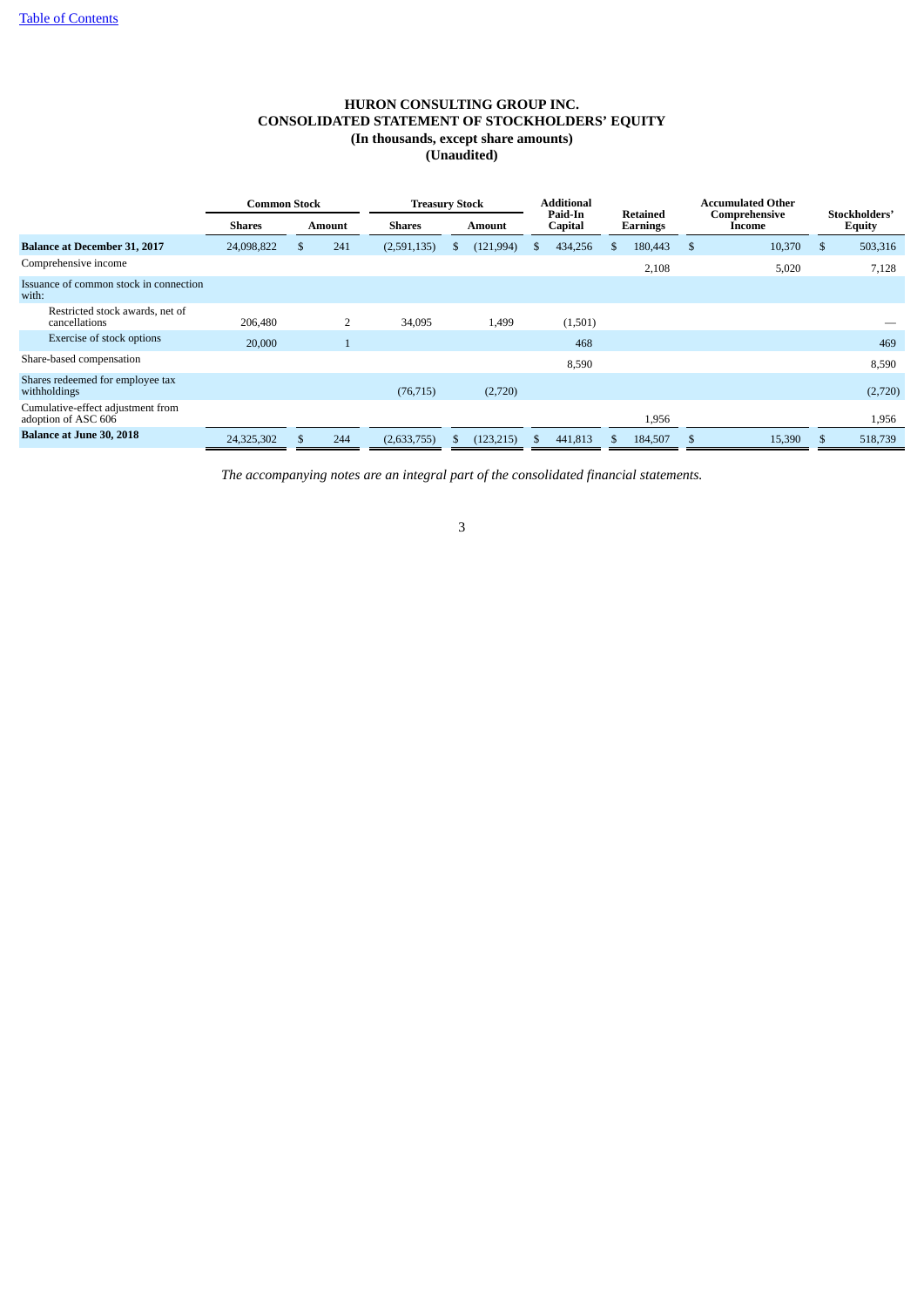# **HURON CONSULTING GROUP INC. CONSOLIDATED STATEMENTS OF CASH FLOWS (In thousands) (Unaudited)**

<span id="page-5-0"></span>

|                                                                                          | <b>Six Months Ended</b><br><b>June 30,</b> |    |            |  |  |
|------------------------------------------------------------------------------------------|--------------------------------------------|----|------------|--|--|
|                                                                                          | 2018                                       |    | 2017       |  |  |
| <b>Cash flows from operating activities:</b>                                             |                                            |    |            |  |  |
| Net income (loss)                                                                        | \$<br>2,108                                | \$ | (144, 875) |  |  |
| Adjustments to reconcile net income (loss) to net cash provided by operating activities: |                                            |    |            |  |  |
| Depreciation and amortization                                                            | 20,394                                     |    | 24,705     |  |  |
| Share-based compensation                                                                 | 9,117                                      |    | 7,601      |  |  |
| Amortization of debt discount and issuance costs                                         | 5,155                                      |    | 5,031      |  |  |
| Goodwill impairment charge                                                               |                                            |    | 209,600    |  |  |
| Allowances for doubtful accounts and unbilled services                                   | 390                                        |    | 1,292      |  |  |
| Deferred income taxes                                                                    |                                            |    | (52, 685)  |  |  |
| Loss (gain) on sale of businesses                                                        | 5,831                                      |    | (931)      |  |  |
| Change in fair value of contingent consideration liabilities                             | (3,350)                                    |    | (1,102)    |  |  |
| Changes in operating assets and liabilities, net of acquisitions and divestitures:       |                                            |    |            |  |  |
| (Increase) decrease in receivables from clients, net                                     | (5, 384)                                   |    | 10,948     |  |  |
| (Increase) decrease in unbilled services, net                                            | (19, 693)                                  |    | (7,751)    |  |  |
| (Increase) decrease in current income tax receivable / payable, net                      | 600                                        |    | 959        |  |  |
| (Increase) decrease in other assets                                                      | (4, 140)                                   |    | (2,951)    |  |  |
| Increase (decrease) in accounts payable and accrued liabilities                          | (996)                                      |    | 6,976      |  |  |
| Increase (decrease) in accrued payroll and related benefits                              | (4,736)                                    |    | (32, 426)  |  |  |
| Increase (decrease) in deferred revenues                                                 | 1,617                                      |    | (1,105)    |  |  |
| Net cash provided by operating activities                                                | 6,913                                      |    | 23,286     |  |  |
| <b>Cash flows from investing activities:</b>                                             |                                            |    |            |  |  |
| Purchases of property and equipment, net                                                 | (5, 131)                                   |    | (15,287)   |  |  |
| Investment in life insurance policies                                                    | (1,689)                                    |    | (1,826)    |  |  |
| Purchases of businesses, net of cash acquired                                            | (215)                                      |    | (103, 456) |  |  |
| Capitalization of internally developed software costs                                    | (2, 149)                                   |    | (528)      |  |  |
| Proceeds from note receivable                                                            | 1,040                                      |    | 177        |  |  |
| Divestitures of businesses                                                               | (1,862)                                    |    | 1,499      |  |  |
| Net cash used in investing activities                                                    | (10,006)                                   |    | (119, 421) |  |  |
| <b>Cash flows from financing activities:</b>                                             |                                            |    |            |  |  |
| Proceeds from exercise of stock options                                                  | 469                                        |    |            |  |  |
| Shares redeemed for employee tax withholdings                                            | (2,720)                                    |    | (4,259)    |  |  |
| Proceeds from borrowings under credit facility                                           | 139,300                                    |    | 205,500    |  |  |
| Repayments of debt                                                                       | (134, 049)                                 |    | (106, 500) |  |  |
| Payments for debt issuance costs                                                         | (1, 385)                                   |    | (395)      |  |  |
| Payments of contingent consideration liabilities                                         | (4,906)                                    |    | (1, 811)   |  |  |
| Net cash provided by (used in) financing activities                                      | (3,291)                                    |    | 92,535     |  |  |
| Effect of exchange rate changes on cash                                                  | (73)                                       |    | 165        |  |  |
| Net decrease in cash and cash equivalents                                                | (6, 457)                                   |    | (3, 435)   |  |  |
| Cash and cash equivalents at beginning of the period                                     | 16,909                                     |    | 17,027     |  |  |
| Cash and cash equivalents at end of the period                                           | \$<br>10,452                               | \$ | 13,592     |  |  |
| Supplemental disclosure of cash flow information:                                        |                                            |    |            |  |  |
| Non-cash investing and financing activities:                                             |                                            |    |            |  |  |
| Property and equipment expenditures included in accounts payable and accrued expenses    | \$<br>1,483                                | \$ | 4,657      |  |  |
| Promissory note assumed for purchase of property and equipment                           | \$                                         | \$ | 5,113      |  |  |
| Contingent consideration related to business acquisitions                                | \$<br>212                                  | \$ | 15,489     |  |  |
| Common stock issued related to a business acquisition                                    | \$                                         | \$ | 9,560      |  |  |

*The accompanying notes are an integral part of the consolidated financial statements.*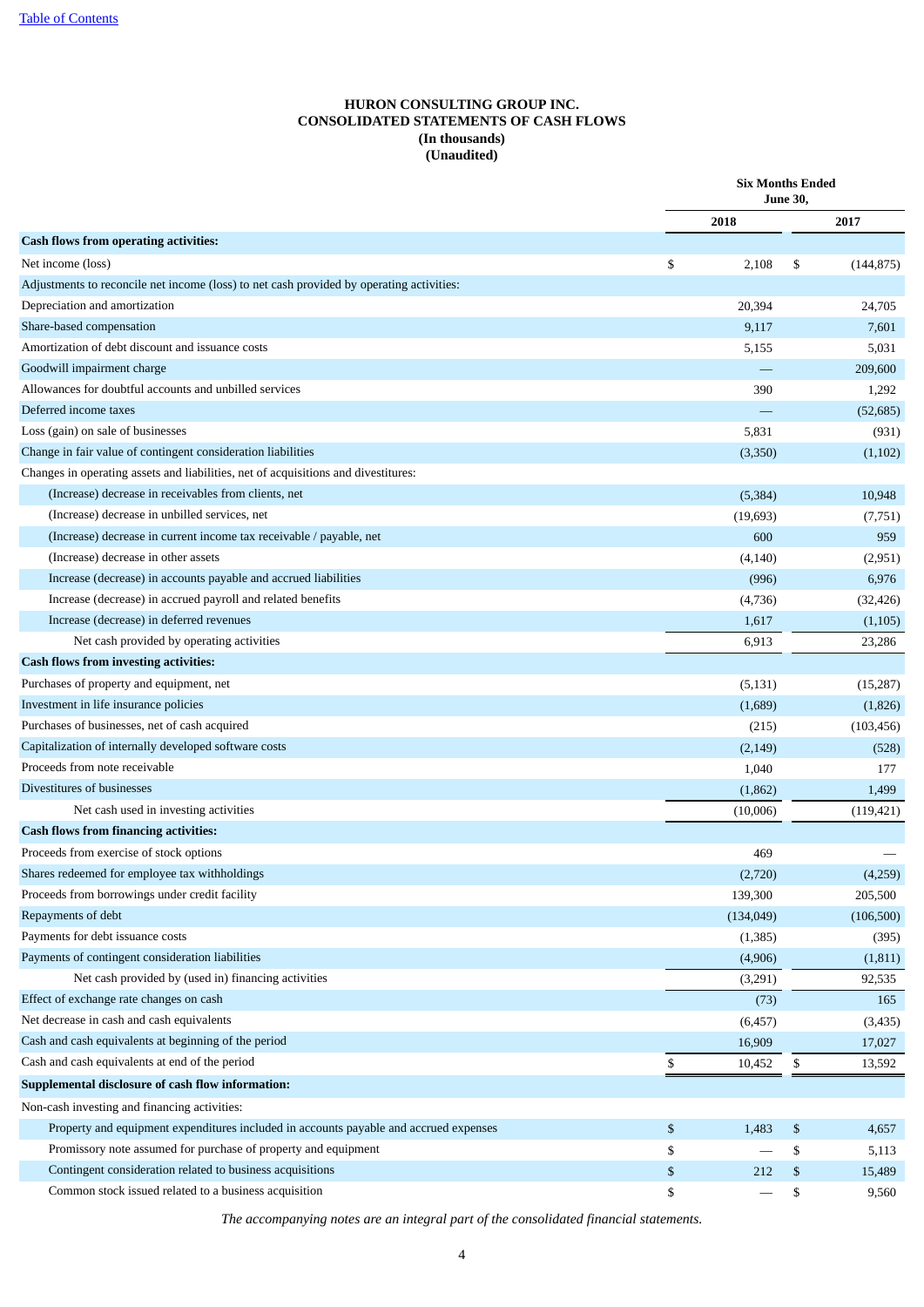#### <span id="page-6-0"></span>**1. Description of Business**

Huron is a global consultancy that helps clients drive growth, enhance performance and sustain leadership in the markets they serve. We partner with clients to develop strategies and implement solutions that enable the transformative change our clients need to own their future.

#### **2. Basis of Presentation**

The accompanying unaudited consolidated financial statements reflect the financial position, results of operations, and cash flows as of and for the three and six months ended June 30, 2018 and 2017. These financial statements have been prepared in accordance with the rules and regulations of the U.S. Securities and Exchange Commission ("SEC") for Quarterly Reports on Form 10-Q. Accordingly, these financial statements do not include all of the information and note disclosures required by accounting principles generally accepted in the United States of America ("GAAP") for annual financial statements. In the opinion of management, these financial statements reflect all adjustments of a normal, recurring nature necessary for the fair statement of our financial position, results of operations, and cash flows for the interim periods presented in conformity with GAAP. These financial statements should be read in conjunction with our consolidated financial statements and notes thereto for the year ended December 31, 2017 included in our Annual Report on Form 10-K and our Quarterly Report on Form 10-Q for the period ended March 31, 2018. Our results for any interim period are not necessarily indicative of results for a full year or any other interim period.

In the second quarter of 2018, we identified an error on our previously reported consolidated balance sheet and statement of operations as of and for the three months ended March 31, 2018 which increased revenues and unbilled services, net by \$0.6 million and net income by \$0.4 million. This error related to the application of the proportionate performance approach for recognizing revenues for fixed-fee engagements in our Middle East practice within the Business Advisory segment. This error was corrected in the second quarter of 2018 by decreasing revenues and unbilled services, net by \$0.6 million, and resulted in a \$0.4 million decrease to net income in the second quarter of 2018. This error, which was not material to the first or second quarter of 2018 results, had no impact on our consolidated balance sheet or statement of operations as of and for the six months ended June 30, 2018.

On January 1, 2018, we adopted Accounting Standard Update ("ASU") 2014-09, *Revenue from Contracts with Customers*. Below is an update to our revenue recognition and capitalized sales commissions accounting policies as a result of the adoption. Refer to Note 3 "New Accounting Pronouncements" for additional information on the adoption of ASU 2014-09.

#### *Revenue Recognition*

We generate substantially all of our revenues from providing professional services to our clients. We also generate revenues from software licenses; software support, maintenance and subscriptions to our cloud-based analytic tools and solutions; speaking engagements; conferences; and publications. A single contract could include one or multiple performance obligations. For those contracts that have multiple performance obligations, we allocate the total transaction price to each performance obligation based on its relative standalone selling price, which is determined based on our overall pricing objectives, taking into consideration market conditions and other factors.

Revenue is recognized when control of the goods and services provided are transferred to our customers and in an amount that reflects the consideration we expect to be entitled to in exchange for those goods and services using the following steps: 1) identify the contract, 2) identify the performance obligations, 3) determine the transaction price, 4) allocate the transaction price to the performance obligations in the contract, and 5) recognize revenue as or when we satisfy the performance obligations.

We typically satisfy our performance obligations for professional services over time as the related services are provided. The performance obligations related to software support, maintenance and subscriptions to our cloud-based analytic tools and solutions are typically satisfied evenly over the course of the service period. Other performance obligations, such as certain software licenses, speaking engagements, conferences, and publications, are satisfied at a point in time.

We generate our revenues under four types of billing arrangements: fixed-fee (including software license revenue); time-and-expense; performance-based; and software support, maintenance and subscriptions.

In fixed-fee billing arrangements, we agree to a pre-established fee in exchange for a predetermined set of professional services. We set the fees based on our estimates of the costs and timing for completing the engagements. We generally recognize revenues under fixed-fee billing arrangements using a proportionate performance approach, which is based on work completed to-date versus our estimates of the total services to be provided under the engagement. Contracts within our Studer Group solution are fixed-fee partner contracts with multiple performance obligations, which primarily consist of coaching services, as well as speaking engagements, conferences, publications and software products ("Partner Contracts"). Revenues for coaching services and software products are generally recognized on a straight-line basis over the length of the contract. All other revenues under Partner Contracts, including speaking engagements, conferences and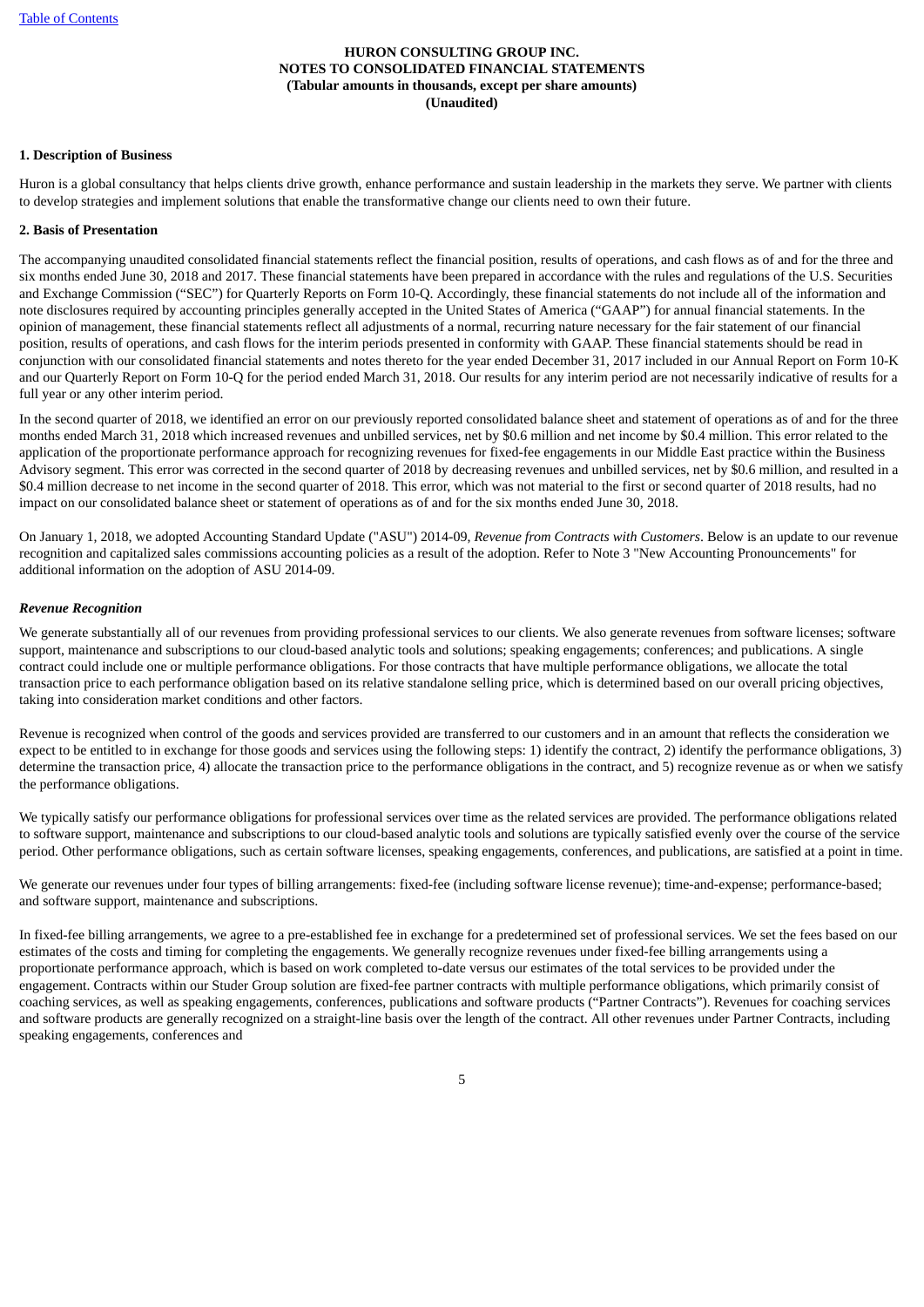publications, are recognized at the time the goods or services are provided. Estimates of total engagement revenues and cost of services are monitored regularly during the term of the engagement. If our estimates indicate a potential loss, such loss is recognized in the period in which the loss first becomes probable and reasonably estimable.

We also generate revenues from software licenses for our revenue cycle management software and research administration and compliance software. Licenses for our revenue cycle management software are sold only as a component of our consulting projects, and the services we provide are essential to the functionality of the software. Therefore, revenues from these software licenses are recognized over the term of the related consulting services contract. License revenue from our research administration and compliance software is generally recognized in the month in which the software is delivered.

Time-and-expense billing arrangements require the client to pay based on the number of hours worked by our revenue-generating professionals at agreed upon rates. Time-and-expense arrangements also include certain speaking engagements, conferences, and publications purchased by our clients outside of Partner Contracts within our Studer Group solution. We recognize revenues under time-and-expense arrangements as the related services or goods are provided, using the right to invoice practical expedient which allows us to recognize revenue in the amount that we have a right to invoice based on the number of hours worked and the agreed upon hourly rates or the value of the speaking engagements, conferences or publications purchased by our clients.

In performance-based billing arrangements, fees are tied to the attainment of contractually defined objectives. We enter into performance-based engagements in essentially two forms. First, we generally earn fees that are directly related to the savings formally acknowledged by the client as a result of adopting our recommendations for improving operational and cost effectiveness in the areas we review. Second, we have performance-based engagements in which we earn a success fee when and if certain predefined outcomes occur. We recognize revenue under performance-based billing arrangements using the following steps: 1) estimate variable consideration using a probability-weighted assessment of the fees to be earned, 2) apply a constraint to the estimated variable consideration to limit the amount that could be reversed when the uncertainty is resolved (the "constraint"), and 3) recognize revenue of estimated variable consideration, net of the constraint, based on work completed to-date versus our estimates of the total services to be provided under the engagement.

Clients that have purchased one of our software licenses can pay an annual fee for software support and maintenance. We also generate subscription revenue from our cloud-based analytic tools and solutions. Software support, maintenance and subscription revenues are recognized ratably over the support or subscription period. These fees are billed in advance and included in deferred revenues until recognized.

Provisions are recorded for the estimated realization adjustments on all engagements, including engagements for which fees are subject to review by the bankruptcy courts. Expense reimbursements that are billable to clients are included in total revenues and reimbursable expenses. Under fixed-fee billing arrangements, we estimate the total amount of reimbursable expenses to be incurred over the course of the engagement and recognize the estimated amount as revenue using a proportionate performance approach, which is based on work completed to-date versus our estimates of the total services to be provided under the engagement. Under time-and-expense billing arrangements we recognize reimbursable expenses as revenue as the related services are provided, using the right to invoice practical expedient. Reimbursable expenses are recognized as expenses in the period in which the expense is incurred. Subcontractors that are billed to clients at cost are also included in reimbursable expenses. When billings do not specifically identify reimbursable expenses, we allocate the portion of the billings equivalent to these expenses to reimbursable expenses.

The payment terms and conditions in our customer contracts vary. Differences between the timing of billings and the recognition of revenue are recognized as either unbilled services or deferred revenues in the accompanying consolidated balance sheets. Revenues recognized for services performed but not yet billed to clients are recorded as unbilled services. Revenues recognized, but for which we are not yet entitled to bill because certain events, such as the completion of the measurement period or client approval, must occur, are recorded as contract assets and included within unbilled services. Client prepayments and retainers are classified as deferred revenues and recognized over future periods as earned in accordance with the applicable engagement agreement.

# *Capitalized Sales Commissions*

Sales commissions earned by our sales professionals are considered incremental and recoverable costs of obtaining a contract with a customer. Sales commissions with an expected amortization period greater than one year are deferred and amortized on a straight-line basis over the period of the associated contract. We elected to apply the practical expedient to expense sales commissions as incurred when the expected amortization period is one year or less. Amortization expense is recorded to direct costs. During the three and six months ended June 30, 2018, the amount of capitalized sales commissions amortized was not material. Unamortized sales commissions were \$0.4 million as of June 30, 2018.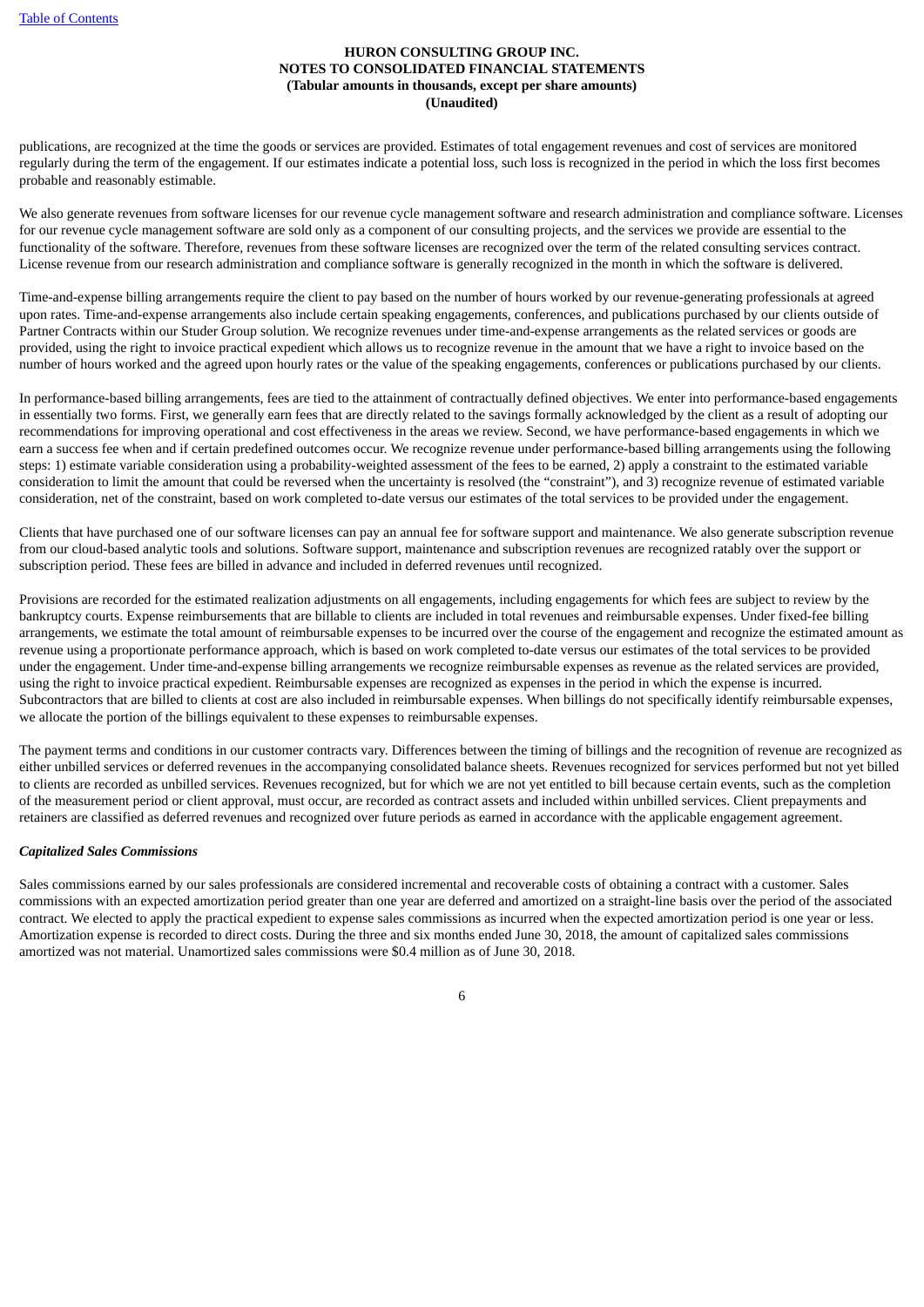# **3. New Accounting Pronouncements**

#### *Recently Adopted*

In August 2017, the Financial Accounting Standards Board ("FASB") issued Accounting Standards Update ("ASU") 2017-12, *Derivatives and Hedging (Topic 815): Targeted Improvements to Accounting for Hedging Activities*. The amendments to the guidance improve and simplify rules for hedge accounting to better present the economic results of an entity's risk management activities in its financial statements and improve the disclosures of hedging arrangements. Additionally, ASU 2017-12 simplifies the hedge documentation and effectiveness assessment requirements. We elected to early adopt this ASU effective January 1, 2018. The adoption of this guidance did not have an impact on our consolidated financial statements.

In January 2016, the FASB issued ASU 2016-01, Financial Instruments - Overall (Subtopic 825-10): Recognition and Measurement of Financial Assets and *Financial Liabilities*. The amendments to the guidance enhance the reporting model for financial instruments, which includes amendments to address aspects of recognition, measurement, presentation, and disclosure. We adopted this ASU effective January 1, 2018. The adoption of this guidance did not have an impact on our consolidated financial statements.

In May 2014, the FASB issued ASU 2014-09, *Revenue from Contracts with Customers*, as a new Topic, ASC 606, which superseded ASC 605, *Revenue Recognition*. The new revenue recognition standard provides a five-step analysis of transactions to determine when and how revenue is recognized. The core principle is that a company should recognize revenue to depict the transfer of promised goods or services to customers in an amount that reflects the consideration to which the entity expects to be entitled in exchange for those goods or services. We adopted ASC 606 effective January 1, 2018 on a modified retrospective basis to all open contracts, as modified, as of that date. Adoption of the new standard resulted in changes to our accounting policy for revenue recognition, most notably for performance-based billing arrangements, and sales commissions. Refer to Note 2 "Basis of Presentation" for additional information on our new accounting policies for revenue recognition and capitalized sales commissions. Adopting ASC 606 on a modified retrospective basis had no impact on our consolidated financial statements in the prior periods presented. Upon adoption, we recorded a \$2.0 million cumulative-effect adjustment to record a net increase to retained earnings for the portion of performance-based billing arrangements that have been earned as of the adoption date but for which we had not recognized as revenue under previous revenue recognition guidance, the capitalization of sales commissions paid on open contracts as of the adoption date, and the related tax effects. The impact of the cumulative effect adjustment on our consolidated balance sheet upon adoption was as follows:

|                                           | As of<br><b>December 31, 2017</b> |      | <b>Cumulative Effect</b><br><b>Adjustment</b> |      | As of<br><b>January 1, 2018</b> |  |
|-------------------------------------------|-----------------------------------|------|-----------------------------------------------|------|---------------------------------|--|
| <b>Assets</b>                             |                                   |      |                                               |      |                                 |  |
| Unbilled services, net (1)                | \$<br>57,618                      | -S   | 2,369                                         | - \$ | 59,987                          |  |
| Prepaid expenses and other current assets | \$<br>10,951                      | -S   | 104                                           | - \$ | 11,055                          |  |
| Deferred income taxes, net                | \$<br>16,752                      | -S   | $(687)$ \$                                    |      | 16,065                          |  |
| Other non-current assets                  | \$<br>25,375                      | - \$ | 170                                           | - \$ | 25,545                          |  |
|                                           |                                   |      |                                               |      |                                 |  |
| <b>Equity</b>                             |                                   |      |                                               |      |                                 |  |
| Retained earnings                         | \$<br>180,443                     | \$.  | 1,956                                         | - \$ | 182,399                         |  |

(1) The cumulative effect adjustment related to the portion of performance-based billing arrangements that have been earned as of the adoption date but for which we had not recognized as revenue under previous revenue recognition guidance was recorded as a contract asset within unbilled services, net on our consolidated balance sheet. Refer to Note 6 "Revenues" for additional information on our contract assets.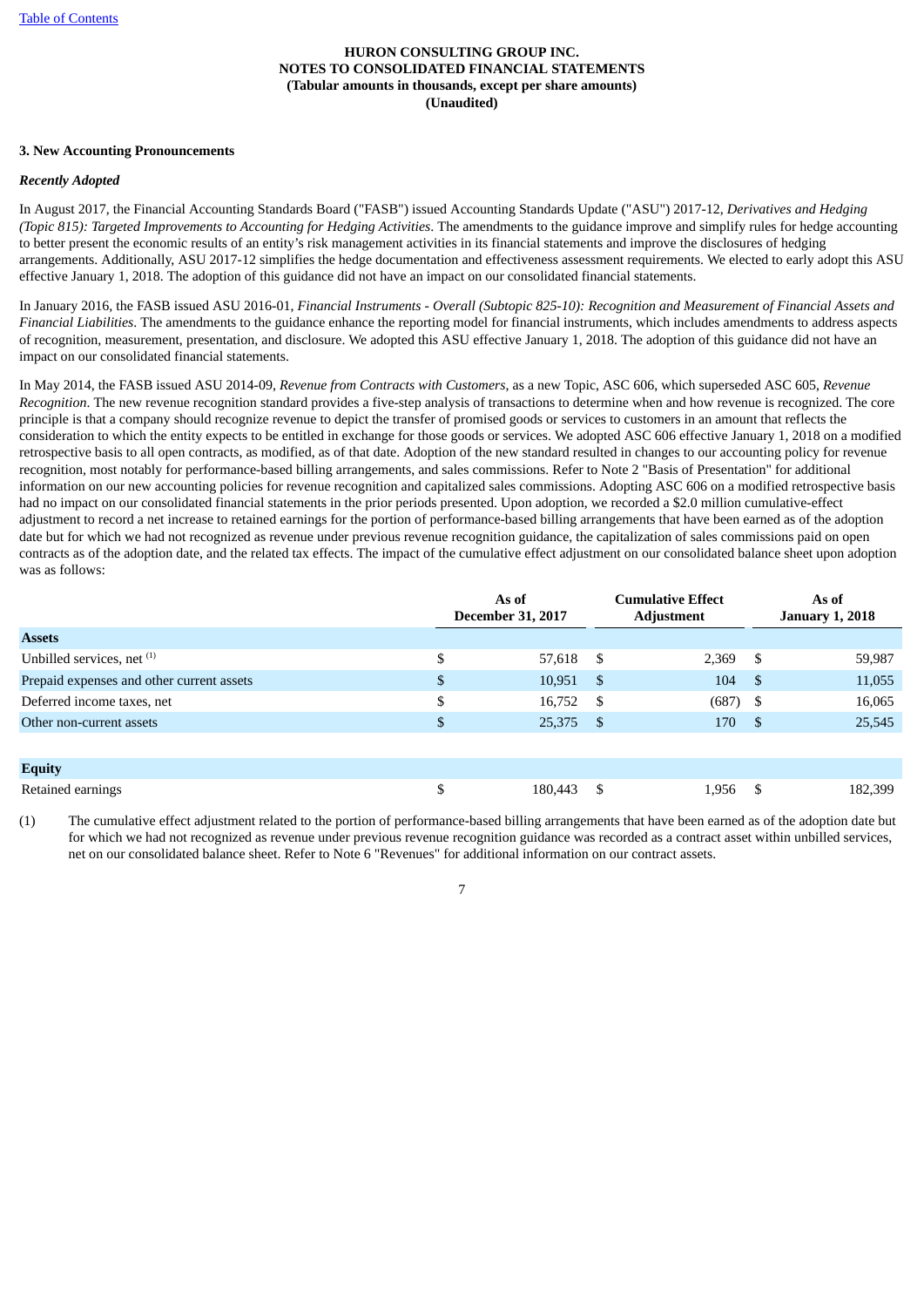The impact of adoption on our consolidated balance sheet as of June 30, 2018 and consolidated statements of operations for the three and six months ended June 30, 2018 was as follows:

| <b>Balance Sheet</b>                      | As of June 30, 2018          |         |                                     |         |               |                                                  |  |
|-------------------------------------------|------------------------------|---------|-------------------------------------|---------|---------------|--------------------------------------------------|--|
|                                           | As reported under ASC<br>606 |         | As computed under<br><b>ASC 605</b> |         |               | <b>Effect of Adoption</b><br>Increase/(Decrease) |  |
| <b>Assets</b>                             |                              |         |                                     |         |               |                                                  |  |
| Receivables from clients, net             | \$                           | 105,095 | S.                                  | 104,893 | - \$          | 202                                              |  |
| Unbilled services, net                    | \$                           | 78,227  | <sup>\$</sup>                       | 69,199  | <sup>S</sup>  | 9,028                                            |  |
| Income tax receivable                     | \$                           | 2,540   | S                                   | 4,292   | S.            | (1,752)                                          |  |
| Prepaid expenses and other current assets | $\mathfrak{S}$               | 13,552  | \$.                                 | 13,409  | -\$           | 143                                              |  |
| Deferred income taxes, net                | \$                           | 13,952  | \$.                                 | 14,639  | S             | (687)                                            |  |
| Other non-current assets                  | \$                           | 30,783  | $\mathbb{S}$                        | 30,571  | - \$          | 212                                              |  |
|                                           |                              |         |                                     |         |               |                                                  |  |
| <b>Liabilities</b>                        |                              |         |                                     |         |               |                                                  |  |
| Deferred revenues                         | \$                           | 29,480  | \$                                  | 29,278  | - \$          | 202                                              |  |
|                                           |                              |         |                                     |         |               |                                                  |  |
| <b>Equity</b>                             |                              |         |                                     |         |               |                                                  |  |
| Retained earnings                         | \$                           | 184,507 | \$                                  | 177,563 | <sup>\$</sup> | 6,944                                            |  |

# **Statement of Operations Three Months Ended June 30, 2018**

|                                                         |     | As reported under ASC<br>606 |    | As computed under<br><b>ASC 605</b> |      | <b>Effect of Adoption</b><br>Increase/(Decrease) |
|---------------------------------------------------------|-----|------------------------------|----|-------------------------------------|------|--------------------------------------------------|
| Revenues <sup>(1)</sup>                                 |     | 197,544                      | -S | 196,023                             | - \$ | 1,521                                            |
| Direct costs                                            | \$  | 127,574                      | S  | 127,587                             | - \$ | (13)                                             |
|                                                         |     |                              |    |                                     |      |                                                  |
| Income from continuing operations before taxes          | \$. | 8,423                        | S  | 6,889                               | - \$ | 1,534                                            |
| Income tax expense                                      |     | 2,561                        |    | 2,163                               |      | 398                                              |
| Income from continuing operations                       |     | 5,862                        | -S | 4,726                               | - \$ | 1,136                                            |
|                                                         |     |                              |    |                                     |      |                                                  |
| Earnings per share from continuing operations - basic   | .S  | 0.27                         | -S | 0.22                                | - \$ | 0.05                                             |
| Earnings per share from continuing operations - diluted |     | 0.27                         |    | 0.22                                |      | 0.05                                             |

|                                                                | Six Months Ended June 30, 2018 |                              |     |                                     |      |                                                  |  |  |  |
|----------------------------------------------------------------|--------------------------------|------------------------------|-----|-------------------------------------|------|--------------------------------------------------|--|--|--|
|                                                                |                                | As reported under ASC<br>606 |     | As computed under<br><b>ASC 605</b> |      | <b>Effect of Adoption</b><br>Increase/(Decrease) |  |  |  |
| Revenues $(1)$                                                 |                                | 391,223                      | -S  | 384,564                             | - \$ | 6,659                                            |  |  |  |
| Direct costs                                                   | \$                             | 260,360                      | S   | 260,441                             | - \$ | (81)                                             |  |  |  |
|                                                                |                                |                              |     |                                     |      |                                                  |  |  |  |
| Income (loss) from continuing operations before taxes          | \$                             | 5,614                        | -S  | $(1,126)$ \$                        |      | 6,740                                            |  |  |  |
| Income tax expense                                             |                                | 2,974                        |     | 1,222                               |      | 1,752                                            |  |  |  |
| Income (loss) from continuing operations                       | \$                             | 2,640                        | S   | $(2,348)$ \$                        |      | 4,988                                            |  |  |  |
|                                                                |                                |                              |     |                                     |      |                                                  |  |  |  |
| Earnings (loss) per share from continuing operations - basic   | \$.                            | 0.12                         | -\$ | $(0.11)$ \$                         |      | 0.23                                             |  |  |  |
| Earnings (loss) per share from continuing operations - diluted | \$                             | 0.12                         | -S  | $(0.11)$ \$                         |      | 0.23                                             |  |  |  |

(1) The increase in revenues due to the adoption of ASC 606 relates to revenue recognized for performance-based fee billing arrangements within our Healthcare segment.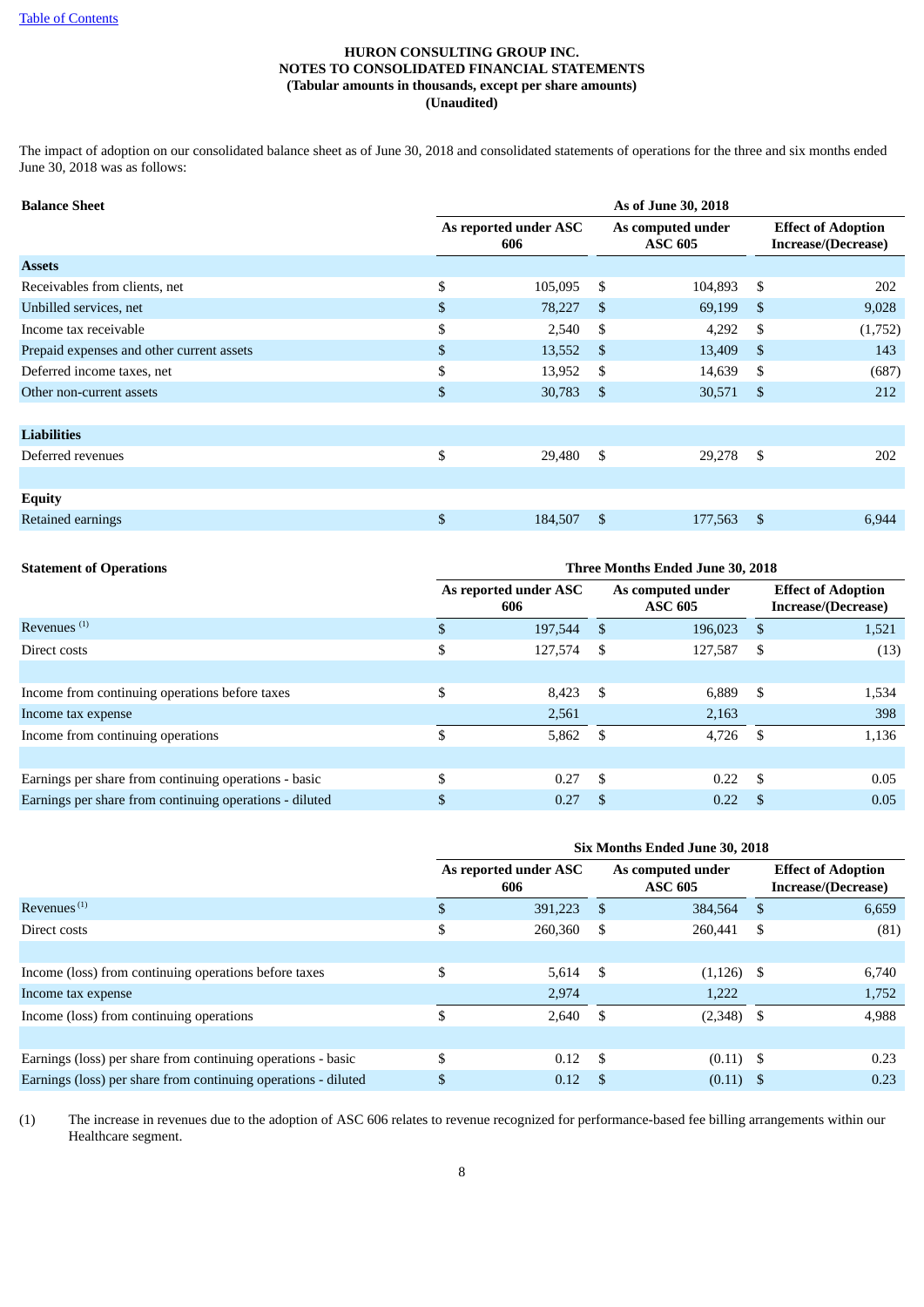#### *Not Yet Adopted*

In March 2016, the FASB issued ASU 2016-02, *Leases*, which supersedes ASC Topic 840, *Leases*, and sets forth the principles for the recognition, measurement, presentation, and disclosure of leases for both lessees and lessors. ASU 2016-02 requires lessees to classify leases as either finance or operating leases and to record on the balance sheet a right-of-use asset and a lease liability, equal to the present value of the remaining lease payments, for all leases with a term greater than 12 months regardless of the lease classification. The lease classification will determine whether the lease expense is recognized based on an effective interest rate method or a straight-line basis over the term of the lease. ASU 2016-02 will be effective for us beginning January 1, 2019, with early adoption permitted. Entities are required to use a modified retrospective transition method for existing leases. We have substantially completed our inventory of outstanding lease agreements and are currently evaluating the potential impact this guidance will have on our consolidated financial statements.

#### **4. Acquisitions**

#### *Innosight Holdings, LLC*

On March 1, 2017, we acquired 100% of the membership interests of Innosight Holdings, LLC ("Innosight"). Innosight is a growth strategy firm focused on helping companies navigate disruptive change and manage strategic transformation. Together with Innosight, we use our strategic, operational, and technology capabilities to help clients across multiple industries develop pioneering solutions to address disruption and achieve sustained growth.

The acquisition date fair value of the consideration transferred for Innosight was \$113.6 million, which consisted of the following:

| Fair value of consideration transferred |   | <b>March 1, 2017</b> |
|-----------------------------------------|---|----------------------|
| Cash                                    | S | 90,725               |
| Common stock                            |   | 9,560                |
| Contingent consideration liability      |   | 12,050               |
| Net working capital adjustment          |   | 1,272                |
| Total consideration transferred         |   | 113,607              |

We funded the cash component of the purchase price with cash on hand and borrowings of \$89.0 million under our senior secured credit facility. We issued 221,558 shares of our common stock as part of the consideration transferred, with an acquisition date fair value of \$9.6 million based on our common stock's closing price of \$43.15 on the date of acquisition. The contingent consideration liability of \$12.1 million represents the acquisition date fair value of the contingent consideration arrangement, pursuant to which we may be required to pay additional consideration to the sellers if specific financial performance targets are met over a four-year term. The maximum amount that may be paid is \$35.0 million. See Note 11 "Fair Value of Financial Instruments" for additional information on the valuation of contingent consideration liabilities.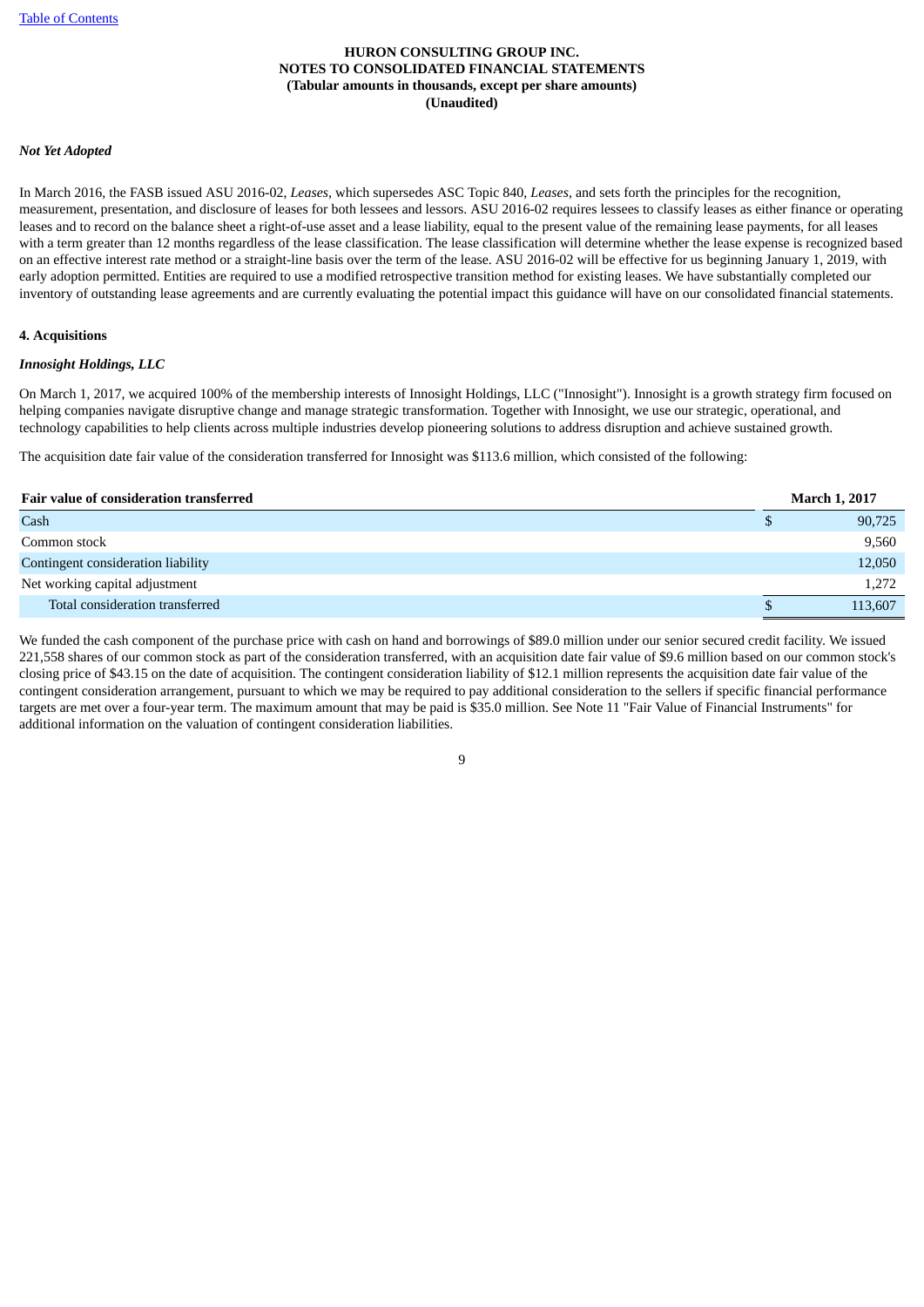The acquisition was accounted for using the acquisition method of accounting. Tangible and identifiable intangible assets acquired and liabilities assumed are recorded at fair value as of the acquisition date. The following table summarizes the allocation of the purchase price to the fair value of assets acquired and liabilities assumed as of the acquisition date.

|                                                | <b>March 1, 2017</b> |
|------------------------------------------------|----------------------|
| <b>Assets acquired:</b>                        |                      |
| Accounts receivable                            | \$<br>7,752          |
| Unbilled services                              | 1,881                |
| Prepaid expenses and other current assets      | 468                  |
| Property and equipment                         | 419                  |
| Intangible assets                              | 18,015               |
| Liabilities assumed:                           |                      |
| Accounts payable                               | 531                  |
| Accrued expenses and other current liabilities | 894                  |
| Accrued payroll and related benefits           | 883                  |
| Deferred revenues                              | 30                   |
| Total identifiable net assets                  | 26,197               |
| Goodwill                                       | 87,410               |
| Total purchase price                           | \$<br>113,607        |

The following table sets forth the components of identifiable intangible assets acquired and their estimated useful lives as of the acquisition date.

|                                                 |                   | <b>Useful Life</b> |
|-------------------------------------------------|-------------------|--------------------|
|                                                 | <b>Fair Value</b> | (in years)         |
| Customer relationships                          | 9,500             | $\mathfrak b$      |
| Trade name                                      | 6,000             | b                  |
| Customer contracts                              | 1,000             |                    |
| Non-compete agreements                          | 1,300             |                    |
| Favorable lease contract                        | 215               |                    |
| Total intangible assets subject to amortization | 18,015            |                    |

The weighted average amortization period for the identifiable intangible assets shown above is 5.6 years. Customer relationships and customer contracts represent the fair values of the underlying relationships and agreements with Innosight customers. The trade name represents the fair value of the brand and name recognition associated with the marketing of Innosight's service offerings. Non-compete agreements represent the value derived from preventing certain Innosight executives from entering into or starting a similar, competing business. The favorable lease contract represents the difference between the fair value and minimum lease obligations under the current outstanding lease. Goodwill is recognized for the excess of purchase price over the net fair value of assets acquired and liabilities assumed, and largely reflects the expanded market opportunities expected from combining the service offerings of Huron and Innosight, as well as the assembled workforce of Innosight. Goodwill recognized in conjunction with the acquisition of Innosight was recorded in the Business Advisory segment. Goodwill of \$87.4 million is expected to be deductible for income tax purposes.

Innosight's results of operations have been included in our unaudited consolidated statements of operations and results of operations of our Business Advisory segment from the date of acquisition. For the three months ended June 30, 2017, revenues from Innosight were \$10.9 million and operating income was \$0.2 million, which included \$1.0 million of amortization expense for intangible assets acquired. For the six months ended June 30, 2017, revenues from Innosight were \$16.1 million and operating income was \$1.4 million, which included \$1.8 million of amortization expense for intangible assets acquired. In connection with the acquisition of Innosight, we incurred \$1.7 million of transaction and acquisition-related expenses. Of the \$1.7 million of expense, \$1.4 million was incurred in the first quarter of 2017 and \$0.3 million was incurred in the second quarter in 2017. These costs are recorded in selling, general and administrative expenses.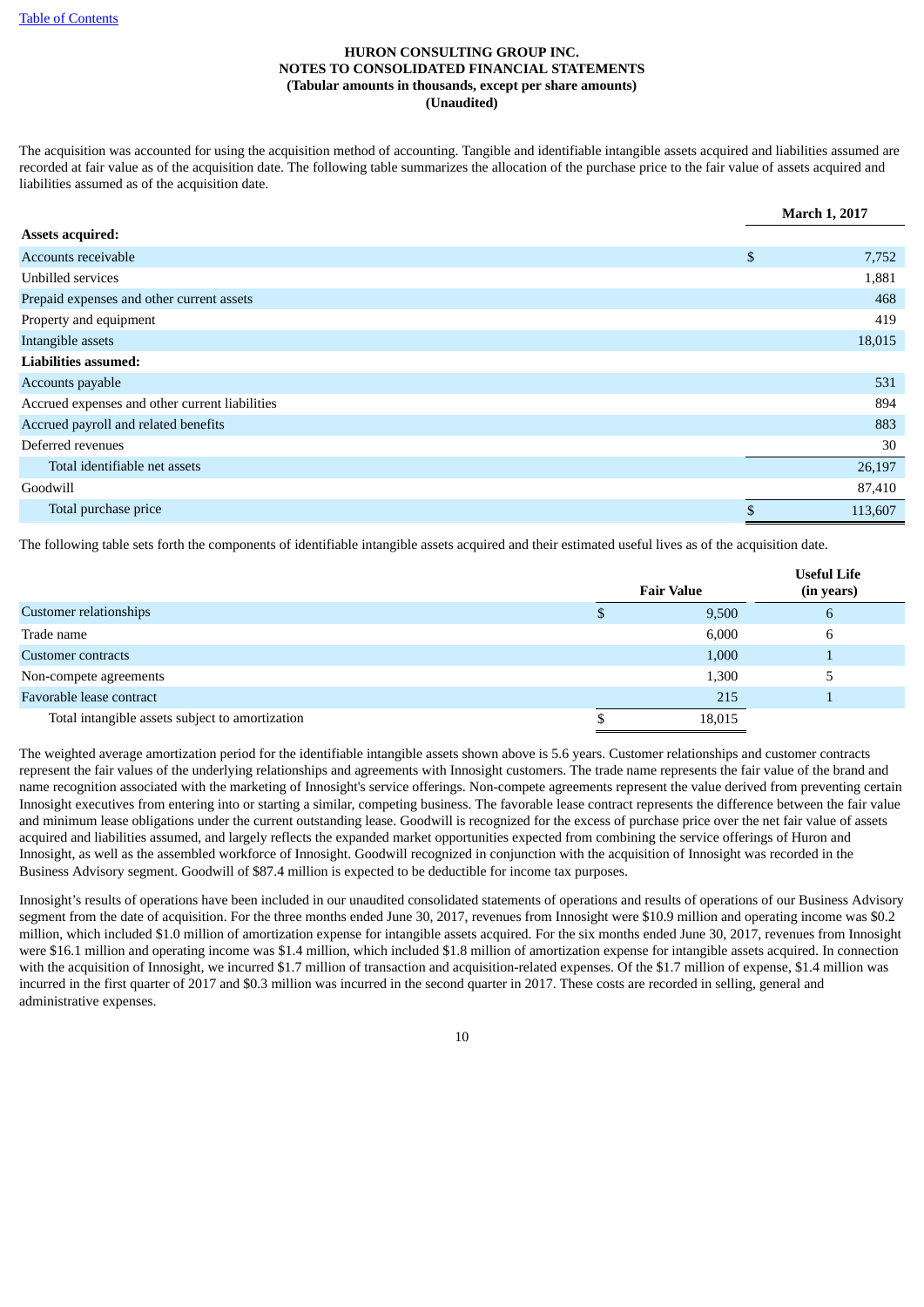The following unaudited supplemental pro forma information summarizes the combined results of operations of Huron and Innosight as though the companies were combined on January 1, 2016.

|                                                         |    | <b>Three Months Ended</b><br><b>June 30, 2017</b> | <b>Six Months Ended</b><br><b>June 30, 2017</b> |
|---------------------------------------------------------|----|---------------------------------------------------|-------------------------------------------------|
| <b>Revenues</b>                                         |    | 181,418                                           | 379,392                                         |
| Net loss from continuing operations                     | \$ | (150, 190)                                        | (142,092)                                       |
| Net loss from continuing operations per share - basic   | S  | (6.99)                                            | (6.63)                                          |
| Net loss from continuing operations per share - diluted | S  | $(6.99)$ \$                                       | (6.63)                                          |

The historical financial information has been adjusted to give effect to pro forma adjustments of intangible asset amortization expense, acquisition-related costs, interest expense, and the related income tax effects. For the three and six months ended June 30, 2017, the unaudited pro forma adjustments decreased expense by \$0.3 million and increased expense by \$0.5 million, respectively. Additionally, the historical financial information has been adjusted to give effect to the shares issued as consideration. All of these adjustments are based upon currently available information and certain assumptions. Therefore, the pro forma consolidated results are not necessarily indicative of what our consolidated results of operations actually would have been had we completed the acquisition on January 1, 2016. The historical results included in the pro forma consolidated results do not purport to project future results of operations of the combined companies nor do they reflect the expected realization of any cost savings or revenue synergies associated with the acquisition.

# **5. Goodwill and Intangible Assets**

The table below sets forth the changes in the carrying amount of goodwill by reportable segment for the six months ended June 30, 2018.

|                                                            | <b>Healthcare</b> |    | <b>Business</b><br><b>Advisory</b> |   | Education |    | <b>Total</b> |
|------------------------------------------------------------|-------------------|----|------------------------------------|---|-----------|----|--------------|
| Balance as of December 31, 2017:                           |                   |    |                                    |   |           |    |              |
| Goodwill                                                   | \$<br>636,810     | -S | 302.187                            | S | 102.829   | -S | 1,041,826    |
| Accumulated impairment losses                              | (208, 081)        |    | (187, 995)                         |   |           |    | (396,076)    |
| Goodwill, net as of December 31, 2017                      | 428,729           |    | 114.192                            |   | 102.829   |    | 645,750      |
| Goodwill recorded in connection with business acquisitions |                   |    | 186                                |   |           |    | 186          |
| Foreign currency translation                               |                   |    | (281)                              |   |           |    | (281)        |
| Goodwill, net as of June 30, 2018                          | 428,729           |    | 114,097                            |   | 102.829   |    | 645,655      |

# *Second Quarter 2017 Goodwill Impairment Charge*

During the second quarter of 2017, we performed a goodwill impairment analysis for our Healthcare reporting unit as our Healthcare business had experienced a prolonged period of declining revenues, primarily driven by softness in our revenue cycle offering within our performance improvement solution. This softness was attributable to decreased demand for our services, the winding down of some of our larger projects, and a trend toward smaller projects, as well as fewer large integrated projects. Based on forecasts prepared in the second quarter of 2017 in connection with our quarterly forecasting cycle, we determined that the likely time frame to improve the financial results of this segment would take longer than originally anticipated. As such, we concluded, during the second quarter of 2017, that the fair value of the Healthcare reporting unit may no longer exceed its carrying value. In connection with the preparation of our financial statements for the quarter ended June 30, 2017, we performed an interim impairment test on the Healthcare reporting unit.

Our goodwill impairment test was performed by comparing the fair value of the Healthcare reporting unit with its carrying value and recognizing an impairment charge for the amount by which the carrying value exceeded the fair value. To estimate the fair value of the Healthcare reporting unit, we relied on a combination of the income approach and the market approach, utilizing the guideline company method, with a fifty-fifty weighting. Based on the estimated fair value of the Healthcare reporting unit, we recorded a \$209.6 million non-cash pretax goodwill impairment charge in the second quarter of 2017 to reduce the carrying value of goodwill in our Healthcare reporting unit.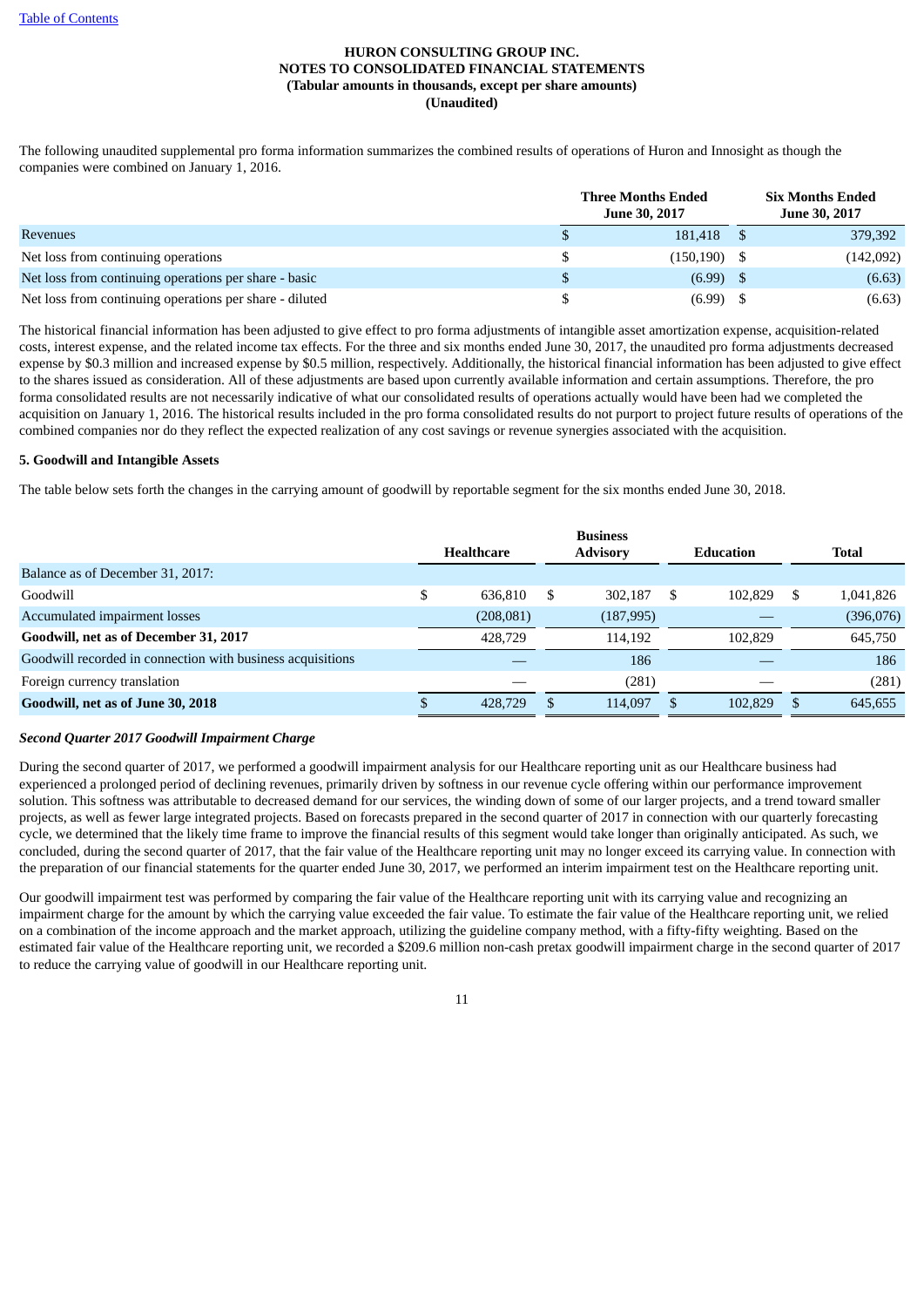# *Intangible Assets*

Intangible assets as of June 30, 2018 and December 31, 2017 consisted of the following:

|                          |                                  | As of June 30, 2018                              |         |   |         |                                    | As of December 31, 2017 |                                    |         |  |  |  |                                           |
|--------------------------|----------------------------------|--------------------------------------------------|---------|---|---------|------------------------------------|-------------------------|------------------------------------|---------|--|--|--|-------------------------------------------|
|                          | <b>Useful Life</b><br>(in years) | <b>Gross</b><br><b>Carrying</b><br><b>Amount</b> |         |   |         | <b>Accumulated</b><br>Amortization |                         | Gross<br>Carrying<br><b>Amount</b> |         |  |  |  | <b>Accumulated</b><br><b>Amortization</b> |
| Customer relationships   | 4 to 13                          | \$                                               | 105,400 | S | 59,536  | -S                                 | 106,195                 | - \$                               | 51,588  |  |  |  |                                           |
| Trade names              | $5$ to $6$                       |                                                  | 28,930  |   | 21,026  |                                    | 29,016                  |                                    | 18,915  |  |  |  |                                           |
| Customer contracts       | 4                                |                                                  | 25,097  |   | 24,898  |                                    | 25,154                  |                                    | 24,751  |  |  |  |                                           |
| Technology and software  | 3 to 5                           |                                                  | 5,694   |   | 2,091   |                                    | 9,340                   |                                    | 5,098   |  |  |  |                                           |
| Non-compete agreements   | $3$ to 5                         |                                                  | 5,080   |   | 3,145   |                                    | 5,163                   |                                    | 2,637   |  |  |  |                                           |
| Publishing content       | 3                                |                                                  |         |   |         |                                    | 3,300                   |                                    | 3,163   |  |  |  |                                           |
| Favorable lease contract | 3                                |                                                  | 720     |   | 535     |                                    | 720                     |                                    | 425     |  |  |  |                                           |
| Total                    |                                  | \$                                               | 170,921 |   | 111,231 |                                    | 178,888                 | -S                                 | 106,577 |  |  |  |                                           |

Identifiable intangible assets with finite lives are amortized over their estimated useful lives. Customer relationships and customer contracts, as well as certain trade names and technology and software, are amortized on an accelerated basis to correspond to the cash flows expected to be derived from the assets. All other intangible assets with finite lives are amortized on a straight-line basis.

Intangible asset amortization expense was \$6.0 million and \$8.9 million for the three months ended June 30, 2018 and 2017, respectively. Intangible asset amortization expense was \$12.3 million and \$17.6 million for the six months ended June 30, 2018 and 2017, respectively. The table below sets forth the estimated annual amortization expense for the year ending December 31, 2018 and each of the five succeeding years for the definite-lived intangible assets recorded as of June 30, 2018.

|      |                                 | <b>Estimated Amortization</b> |                |
|------|---------------------------------|-------------------------------|----------------|
|      | <b>Year Ending December 31,</b> |                               | <b>Expense</b> |
| 2018 |                                 | Φ                             | 23,863         |
| 2019 |                                 | D                             | 17,206         |
| 2020 |                                 | S                             | 12,083         |
| 2021 |                                 | S                             | 8,064          |
| 2022 |                                 | S                             | 6,090          |
| 2023 |                                 | D                             | 3,512          |

Actual future amortization expense could differ from these estimated amounts as a result of future acquisitions, dispositions, and other factors.

# **6. Revenues**

For the three and six months ended June 30, 2018, we recognized revenues of \$197.5 million and \$391.2 million, respectively. For the three and six months ended June 30, 2017, we recognized revenues of \$181.4 million and \$370.3 million, respectively. Of the \$197.5 million recognized in the second quarter of 2018, we recognized revenues of \$5.2 million from obligations satisfied, or partially satisfied, in prior periods, of which \$2.9 million was primarily due to the release of allowances on unbilled services due to securing contract amendments and \$2.3 million was due to changes in the estimates of our variable consideration under performance-based billing arrangements. Of the \$391.2 million recognized in the first six months of 2018, we recognized revenues of \$8.1 million from obligations satisfied, or partially satisfied, in prior periods, of which \$4.7 million was due to changes in the estimates of our variable consideration under performance-based billing arrangements and \$3.4 million was primarily due to the release of allowances on unbilled services due to securing contract amendments.

As of June 30, 2018, we had \$49.6 million of remaining performance obligations under engagements with original expected durations greater than one year. These remaining performance obligations exclude obligations under contracts with an original expected duration of one year or less, variable consideration which has been excluded from the total transaction price due to the constraint, and performance obligations under time-and-expense engagements which are recognized in the amount invoiced. Of the \$49.6 million of performance obligations, we expect to recognize approximately \$29.8 million as revenue during the second half of 2018, \$14.7 million in 2019, and the remaining \$5.1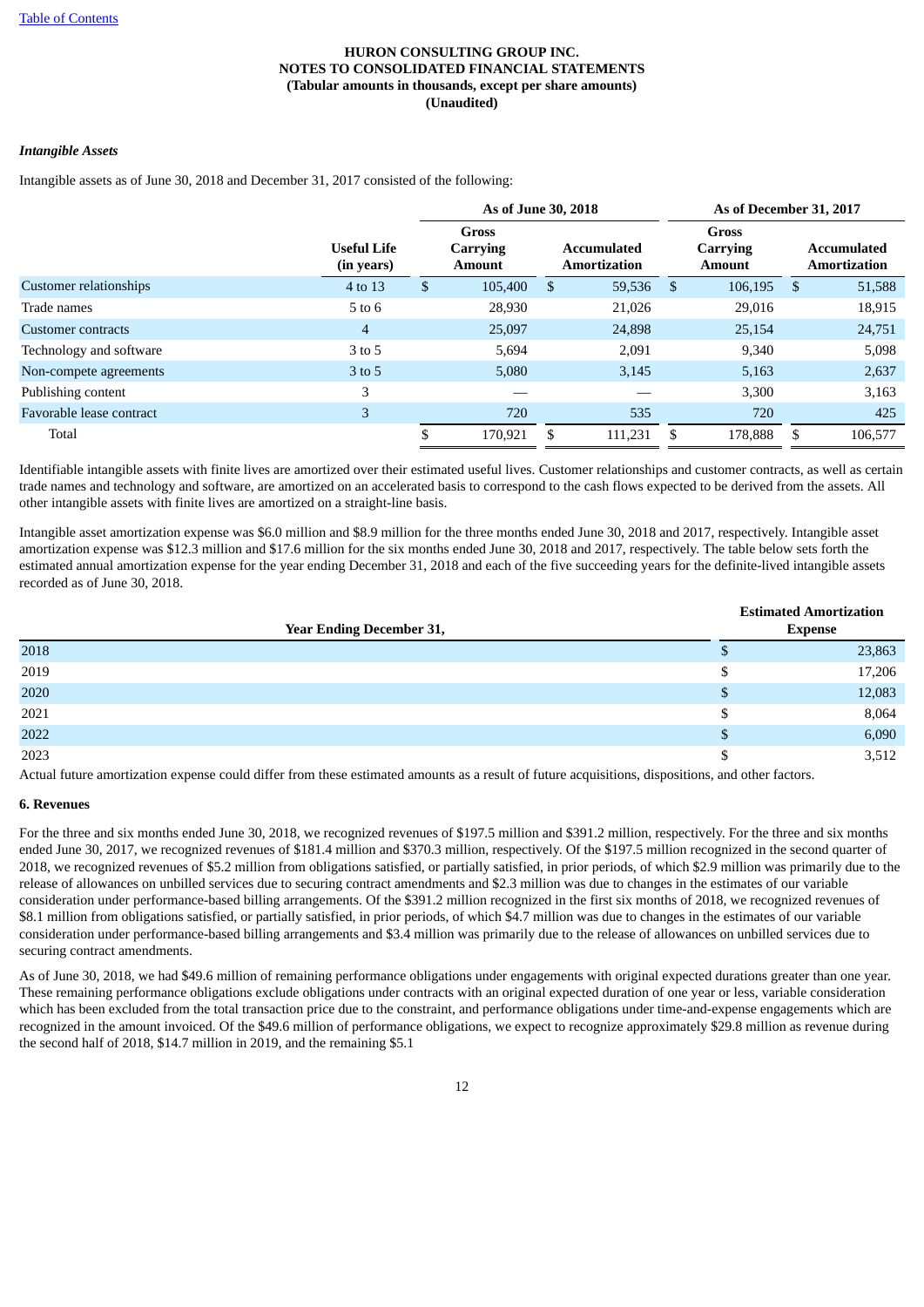million thereafter. Actual revenue recognition could differ from these amounts as a result of changes in the estimated timing of work to be performed, adjustments to estimated variable consideration in performance-based arrangements, or other factors.

#### *Contract Assets and Liabilities*

The payment terms and conditions in our customer contracts vary. Differences between the timing of billings and the recognition of revenue are recognized as either unbilled services or deferred revenues in the consolidated balance sheets.

Unbilled services include revenues recognized for services performed but not yet billed to clients. Services performed that we are not yet entitled to bill because certain events, such as the completion of the measurement period or client approval in performance-based engagements, must occur are recorded as contract assets and included within unbilled services, net. The contract asset balance within unbilled services, net was \$6.7 million as of June 30, 2018 and \$2.4 million as of January 1, 2018, upon adoption of ASC 606. The \$4.3 million increase primarily reflects timing differences between the completion of our performance obligations and the amounts billed or billable to clients in accordance with their contractual billing terms. Refer to Note 3 "New Accounting Pronouncements" for additional information on the adoption of ASC 606.

Client prepayments and retainers are classified as deferred revenues and recognized over future periods in accordance with the applicable engagement agreement and our revenue recognition policy. Our deferred revenues balance as of June 30, 2018 and December 31, 2017, was \$29.5 million and \$27.9 million, respectively. The \$1.6 million increase primarily reflects timing differences between client payments in accordance with their contract terms and the completion of our performance obligations. For the three and six months ended June 30, 2018, \$6.6 million and \$20.6 million, respectively, of revenues recognized were included in the deferred revenue balance as of December 31, 2017.

# **7. Earnings Per Share**

Basic earnings per share excludes dilution and is computed by dividing net income by the weighted average number of common shares outstanding for the period, excluding unvested restricted common stock. Diluted earnings per share reflects the potential reduction in earnings per share that could occur if securities or other contracts to issue common stock were exercised or converted into common stock under the treasury stock method. Such securities or other contracts include unvested restricted stock awards, outstanding common stock options, convertible senior notes, and outstanding warrants, to the extent dilutive. In periods we report a net loss from continuing operations, diluted weighted average common shares outstanding excludes all potential common stock equivalents as their impact on diluted net loss from continuing operations per share would be anti-dilutive.

Earnings (loss) per share under the basic and diluted computations are as follows:

|                                                        |              | <b>Three Months Ended</b><br><b>June 30,</b> |              |            |               |        | <b>Six Months Ended</b><br><b>June 30,</b> |            |  |  |  |
|--------------------------------------------------------|--------------|----------------------------------------------|--------------|------------|---------------|--------|--------------------------------------------|------------|--|--|--|
|                                                        |              | 2018                                         |              | 2017       |               | 2018   |                                            | 2017       |  |  |  |
| Net income (loss) from continuing operations           | \$           | 5,862                                        | $\mathbb{S}$ | (150, 482) | <sup>\$</sup> | 2,640  | $\mathbb{S}$                               | (145, 327) |  |  |  |
| Income (loss) from discontinued operations, net of tax |              | (490)                                        |              | 309        |               | (532)  |                                            | 452        |  |  |  |
| Net income (loss)                                      | \$           | 5,372                                        | \$           | (150, 173) | \$            | 2,108  | \$.                                        | (144, 875) |  |  |  |
|                                                        |              |                                              |              |            |               |        |                                            |            |  |  |  |
| Weighted average common shares outstanding - basic     |              | 21,709                                       |              | 21,492     |               | 21,651 |                                            | 21,366     |  |  |  |
| Weighted average common stock equivalents              |              | 209                                          |              |            |               | 215    |                                            |            |  |  |  |
| Weighted average common shares outstanding - diluted   |              | 21,918                                       |              | 21,492     |               | 21,866 |                                            | 21,366     |  |  |  |
|                                                        |              |                                              |              |            |               |        |                                            |            |  |  |  |
| Net earnings per basic share:                          |              |                                              |              |            |               |        |                                            |            |  |  |  |
| Net income (loss) from continuing operations           | \$           | 0.27                                         | \$           | (7.00)     | -S            | 0.12   | \$                                         | (6.80)     |  |  |  |
| Income (loss) from discontinued operations, net of tax |              | (0.02)                                       |              | 0.01       |               | (0.02) |                                            | 0.02       |  |  |  |
| Net income (loss)                                      | \$           | 0.25                                         | \$           | (6.99)     | \$            | 0.10   | \$                                         | (6.78)     |  |  |  |
|                                                        |              |                                              |              |            |               |        |                                            |            |  |  |  |
| Net earnings per diluted share:                        |              |                                              |              |            |               |        |                                            |            |  |  |  |
| Net income (loss) from continuing operations           | \$           | 0.27                                         | \$           | (7.00)     | \$            | 0.12   | \$                                         | (6.80)     |  |  |  |
| Income (loss) from discontinued operations, net of tax |              | (0.02)                                       |              | 0.01       |               | (0.02) |                                            | 0.02       |  |  |  |
| Net income (loss)                                      | $\mathbb{S}$ | 0.25                                         | \$           | (6.99)     | \$            | 0.10   | $\mathfrak{L}$                             | (6.78)     |  |  |  |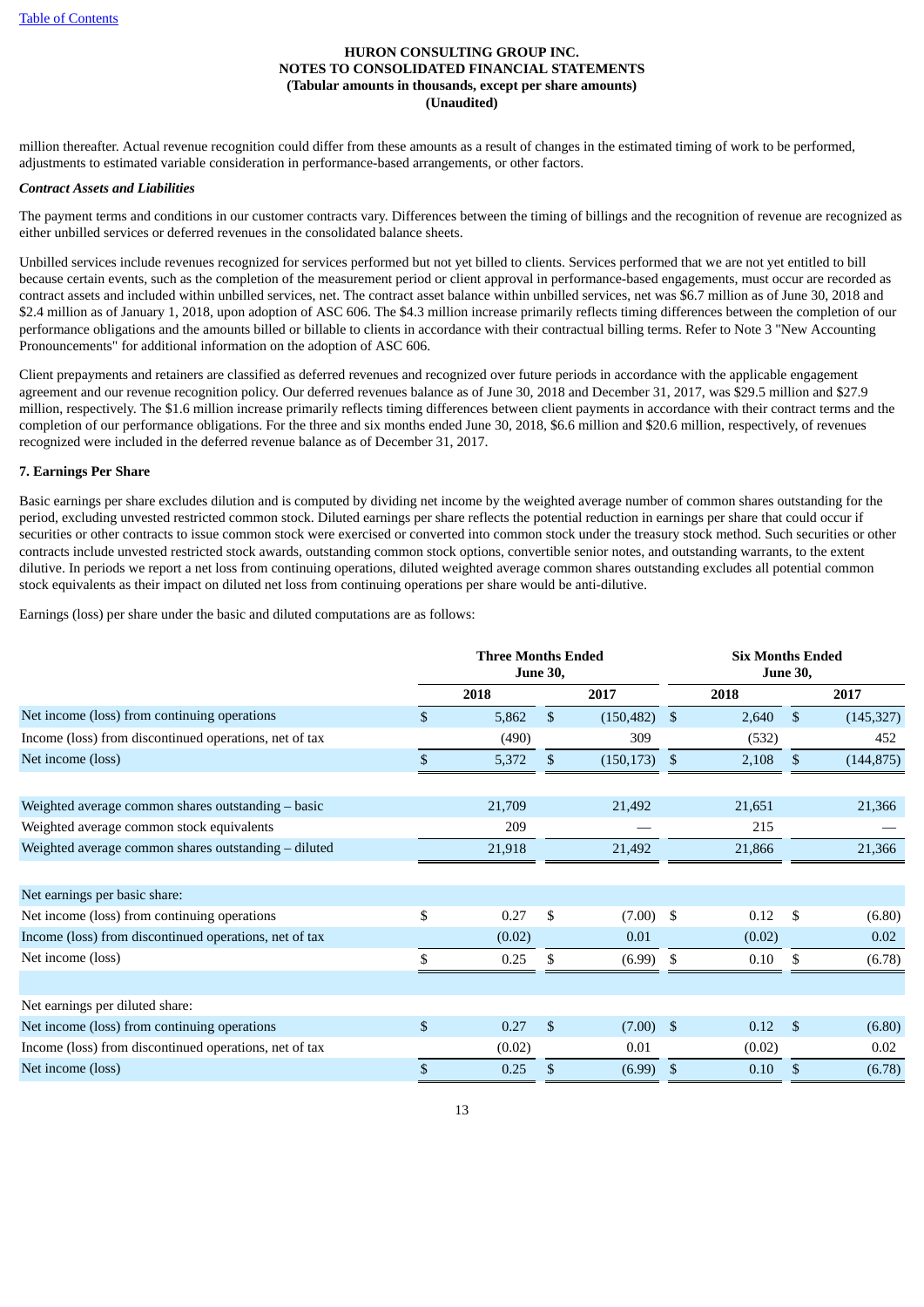The number of anti-dilutive securities excluded from the computation of the weighted average common stock equivalents presented above were as follows:

|                                                              |       | As of June 30, |
|--------------------------------------------------------------|-------|----------------|
|                                                              | 2018  | 2017           |
| Unvested restricted stock awards                             | 63    | 604            |
| Outstanding common stock options                             | 37    | 194            |
| Convertible senior notes                                     | 3,129 | 3,129          |
| Warrants related to the issuance of convertible senior notes | 3,129 | 3,129          |
| Total anti-dilutive securities                               | 6,358 | 7,056          |

See Note 8 "Financing Arrangements" for further information on the convertible senior notes and warrants related to the issuance of convertible notes.

We currently have a share repurchase program permitting us to repurchase up to \$125 million of our common stock through October 31, 2018 (the "Share Repurchase Program"). The amount and timing of the repurchases will be determined by management and will depend on a variety of factors, including the trading price of our common stock, capacity under our credit facility, general market and business conditions, and applicable legal requirements. No shares were repurchased during the first six months of 2018 and 2017. As of June 30, 2018, \$35.1 million remains available for share repurchases.

#### **8. Financing Arrangements**

A summary of the carrying amounts of our debt follows:

|                                         |     | <b>June 30, 2018</b> | <b>December 31, 2017</b> |
|-----------------------------------------|-----|----------------------|--------------------------|
| 1.25% convertible senior notes due 2019 | ۰Ļ. | 237,827              | 233,140<br>-S            |
| Senior secured credit facility          |     | 110,500              | 105,000                  |
| Promissory note due 2024                |     | 4,619                | 4,868                    |
| Total long-term debt                    |     | 352,946              | 343,008<br>-S            |
| Current maturities of debt $^{(1)}$     |     | (508)                | (501)                    |
| Long-term debt, net of current portion  |     | 352.438              | 342,507                  |
|                                         |     |                      |                          |

(1) The current maturities of debt are included as a component of accrued expenses and other current liabilities on our consolidated balance sheets.

Below is a summary of the scheduled remaining principal payments of our debt as of June 30, 2018.

|            |    | <b>Principal Payments of</b><br>Long-Term Debt |
|------------|----|------------------------------------------------|
| 2018       |    | 252                                            |
| 2019       | S  | 250,515                                        |
| 2020       | S  | 529                                            |
| 2021       | \$ | 544                                            |
| 2022       |    | 559                                            |
| Thereafter |    | 112,721                                        |

#### *Convertible Notes*

In September 2014, the Company issued \$250 million principal amount of 1.25% convertible senior notes due 2019 (the "Convertible Notes") in a private offering. The Convertible Notes are governed by the terms of an indenture between the Company and U.S. Bank National Association, as Trustee (the "Indenture"). The Convertible Notes are senior unsecured obligations of the Company and will pay interest semi-annually on April 1 and October 1 of each year at an annual rate of 1.25%. The Convertible Notes will mature on October 1, 2019, unless earlier repurchased by the Company or converted in accordance with their terms.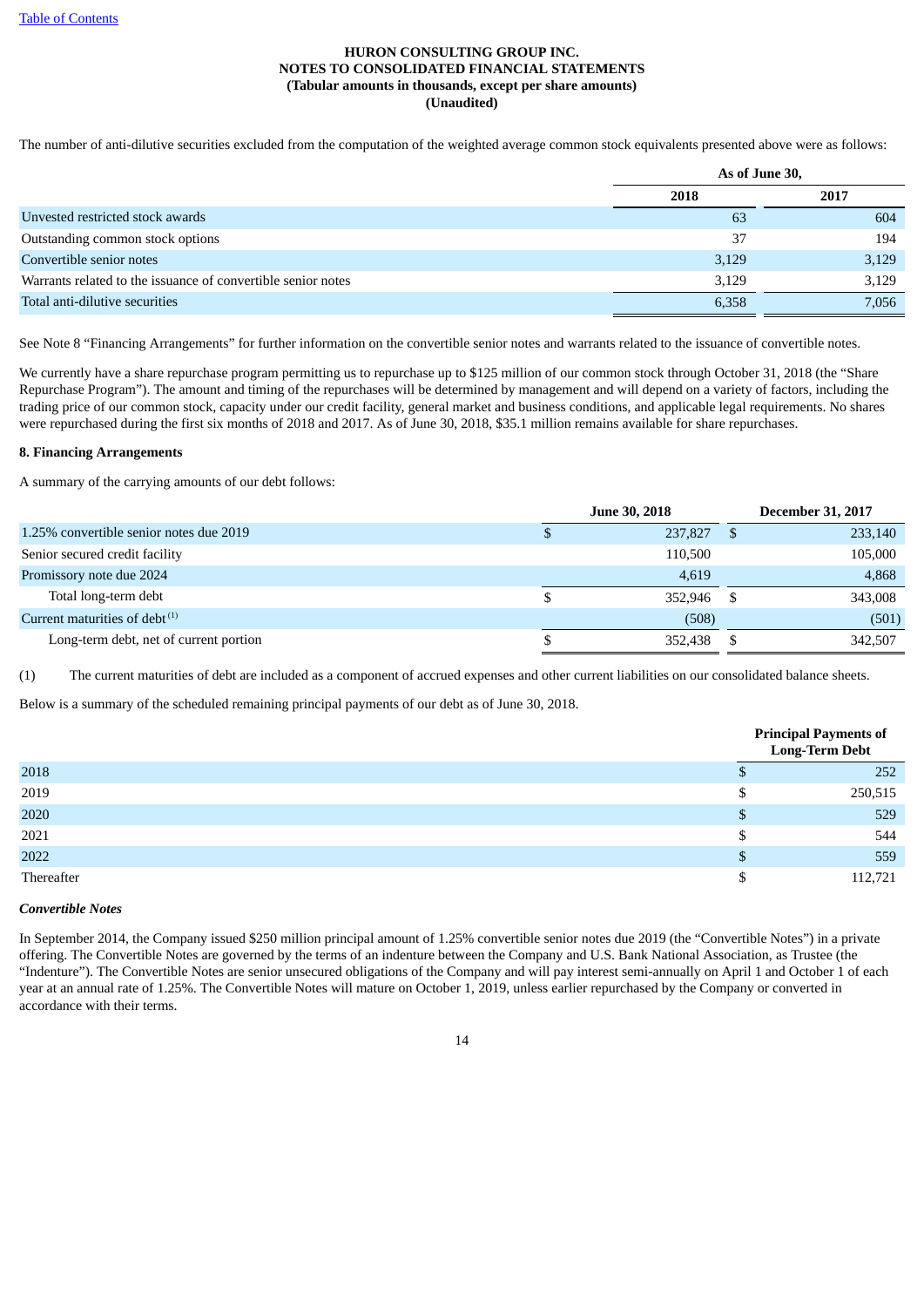Upon conversion, the Convertible Notes will be settled, at our election, in cash, shares of the Company's common stock, or a combination of cash and shares of the Company's common stock. Our current intent and policy is to settle conversions with a combination of cash and shares of common stock with the principal amount of the Convertible Notes paid in cash, in accordance with the settlement provisions of the Indenture.

The initial conversion rate for the Convertible Notes is 12.5170 shares of our common stock per \$1,000 principal amount of the Convertible Notes, which is equal to an initial conversion price of approximately \$79.89 per share of our common stock. The conversion rate will be subject to adjustment upon the occurrence of certain specified events but will not be adjusted for accrued and unpaid interest, except in certain limited circumstances described in the Indenture. Upon the occurrence of a "make-whole fundamental change" (as defined in the Indenture) the Company will, in certain circumstances, increase the conversion rate by a number of additional shares for a holder that elects to convert its Convertible Notes in connection with such make-whole fundamental change. Additionally, if the Company undergoes a "fundamental change" (as defined in the Indenture), a holder will have the option to require the Company to repurchase all or a portion of its Convertible Notes for cash at a price equal to 100% of the principal amount of the Convertible Notes being repurchased plus any accrued and unpaid interest. As discussed below, the convertible note hedge transactions and warrants, which were entered into in connection with the Convertible Notes, effectively raise the price at which economic dilution would occur from the initial conversion price of approximately \$79.89 to approximately \$97.12 per share.

Holders of the Convertible Notes may convert their Convertible Notes at their option at any time prior to July 1, 2019, only under the following circumstances:

- during any calendar quarter (and only during such calendar quarter) commencing after December 31, 2014 if, for each of at least 20 trading days (whether or not consecutive) during the 30 consecutive trading day period ending on, and including, the last trading day of the immediately preceding calendar quarter, the last reported sale price of the Company's common stock for such trading day is equal to or greater than 130% of the applicable conversion price on such trading day;
- during the five consecutive business day period immediately following any five consecutive trading day period (such five consecutive trading day period, the "measurement period") in which, for each trading day of the measurement period, the "trading price" (as defined in the Indenture) per \$1,000 principal amount of the Convertible Notes for such trading day was less than 98% of the product of the last reported sale price of the Company's common stock for such trading day and the applicable conversion rate on such trading day; or
	- upon the occurrence of specified corporate transactions described in the Indenture.

On or after July 1, 2019 until the close of business on the second scheduled trading day immediately preceding the maturity date, a holder may convert all or a portion of its Convertible Notes, regardless of the foregoing circumstances.

We have separated the Convertible Notes into liability and equity components. The carrying amount of the liability component was determined by measuring the fair value of a similar liability that does not have an associated convertible feature, assuming our non-convertible debt borrowing rate. The carrying value of the equity component representing the conversion option, which is recognized as a debt discount, was determined by deducting the fair value of the liability component from the proceeds of the Convertible Notes. The debt discount is amortized to interest expense using an effective interest rate of 4.751% over the term of the Convertible Notes. As of June 30, 2018, the remaining life of the Convertible Notes is 1.3 years. The equity component will not be remeasured as long as it continues to meet the conditions for equity classification.

The transaction costs related to the issuance of the Convertible Notes were separated into liability and equity components based on their relative values, as determined above. Transaction costs attributable to the liability component are recorded as a deduction to the carrying amount of the liability and amortized to interest expense over the term of the Convertible Notes; and transaction costs attributable to the equity component are netted with the equity component of the Convertible Notes in stockholders' equity. Total debt issuance costs were approximately \$7.3 million, of which \$6.2 million was allocated to liability issuance costs and \$1.1 million was allocated to equity issuance costs.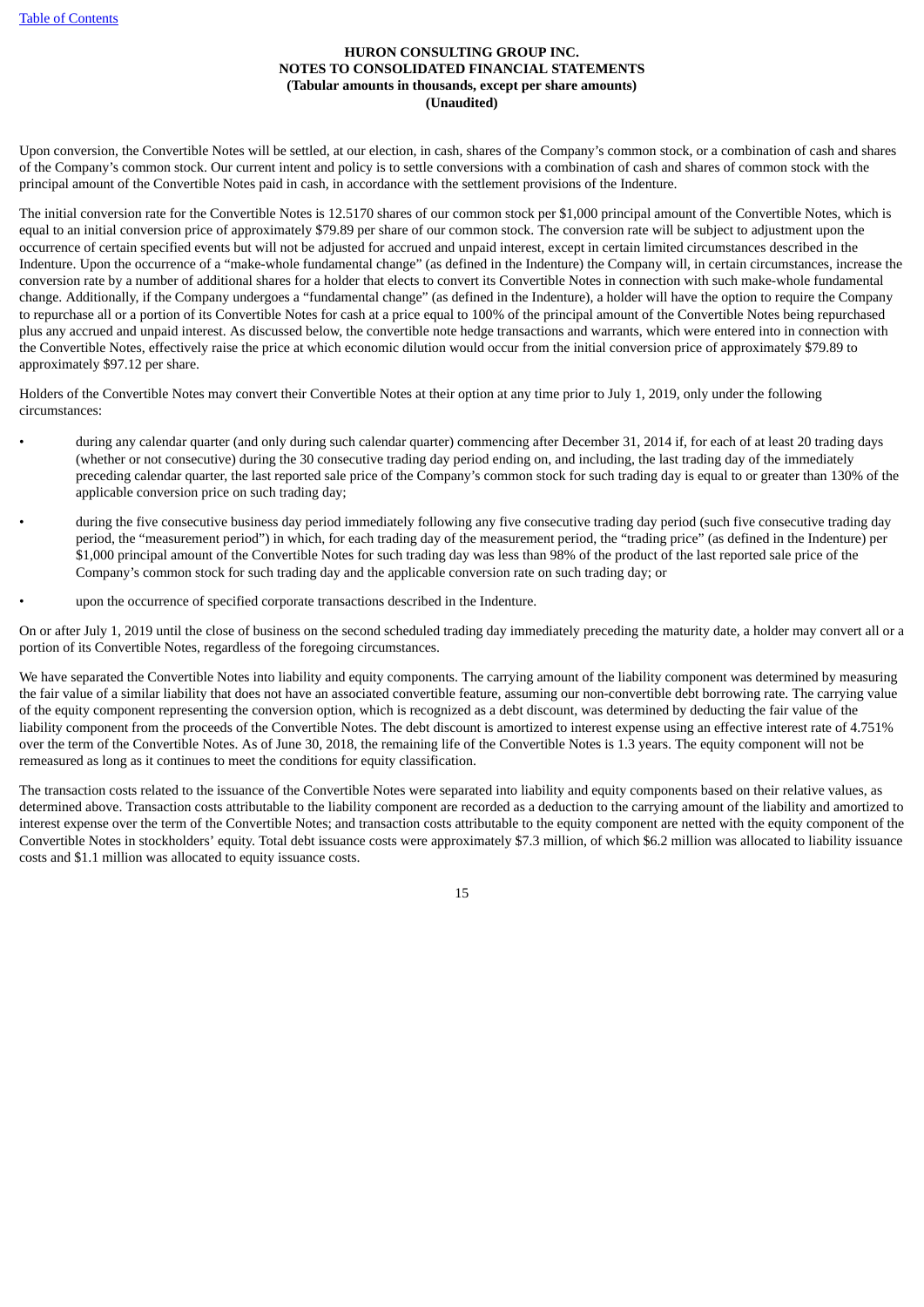As of June 30, 2018 and December 31, 2017, the Convertible Notes consisted of the following:

|                                                | <b>June 30, 2018</b> | <b>December 31, 2017</b> |
|------------------------------------------------|----------------------|--------------------------|
| Liability component:                           |                      |                          |
| Proceeds                                       | 250,000              | 250,000                  |
| Less: debt discount, net of amortization       | (10,600)             | (14, 668)                |
| Less: debt issuance costs, net of amortization | (1,573)              | (2, 192)                 |
| Net carrying amount                            | 237,827              | 233,140                  |
| Equity component $(1)$                         | 39,287               | 39,287                   |

(1) Included in additional paid-in capital on the consolidated balance sheet.

The following table presents the amount of interest expense recognized related to the Convertible Notes for the periods presented.

|                                     | <b>Three Months Ended</b><br><b>June 30,</b> |       |      |       |    |       | <b>Six Months Ended</b><br><b>June 30,</b> |       |  |
|-------------------------------------|----------------------------------------------|-------|------|-------|----|-------|--------------------------------------------|-------|--|
|                                     |                                              | 2018  |      | 2017  |    | 2018  |                                            | 2017  |  |
| Contractual interest coupon         |                                              | 781   | - \$ | 781   | -S | 1,563 | -S                                         | 1,563 |  |
| Amortization of debt discount       |                                              | 2,047 |      | 1,951 |    | 4,068 |                                            | 3,879 |  |
| Amortization of debt issuance costs |                                              | 310   |      | 305   |    | 619   |                                            | 609   |  |
| Total interest expense              |                                              | 3,138 |      | 3.037 |    | 6,250 |                                            | 6,051 |  |

In connection with the issuance of the Convertible Notes, we entered into convertible note hedge transactions and warrant transactions. The convertible note hedge transactions are intended to reduce the potential future economic dilution associated with the conversion of the Convertible Notes and, combined with the warrants, effectively raise the price at which economic dilution would occur from the initial conversion price of approximately \$79.89 to approximately \$97.12 per share. For purposes of the computation of diluted earnings per share in accordance with GAAP, dilution will occur when the average share price of our common stock for a given period exceeds the conversion price of the Convertible Notes, which initially is equal to approximately \$79.89 per share. The convertible note hedge transactions and warrant transactions are discussed separately below.

- *Convertible Note Hedge Transactions*. In connection with the issuance of the Convertible Notes, the Company entered into convertible note hedge transactions whereby the Company has call options to purchase a total of approximately 3.1 million shares of the Company's common stock, which is the number of shares initially issuable upon conversion of the Convertible Notes in full, at a price of approximately \$79.89, which corresponds to the initial conversion price of the Convertible Notes, subject to customary anti-dilution adjustments substantially similar to those in the Convertible Notes. The convertible note hedge transactions are exercisable upon conversion of the Convertible Notes and will expire in 2019 if not earlier exercised. We paid an aggregate amount of \$42.1 million for the convertible note hedge transactions, which was recorded as additional paid-in capital on the consolidated balance sheet. The convertible note hedge transactions are separate transactions and are not part of the terms of the Convertible Notes.
- *Warrants.* In connection with the issuance of the Convertible Notes, the Company sold warrants whereby the holders of the warrants have the option to purchase a total of approximately 3.1 million shares of the Company's common stock at a strike price of approximately \$97.12. The warrants will expire incrementally on 100 different dates from January 6, 2020 to May 28, 2020 and are exercisable at each such expiry date. If the average market value per share of our common stock for the reporting period exceeds the strike price of the warrants, the warrants will have a dilutive effect on our earnings per share. We received aggregate proceeds of \$23.6 million from the sale of the warrants, which was recorded as additional paid-in capital on the consolidated balance sheet. The warrants are separate transactions and are not part of the terms of the Convertible Notes or the convertible note hedge transactions.

The Company recorded an initial deferred tax liability of \$15.4 million in connection with the debt discount associated with the Convertible Notes and recorded an initial deferred tax asset of \$16.5 million in connection with the convertible note hedge transactions. The deferred tax liability and deferred tax asset are included in deferred income taxes, net on the consolidated balance sheets.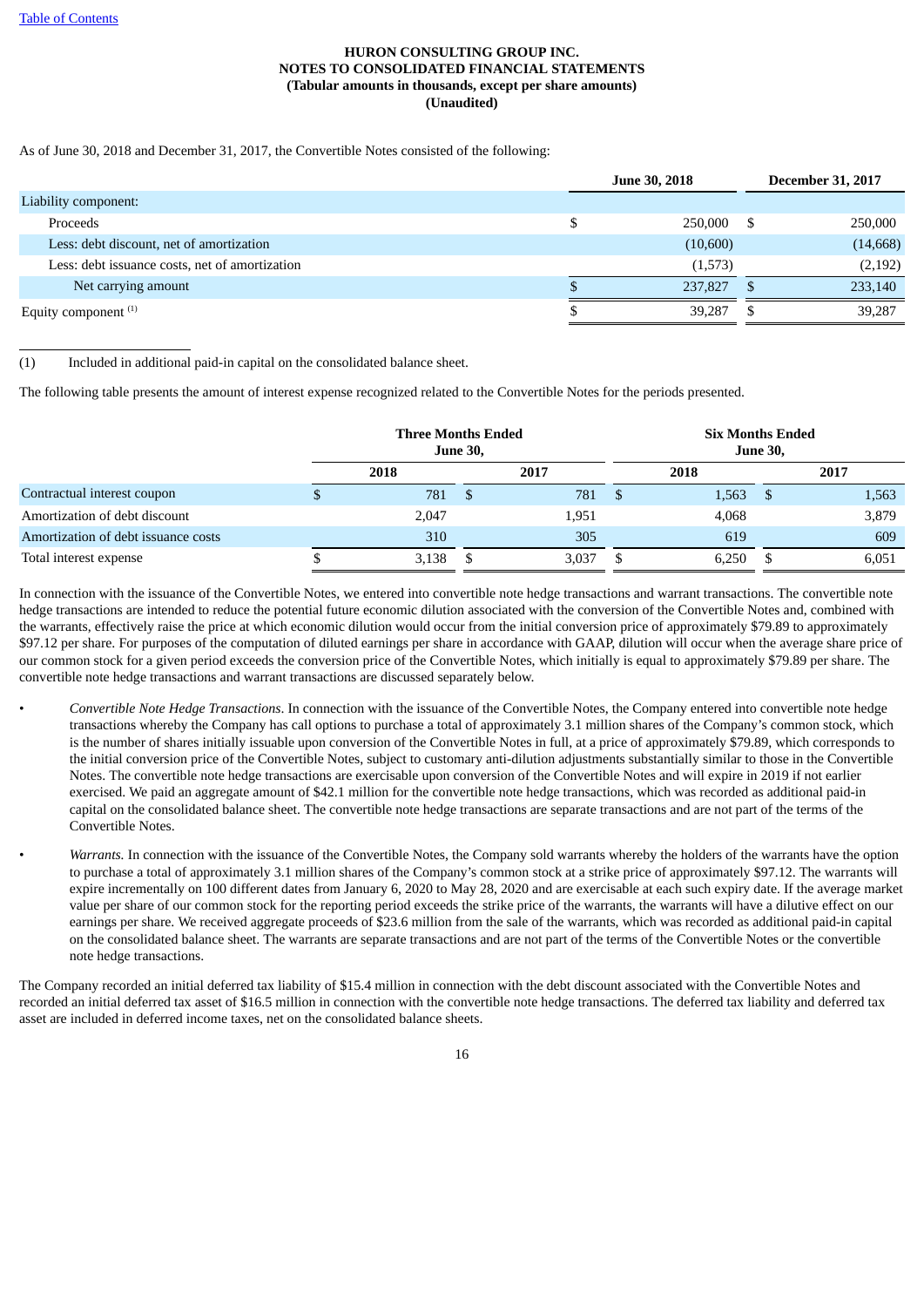# *Senior Secured Credit Facility*

The Company has a \$500 million five-year senior secured revolving credit facility, subject to the terms of a Second Amended and Restated Credit Agreement dated as of March 31, 2015, as amended to date (as amended and modified the "Amended Credit Agreement"), that becomes due and payable in full upon maturity on March 23, 2023. The Amended Credit Agreement provides the option to increase the revolving credit facility or establish term loan facilities in an aggregate amount of up to \$150 million, subject to customary conditions and the approval of any lender whose commitment would be increased, resulting in a maximum available principal amount under the Amended Credit Agreement of \$650 million. The initial borrowings under the Amended Credit Agreement were used to refinance borrowings outstanding under a prior credit agreement, and future borrowings under the Amended Credit Agreement may be used for working capital, capital expenditures, acquisitions of businesses, share repurchases, and general corporate purposes.

Fees and interest on borrowings vary based on our Consolidated Leverage Ratio (as defined in the Amended Credit Agreement). At our option, borrowings under the Amended Credit Agreement will bear interest at one, two, three or six-month LIBOR or an alternate base rate, in each case plus the applicable margin. The applicable margin will fluctuate between 1.25% per annum and 2.00% per annum, in the case of LIBOR borrowings, or between 0.25% per annum and 1.00% per annum, in the case of base rate loans, based upon our Consolidated Leverage Ratio at such time.

Amounts borrowed under the Amended Credit Agreement may be prepaid at any time without premium or penalty. We are required to prepay the amounts outstanding under the Amended Credit Agreement in certain circumstances, including a requirement to pay all amounts outstanding under the Amended Credit Agreement 90 days prior to the Convertible Indebtedness Maturity Date (as defined in the Amended Credit Agreement) unless (1) the Convertible Indebtedness Maturity Date is waived or extended to a later date, (2) the Company can demonstrate (a) Liquidity (as defined in the Amended Credit Agreement) in an amount at least equal to the principal amount due on the Convertible Indebtedness Maturity Date, and (b) financial covenant compliance after giving effect to such payments and any additional indebtedness incurred on a pro forma basis, or (3) this requirement is waived by the Required Lenders (as defined in the Amended Credit Agreement). In addition, we have the right to permanently reduce or terminate the unused portion of the commitments provided under the Amended Credit Agreement at any time.

The loans and obligations under the Amended Credit Agreement are secured pursuant to a Second Amended and Restated Security Agreement and a Second Amended and Restated Pledge Agreement (the "Pledge Agreement") with Bank of America, N.A. as collateral agent, pursuant to which the Company and the subsidiary guarantors grant Bank of America, N.A., for the ratable benefit of the lenders under the Amended Credit Agreement, a first-priority lien, subject to permitted liens, on substantially all of the personal property assets of the Company and the subsidiary guarantors, and a pledge of 100% of the stock or other equity interests in all domestic subsidiaries and 65% of the stock or other equity interests in each "material first-tier foreign subsidiary" (as defined in the Pledge Agreement).

The Amended Credit Agreement contains usual and customary representations and warranties; affirmative and negative covenants, which include limitations on liens, investments, additional indebtedness, and restricted payments; and two quarterly financial covenants as follows: (i) a maximum Consolidated Leverage Ratio (defined as the ratio of debt to consolidated EBITDA) ranging from 3.50 to 1.00 to 4.00 to 1.00, depending on the measurement period, and (ii) a minimum Consolidated Interest Coverage Ratio (defined as the ratio of consolidated EBITDA to interest) of 3.50 to 1.00. Consolidated EBITDA for purposes of the financial covenants is calculated on a continuing operations basis and includes adjustments to add back non-cash goodwill impairment charges, share-based compensation costs, certain non-cash restructuring charges, pro forma historical EBITDA for businesses acquired, and other specified items in accordance with the Amended Credit Agreement. At June 30, 2018, we were in compliance with these financial covenants with a Consolidated Leverage Ratio of 3.44 to 1.00 and a Consolidated Interest Coverage Ratio of 10.07 to 1.00.

Borrowings outstanding under the Amended Credit Agreement at June 30, 2018 totaled \$110.5 million. These borrowings carried a weighted average interest rate of 4.1%, including the effect of the interest rate swap described in Note 10 "Derivative Instruments and Hedging Activity." Borrowings outstanding under the Amended Credit Agreement at December 31, 2017 were \$105.0 million and carried a weighted average interest rate of 3.7%, including the effect of the interest rate swap described in Note 10 "Derivative Instrument and Hedging Activity." The borrowing capacity under the revolving credit facility is reduced by any outstanding borrowings under the revolving credit facility and outstanding letters of credit. At June 30, 2018, we had outstanding letters of credit totaling \$1.6 million, which are primarily used as security deposits for our office facilities. As of June 30, 2018, the unused borrowing capacity under the revolving credit facility was \$387.9 million.

#### *Promissory Note due 2024*

On June 30, 2017, in conjunction with our purchase of an aircraft related to the acquisition of Innosight, we assumed, from the sellers of the aircraft, a promissory note with an outstanding principal balance of \$5.1 million. The principal balance of the promissory note is subject to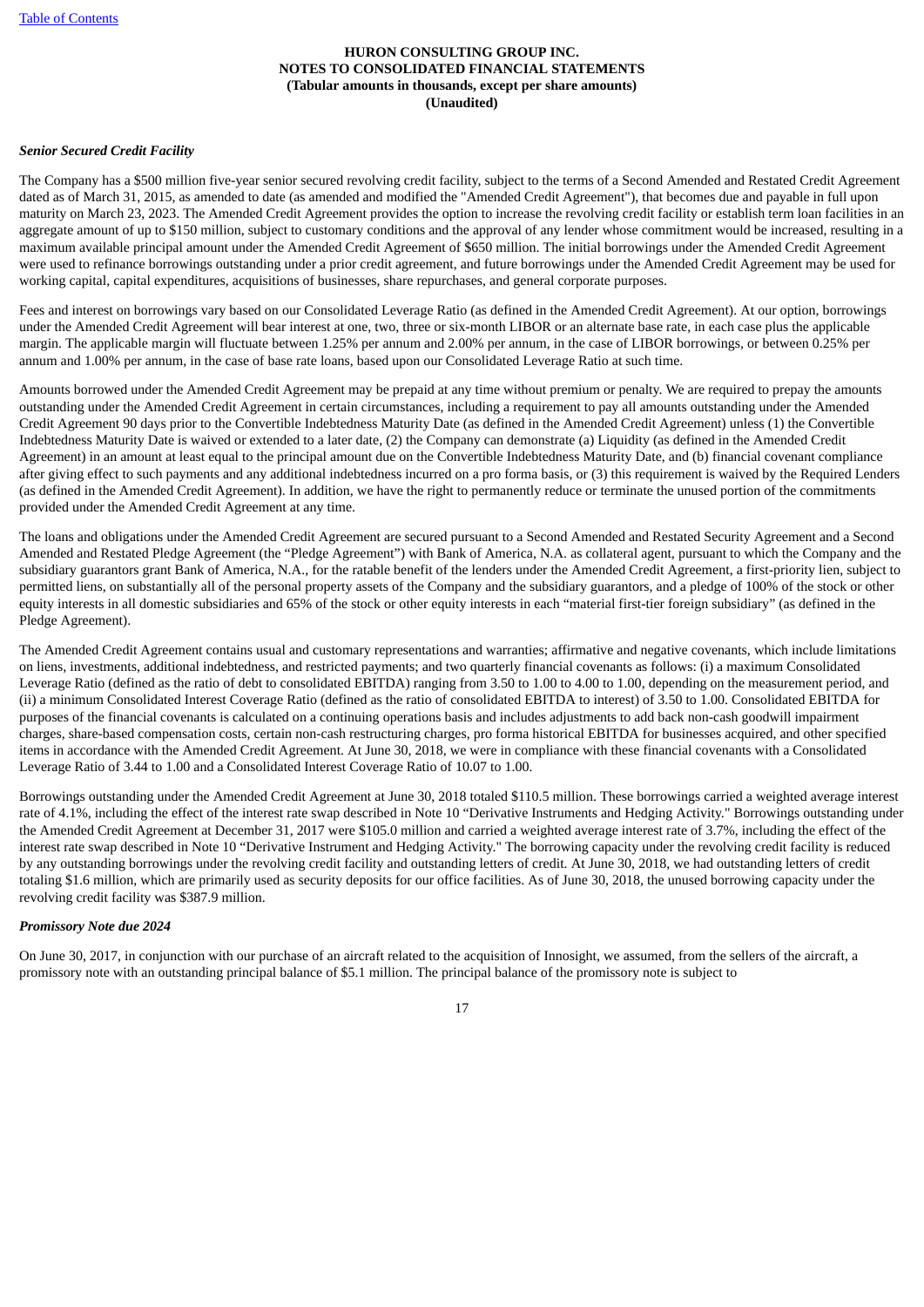scheduled monthly principal payments until the maturity date of March 1, 2024, at which time a final payment of \$1.5 million, plus any accrued and unpaid interest, will be due. Under the terms of the promissory note, we will pay interest on the outstanding principal amount at a rate of one-month LIBOR plus 1.97% per annum. The obligations under the promissory note are secured pursuant to a Loan and Aircraft Security Agreement with Banc of America Leasing & Capital, LLC, which grants the lender a first priority security interest in the aircraft. At June 30, 2018, the outstanding principal amount of the promissory note was \$4.6 million. As of June 30, 2018, the aircraft had a carrying amount of \$6.1 million. At December 31, 2017, the outstanding principal amount of the promissory note was \$4.9 million, and the aircraft had a carrying amount of \$6.5 million.

# **9. Restructuring Charges**

During the second quarter of 2018, we incurred a \$2.0 million pretax restructuring charge. Of the \$2.0 million charge incurred in the second quarter of 2018, \$0.7 million related to workforce reductions in our Business Advisory segment to better align resources with market demand; \$0.7 million related to the accrual of remaining lease payments, net of estimated sublease income, and accelerated depreciation on leasehold improvements due to exiting a portion of our Middleton, Wisconsin office in the second quarter of 2018; \$0.3 million related to employee costs in our Healthcare segment; and \$0.3 million related to the divestiture of our Middle East practice within the Business Advisory segment. During the three months ended June 30, 2018, we sold our Middle East practice to a former employee who was the practice leader of that business at the time and we recorded a \$5.8 million loss which is included in other income (expense), net in our consolidated statements of operations.

During the first quarter of 2018, we incurred a \$0.7 million pretax restructuring charge primarily related to updated lease assumptions for our San Francisco office vacated in the third quarter of 2017.

During the second quarter of 2017, we incurred a \$3.7 million pretax restructuring charge. The \$3.7 million charge primarily consisted of \$2.0 million related to workforce reductions in our Healthcare segment to better align our resources with market demand; \$1.0 million for the accrual of remaining lease obligations, net of estimated sublease income, for offices vacated in the second quarter of 2017 and accelerated depreciation on leasehold improvements for our San Francisco office; and \$0.4 million related to workforce reductions in our corporate operations primarily to adjust our infrastructure to align with the decreased workforce in the Healthcare segment.

During the first quarter of 2017, we incurred a \$0.3 million pretax restructuring charge primarily related to updated assumptions for lease accruals.

The table below sets forth the changes in the carrying amount of our restructuring charge liability by restructuring type for the six months ended June 30, 2018.

|                                       | <b>Office Space</b>   |         |    |                   |       |      |    |              |  |
|---------------------------------------|-----------------------|---------|----|-------------------|-------|------|----|--------------|--|
|                                       | <b>Employee Costs</b> |         |    | <b>Reductions</b> | Other |      |    | <b>Total</b> |  |
| Balance as of December 31, 2017       | \$                    | 1,267   | \$ | 4,247             | - \$  |      | ل⊡ | 5,514        |  |
| Additions <sup><math>(1)</math></sup> |                       | 1,049   |    | 864               |       | 151  |    | 2,064        |  |
| Payments                              |                       | (1,220) |    | (1,799)           |       | (47) |    | (3,066)      |  |
| Adjustments <sup>(1)</sup>            |                       | (47)    |    | 1,442             |       |      |    | 1,395        |  |
| Non-cash items                        |                       |         |    | (325)             |       |      |    | (324)        |  |
| Balance as of June 30, 2018           |                       | 1,049   |    | 4,429             |       | 105  |    | 5,583        |  |

(1) Additions and adjustments for the six months ended June 30, 2018 include restructuring charges of \$0.8 million related to updated lease assumptions for vacated office spaces directly related to discontinued operations.

As of June 30, 2018, our restructuring charge liability related to office space reductions of \$4.4 million represented the present value of remaining lease payments, net of estimated sublease income, primarily for our vacated office spaces in Washington, D.C., Houston, San Francisco, Chicago, and Middleton, Wisconsin. This restructuring charge liability is included as a component of accrued expenses and other current liabilities and deferred compensation and other liabilities. All of the \$1.0 million restructuring charge liability related to employee costs at June 30, 2018 is expected to be paid in the next 12 months. The restructuring charge liability related to employee costs is included as a component of accrued payroll and related benefits.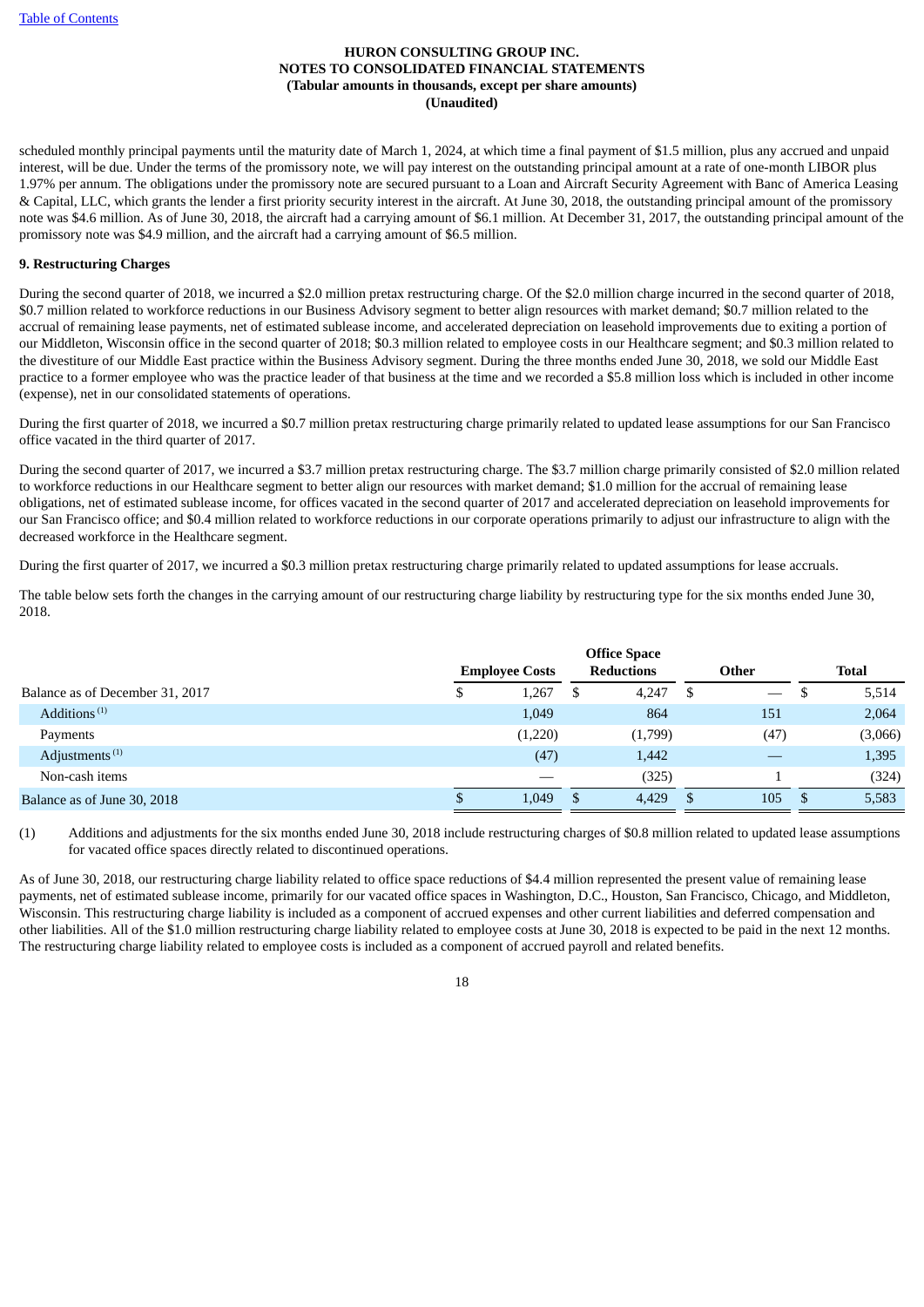# **10. Derivative Instrument and Hedging Activity**

On June 22, 2017, we entered into a forward interest rate swap agreement effective August 31, 2017 and ending August 31, 2022, with a notional amount of \$50.0 million. We entered into this derivative instrument to hedge against the interest rate risks of our variable-rate borrowings. Under the terms of the interest rate swap agreement, we receive from the counterparty interest on the notional amount based on one-month LIBOR and we pay to the counterparty a fixed rate of 1.900%.

We recognize all derivative instruments as either assets or liabilities at fair value on the balance sheet. We have designated this derivative instrument as a cash flow hedge. Therefore, changes in the fair value of the derivative instrument are recorded to other comprehensive income ("OCI") and reclassified into interest expense upon settlement. As of June 30, 2018, it was anticipated that \$0.2 million of the gains, net of tax, currently recorded in accumulated other comprehensive income will be reclassified into earnings within the next 12 months.

The table below sets forth additional information relating to the interest rate swap designated as a cash flow hedging instrument as of June 30, 2018 and December 31, 2017.

|                                           | <b>Fair Value (Derivative Asset and Liability)</b> |       |                      |     |  |  |  |  |  |
|-------------------------------------------|----------------------------------------------------|-------|----------------------|-----|--|--|--|--|--|
| <b>Balance Sheet Location</b>             |                                                    |       | December 31,<br>2017 |     |  |  |  |  |  |
| Prepaid expenses and other current assets | D                                                  | 232   |                      |     |  |  |  |  |  |
| Other non-current assets                  |                                                    | 1,132 |                      | 581 |  |  |  |  |  |
| Accrued expenses                          |                                                    |       |                      | 48  |  |  |  |  |  |

All of our derivative instruments are transacted under the International Swaps and Derivatives Association (ISDA) master agreements. These agreements permit the net settlement of amounts owed in the event of default and certain other termination events. Although netting is permitted, it is our policy to record all derivative assets and liabilities on a gross basis on our consolidated balance sheet.

We do not use derivative instruments for trading or other speculative purposes. Refer to Note 12 "Other Comprehensive Income (Loss)" for additional information on our derivative instrument.

# **11. Fair Value of Financial Instruments**

Certain of our assets and liabilities are measured at fair value. Fair value is defined as the price that would be received to sell an asset or the price that would be paid to transfer a liability in an orderly transaction between market participants at the measurement date. GAAP establishes a fair value hierarchy for inputs used in measuring fair value and requires companies to maximize the use of observable inputs and minimize the use of unobservable inputs. The fair value hierarchy consists of three levels based on the objectivity of the inputs as follows:

| Level 1 Inputs | Quoted prices in active markets for identical assets or liabilities that the reporting entity has the ability to access at the<br>measurement date.                                                                                                                                                                                                                        |
|----------------|----------------------------------------------------------------------------------------------------------------------------------------------------------------------------------------------------------------------------------------------------------------------------------------------------------------------------------------------------------------------------|
| Level 2 Inputs | Quoted prices in active markets for similar assets or liabilities; quoted prices for identical or similar assets or liabilities in<br>markets that are not active; inputs other than quoted prices that are observable for the asset or liability; or inputs that are<br>derived principally from or corroborated by observable market data by correlation or other means. |
| Level 3 Inputs | Unobservable inputs for the asset or liability, and include situations in which there is little, if any, market activity for the<br>asset or liability.                                                                                                                                                                                                                    |

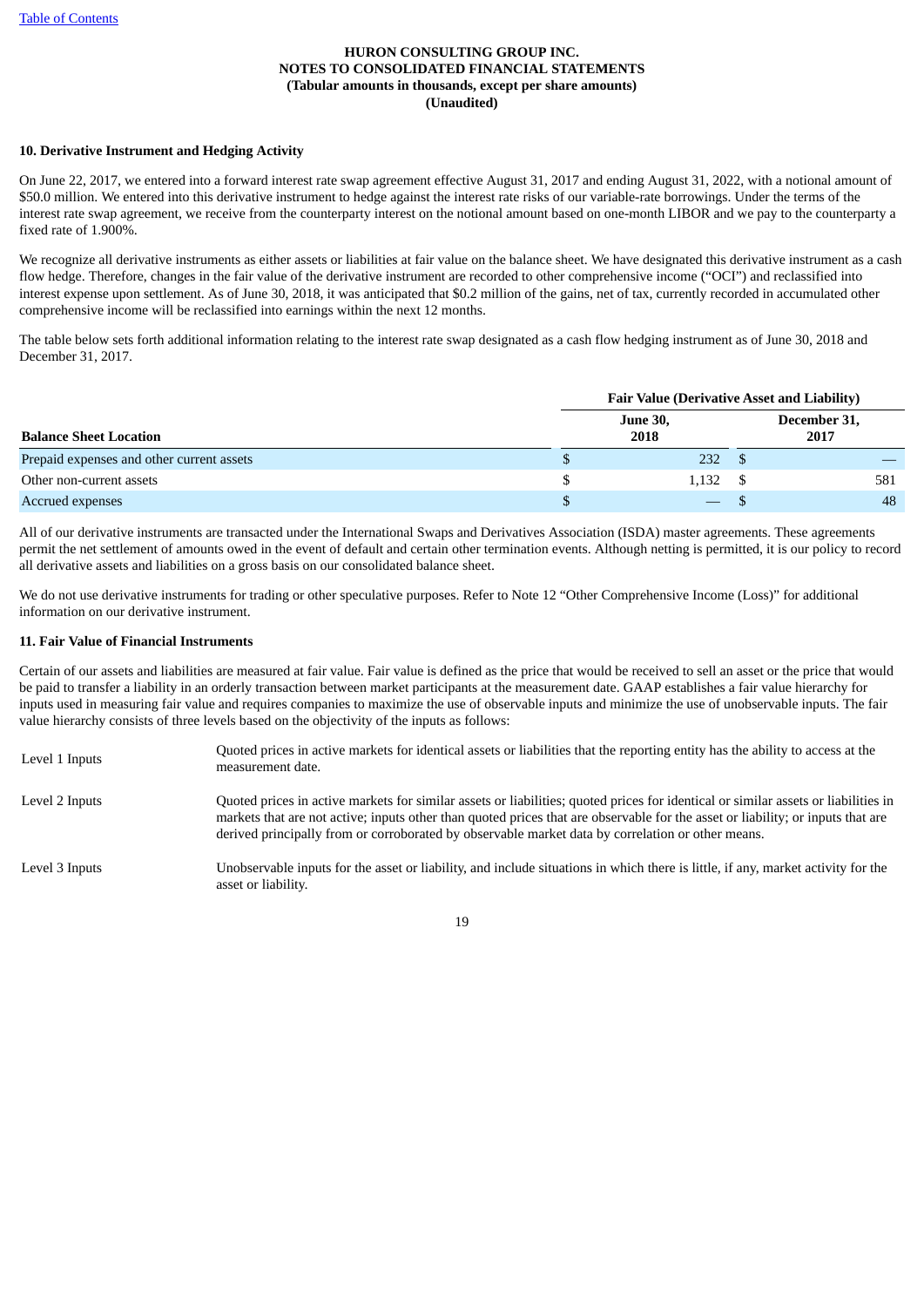The table below sets forth our fair value hierarchy for our financial assets and liabilities measured at fair value on a recurring basis as of June 30, 2018 and December 31, 2017.

|                                                    |              | <b>Level 1</b> | <b>Level 2</b> |                | <b>Level 3</b> |                | <b>Total</b> |
|----------------------------------------------------|--------------|----------------|----------------|----------------|----------------|----------------|--------------|
| <b>June 30, 2018</b>                               |              |                |                |                |                |                |              |
| Assets:                                            |              |                |                |                |                |                |              |
| Interest rate swap                                 | $\$$         |                | \$<br>1,364    | $\mathfrak{S}$ |                | $\mathfrak{S}$ | 1,364        |
| Convertible debt investment                        |              |                |                |                | 47,099         |                | 47,099       |
| Deferred compensation assets                       |              |                | 19,632         |                |                |                | 19,632       |
| Total assets                                       | \$           |                | \$<br>20,996   | \$             | 47,099         | \$             | 68,095       |
| <b>Liabilities:</b>                                |              |                |                |                |                |                |              |
| Contingent consideration for business acquisitions | \$           |                | \$             | \$             | 12,026         | \$             | 12,026       |
| <b>Total liabilities</b>                           | \$           |                | \$             | \$             | 12,026         | \$             | 12,026       |
| <b>December 31, 2017</b>                           |              |                |                |                |                |                |              |
| <b>Assets:</b>                                     |              |                |                |                |                |                |              |
| Interest rate swap                                 | \$           |                | \$<br>533      | \$             |                | \$             | 533          |
| Promissory note                                    |              |                |                |                | 1,078          |                | 1,078        |
| Convertible debt investment                        |              |                |                |                | 39,904         |                | 39,904       |
| Deferred compensation assets                       |              |                | 17,786         |                |                |                | 17,786       |
| Total assets                                       | \$           |                | \$<br>18,319   | \$             | 40,982         | \$             | 59,301       |
| <b>Liabilities:</b>                                |              |                |                |                |                |                |              |
| Contingent consideration for business acquisitions | \$           |                | \$             | \$             | 22,828         | \$             | 22,828       |
| <b>Total liabilities</b>                           | $\mathbb{S}$ |                | \$             | $\mathbb{S}$   | 22,828         | \$             | 22,828       |

*Interest rate swaps:* The fair value of our interest rate swap was derived using estimates to settle the interest rate swap agreement, which is based on the net present value of expected future cash flows on each leg of the swap utilizing market-based inputs and a discount rate reflecting the risks involved.

*Promissory note*: As part of the consideration received for the sale of our Accounting Advisory practice on December 30, 2011, we received a promissory note with an initial principal amount of \$3.5 million payable over four years. During the fourth quarter of 2017, we amended and restated the note which established scheduled annual principal payments, increased the interest rate, reduced the outstanding principal amount by \$0.5 million, and extended the maturity date to September 30, 2020. As of December 31, 2017, the outstanding principal balance was \$1.0 million. During the first six months of 2018, we received payments for all of the outstanding principal balance and all accrued interest. Prior to the final payment, the fair value of the note was based on the net present value of the projected cash flows using a discount rate of 10%, which accounts for the risks associated with the amended note. This fair value measurement is based on significant inputs not observable in the market and thus represent Level 3 inputs.

The table below sets forth the changes in the balance of the promissory note for the six months ended June 30, 2018.

|                                         | <b>Promissory Note</b> |
|-----------------------------------------|------------------------|
| Balance as of December 31, 2017         | 1,078                  |
| Interest payments received              | (81)                   |
| Principal payments received             | (1,040)                |
| Change in fair value of promissory note | 43                     |
| Balance as of June 30, 2018             |                        |

*Convertible debt investment:* In 2014 and 2015, we invested \$27.9 million, in the form of zero coupon convertible debt, in Shorelight Holdings, LLC ("Shorelight"), the parent company of Shorelight Education, a U.S.-based company that partners with leading nonprofit universities to increase access to and retention of international students, boost institutional growth, and enhance an institution's global footprint. The notes will mature on July 1, 2020, unless converted earlier.

To determine the appropriate accounting treatment for our investment, we performed a variable interest entity ("VIE") analysis and concluded that Shorelight does not meet the definition of a VIE. We also reviewed the characteristics of our investment to confirm that the convertible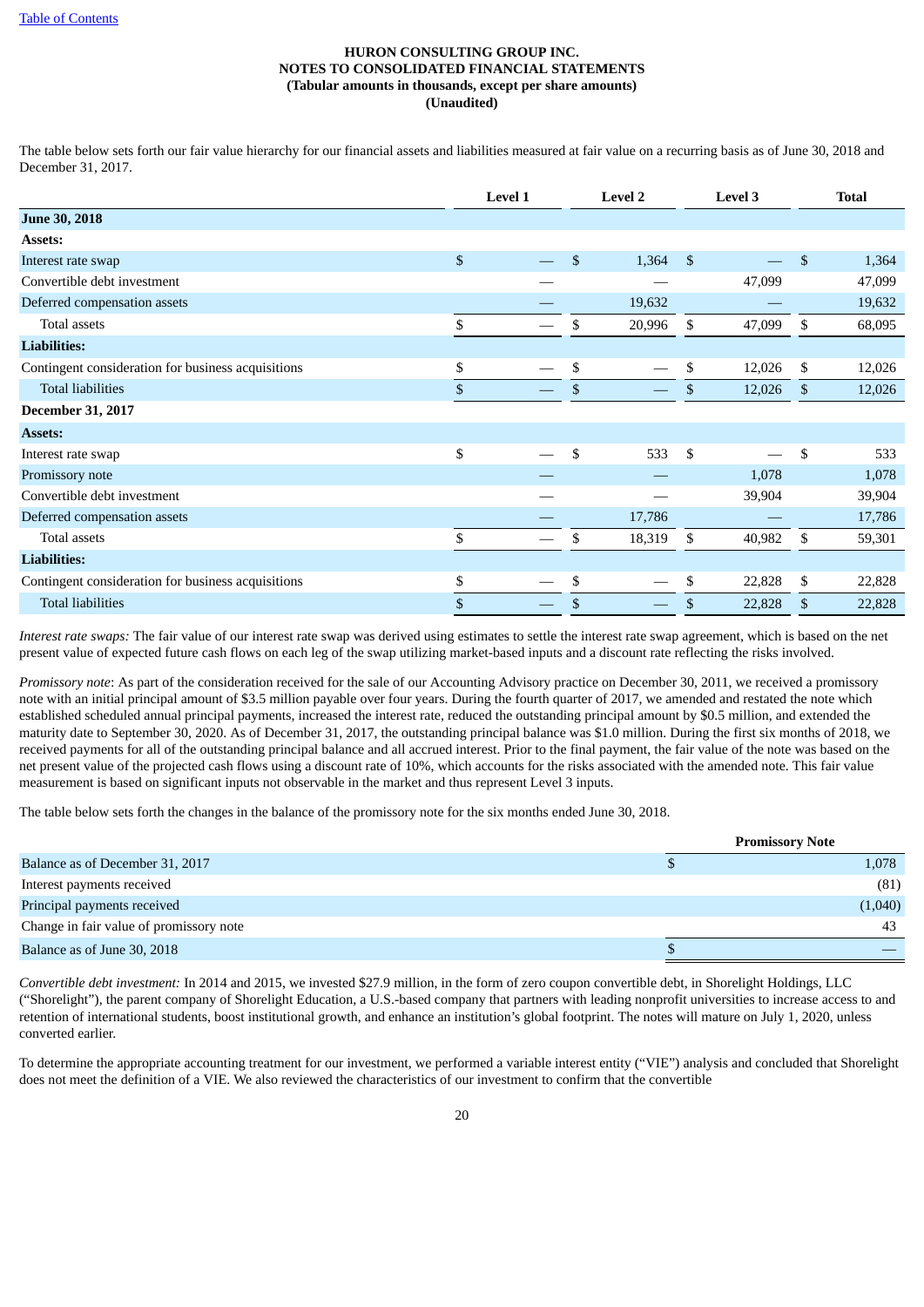notes are not in-substance common stock that would warrant equity method accounting. After we reviewed all of the terms of the investment, we concluded the appropriate accounting treatment to be that of an available-for-sale debt security.

The convertible debt investment is carried at fair value with unrealized holding gains and losses excluded from earnings and reported in other comprehensive income. We estimate the fair value of our investment using a Monte Carlo simulation model, cash flow projections discounted at a risk-adjusted rate, and certain assumptions related to equity volatility, default probability, and recovery rate, all of which are Level 3 inputs. The use of alternative estimates and assumptions could increase or decrease the estimated fair value of the investment, which would result in different impacts to our consolidated balance sheet and comprehensive income. Actual results may differ from our estimates. The fair value of the convertible debt investment is recorded in long-term investment on our consolidated balance sheets.

The table below sets forth the changes in the balance of the convertible debt investment for the six months ended June 30, 2018.

|                                                     | <b>Convertible Debt Investment</b> |
|-----------------------------------------------------|------------------------------------|
| Balance as of December 31, 2017                     | 39,904                             |
| Change in fair value of convertible debt investment | 7.195                              |
| Balance as of June 30, 2018                         | 47,099                             |

*Deferred compensation assets:* We have a non-qualified deferred compensation plan (the "Plan") for the members of our board of directors and a select group of our employees. The deferred compensation liability is funded by the Plan assets, which consist of life insurance policies maintained within a trust. The cash surrender value of the life insurance policies approximates fair value, and is based on third-party broker statements which provide the fair value of the life insurance policies' underlying investments, which are Level 2 inputs. The cash surrender value of the life insurance policies is invested primarily in mutual funds. The Plan assets are included in other non-current assets on our consolidated balance sheets. Realized and unrealized gains (losses) from the deferred compensation assets are recorded to other income (expense), net in our consolidated statements of operations.

*Contingent consideration for business acquisitions:* We estimate the fair value of acquisition-related contingent consideration using either a probabilityweighted assessment of the specific financial performance targets being achieved or a Monte Carlo simulation model, as appropriate. These fair value measurements are based on significant inputs not observable in the market and thus represent Level 3 inputs. The significant unobservable inputs used in the fair value measurements of our contingent consideration are our measures of the estimated payouts based on internally generated financial projections on a probability-weighted basis and discount rates, which typically reflect a risk-free rate. The fair value of the contingent consideration is reassessed quarterly based on assumptions used in our latest projections and input provided by practice leaders and management. Any change in the fair value estimate is recorded in our consolidated statement of operations for that period. The use of alternative estimates and assumptions could increase or decrease the estimated fair value of our contingent consideration liability, which would result in different impacts to our consolidated balance sheets and consolidated statements of operations. Actual results may differ from our estimates. The table below sets forth the changes in the balance of the contingent consideration for business acquisitions for the six months ended June 30, 2018.

|                                                                     | <b>Contingent Consideration for Business</b><br><b>Acquisitions</b> |  |  |  |  |  |
|---------------------------------------------------------------------|---------------------------------------------------------------------|--|--|--|--|--|
| Balance as of December 31, 2017                                     | 22,828                                                              |  |  |  |  |  |
| Payments                                                            | (7,750)                                                             |  |  |  |  |  |
| Remeasurement of contingent consideration for business acquisitions | (3,350)                                                             |  |  |  |  |  |
| Acquisition                                                         | 212                                                                 |  |  |  |  |  |
| Unrealized loss due to foreign currency translation                 | 86                                                                  |  |  |  |  |  |
| Balance as of June 30, 2018                                         | 12,026                                                              |  |  |  |  |  |
|                                                                     |                                                                     |  |  |  |  |  |

Financial assets and liabilities not recorded at fair value are as follows:

#### *Senior Secured Credit Facility*

The carrying value of our borrowings outstanding under our senior secured credit facility is stated at cost. Our carrying value approximates fair value, using Level 2 inputs, as the senior secured credit facility bears interest at variable rates based on current market rates as set forth in the Amended Credit Agreement. Refer to Note 8 "Financing Arrangements" for additional information on our senior secured credit facility.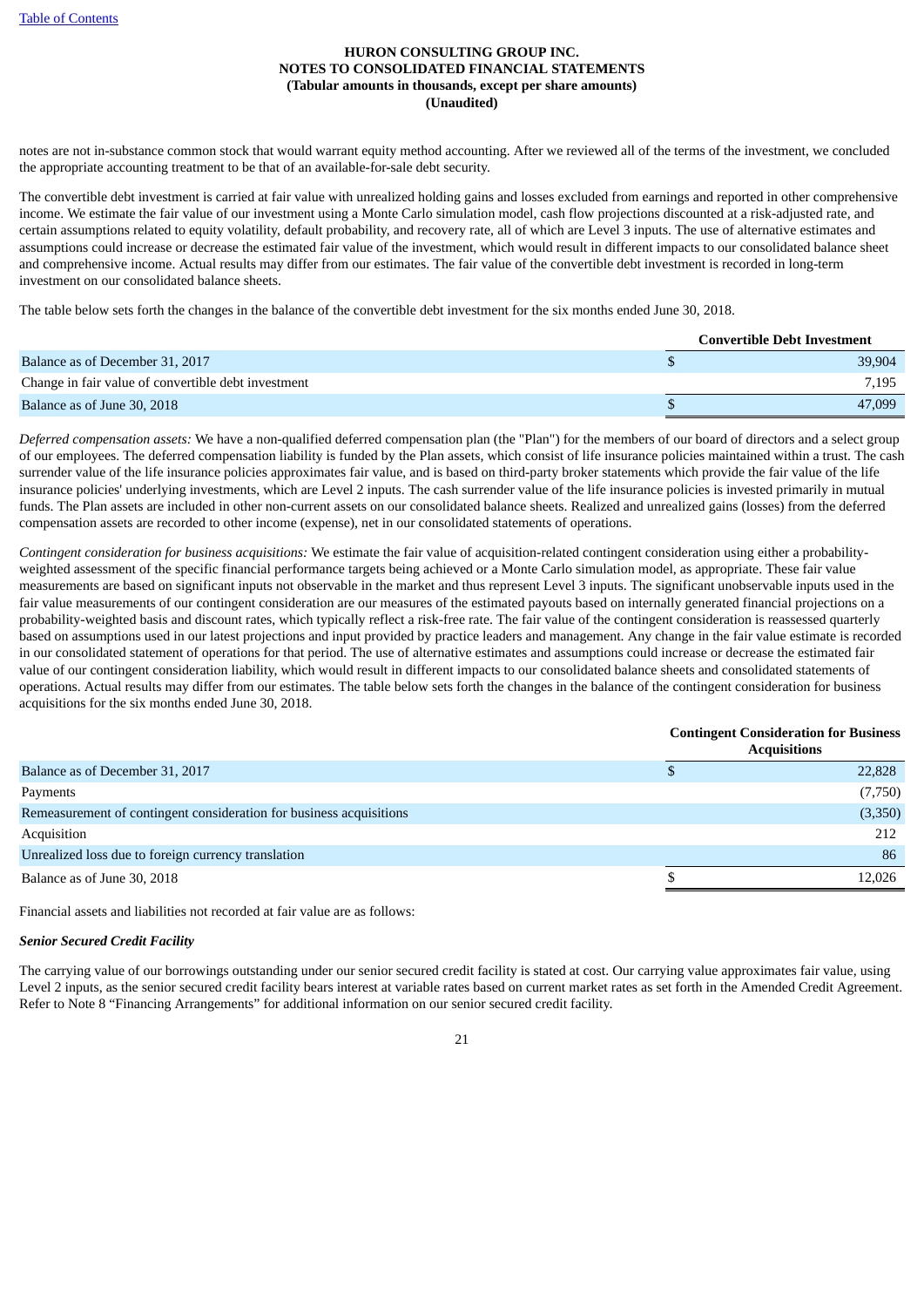#### *Promissory Note due 2024*

The carrying value of our promissory note due 2024 is stated at cost. Our carrying value approximates fair value, using Level 2 inputs, as the promissory note bears interest at rates based on current market rates as set forth in the terms of the promissory note. Refer to Note 8 "Financing Arrangements" for additional information on our promissory note due 2024.

#### *Convertible Notes*

The carrying amount and estimated fair value of the Convertible Notes are as follows:

|                                         |                                               | <b>June 30, 2018</b> |  | <b>December 31, 2017</b> |                                |         |
|-----------------------------------------|-----------------------------------------------|----------------------|--|--------------------------|--------------------------------|---------|
|                                         | Estimated<br>Carrying<br>Fair Value<br>Amount |                      |  | Carrying<br>Amount       | Estimated<br><b>Fair Value</b> |         |
| 1.25% convertible senior notes due 2019 |                                               | 237,827              |  | 232.415                  | 233.140                        | 232,578 |

The differences between the \$250 million principal amount of the Convertible Notes and the carrying amounts shown above represent the unamortized debt discount and issuance costs. As of June 30, 2018 and December 31, 2017, the carrying value of the equity component of \$39.3 million was unchanged from the date of issuance. Refer to Note 8 "Financing Arrangements" for additional information on our Convertible Notes. The estimated fair value of the Convertible Notes was determined based on the quoted bid price of the Convertible Notes in an over-the-counter market, which is a Level 2 input, on the last day of trading for the quarters ended June 30, 2018 and December 31, 2017.

Based on the closing price of our common stock of \$40.90 on June 30, 2018, the if-converted value of the Convertible Notes was less than the principal amount.

Cash and cash equivalents are stated at cost, which approximates fair market value. The carrying values of all other financial instruments not described above reasonably approximate fair market value due to the nature of the financial instruments and the short-term maturity of these items.

#### **12. Other Comprehensive Income**

The tables below set forth the components of other comprehensive income, net of tax, for the three and six months ended June 30, 2018 and 2017.

|                                             |                |                                                                                                      | Three Months Ended<br><b>June 30, 2018</b> |         | <b>Three Months Ended</b><br>June 30, 2017 |                   |                               |              |                                    |     |                        |                |
|---------------------------------------------|----------------|------------------------------------------------------------------------------------------------------|--------------------------------------------|---------|--------------------------------------------|-------------------|-------------------------------|--------------|------------------------------------|-----|------------------------|----------------|
|                                             |                | <b>Tax</b><br><b>Before</b><br>Net of<br>(Expense)<br><b>Benefit</b><br><b>Taxes</b><br><b>Taxes</b> |                                            |         |                                            |                   | <b>Before</b><br><b>Taxes</b> |              | <b>Tax</b><br>(Expense)<br>Benefit |     | Net of<br><b>Taxes</b> |                |
| Other comprehensive income:                 |                |                                                                                                      |                                            |         |                                            |                   |                               |              |                                    |     |                        |                |
| Foreign currency translation adjustments    | \$             | (954)                                                                                                | \$                                         |         | S                                          | (954)             | - \$                          | 802          | - \$                               |     | \$                     | 802            |
| Unrealized gain (loss) on investment        | $\mathbb{S}$   | 4,268                                                                                                | \$                                         | (1,109) | \$                                         | 3,159             | \$                            | $(2,023)$ \$ |                                    | 777 | \$.                    | (1,246)        |
| Unrealized gain (loss) on cash flow hedges: |                |                                                                                                      |                                            |         |                                            |                   |                               |              |                                    |     |                        |                |
| Change in fair value                        | $\mathfrak{S}$ | 250                                                                                                  | \$                                         | (66)    | -\$                                        | 184               | $\mathfrak{S}$                | $(120)$ \$   |                                    | 46  | - \$                   | (74)           |
| Reclassification adjustments into earnings  |                | (2)                                                                                                  |                                            |         |                                            | $\left( 1\right)$ |                               | 3            |                                    | (1) |                        | $\overline{2}$ |
| Net unrealized gain (loss)                  | \$.            | 248                                                                                                  | \$                                         | (65)    | \$                                         | 183               | \$                            | (117)        | - \$                               | 45  | \$                     | (72)           |
| Other comprehensive income (loss)           |                | 3,562                                                                                                |                                            | (1,174) | \$.                                        | 2,388             | \$                            | (1,338)      | - \$                               | 822 |                        | (516)          |
|                                             |                |                                                                                                      |                                            |         |                                            |                   |                               |              |                                    |     |                        |                |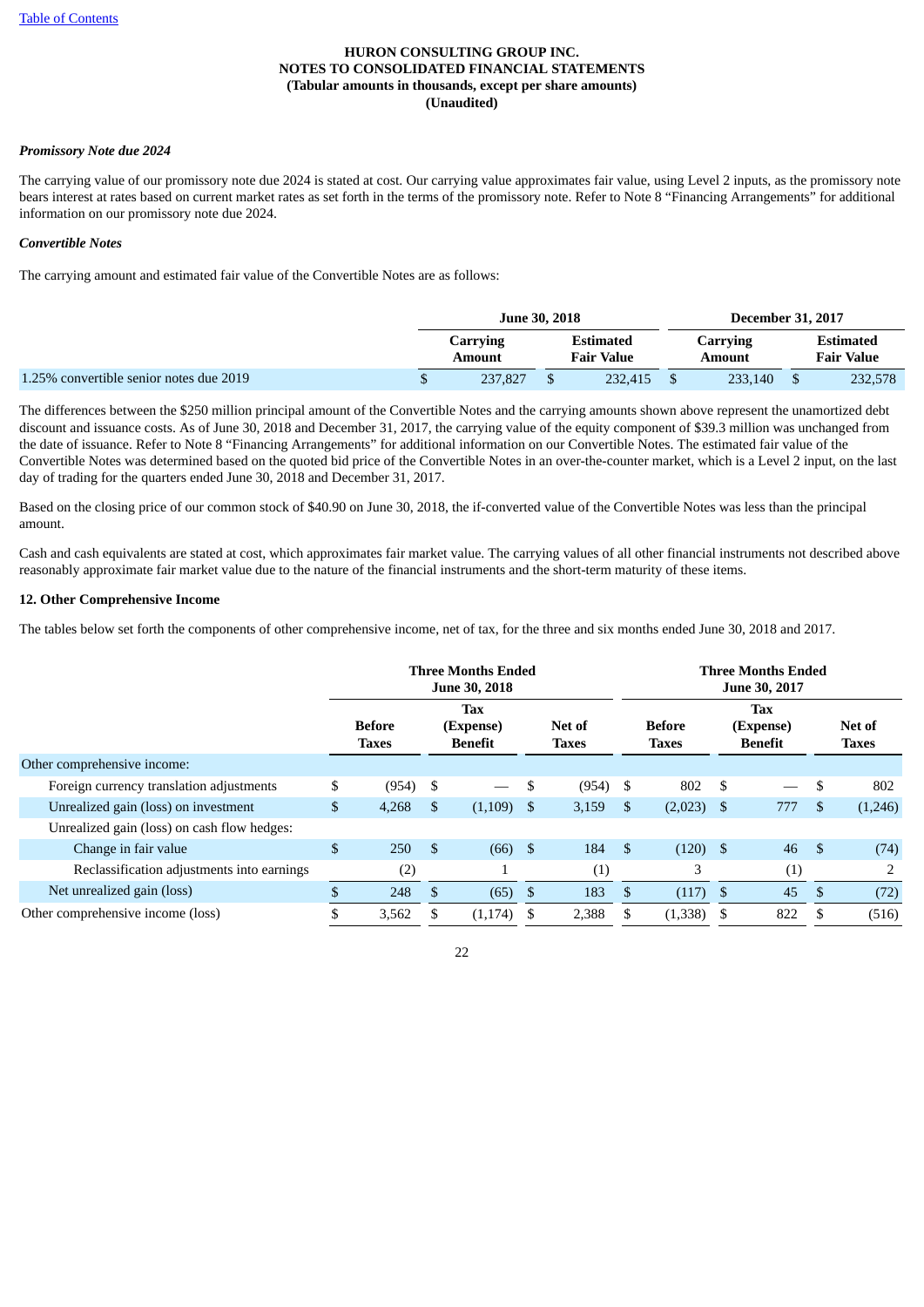|                                             | <b>Six Months Ended</b><br><b>June 30, 2018</b> |       |    |                                           |                        |            |          | <b>Six Months Ended</b><br>June 30, 2017 |               |                                           |               |                        |  |  |
|---------------------------------------------|-------------------------------------------------|-------|----|-------------------------------------------|------------------------|------------|----------|------------------------------------------|---------------|-------------------------------------------|---------------|------------------------|--|--|
|                                             | <b>Before</b><br><b>Taxes</b>                   |       |    | <b>Tax</b><br>(Expense)<br><b>Benefit</b> | Net of<br><b>Taxes</b> |            |          | <b>Before</b><br><b>Taxes</b>            |               | <b>Tax</b><br>(Expense)<br><b>Benefit</b> |               | Net of<br><b>Taxes</b> |  |  |
| Other comprehensive income:                 |                                                 |       |    |                                           |                        |            |          |                                          |               |                                           |               |                        |  |  |
| Foreign currency translation adjustments    | \$                                              | (920) | \$ |                                           | \$                     | $(920)$ \$ |          | 1,226                                    | - \$          |                                           | <sup>\$</sup> | 1,226                  |  |  |
| Unrealized gain on investment               | $\mathfrak{S}$                                  | 7,195 | \$ | (1,870)                                   | - \$                   | 5,325      | <b>S</b> | 871                                      | <sup>\$</sup> | $(340)$ \$                                |               | 531                    |  |  |
| Unrealized gain (loss) on cash flow hedges: |                                                 |       |    |                                           |                        |            |          |                                          |               |                                           |               |                        |  |  |
| Change in fair value                        | \$                                              | 795   | \$ | (207)                                     | - \$                   | 588        | -\$      | $(82)$ \$                                |               | 32                                        | - \$          | (50)                   |  |  |
| Reclassification adjustments into earnings  |                                                 | 36    |    | (9)                                       |                        | 27         |          | 39                                       |               | (16)                                      |               | 23                     |  |  |
| Net unrealized gain (loss)                  | \$.                                             | 831   | \$ | (216)                                     | - \$                   | 615        | \$       | (43)                                     | - \$          | 16                                        | <sup>\$</sup> | (27)                   |  |  |
| Other comprehensive income                  | \$                                              | 7,106 |    | (2,086)                                   | S                      | 5,020      | \$       | 2,054                                    | \$.           | (324)                                     | - \$          | 1,730                  |  |  |

The before tax amounts reclassified from accumulated other comprehensive income related to our cash flow hedges are recorded to interest expense, net of interest income.

Accumulated other comprehensive income, net of tax, includes the following components:

|                               | <b>Foreign Currency</b><br><b>Translation</b> | <b>Available-for-Sale</b><br>Investment |        |  | <b>Cash Flow Hedges</b> | <b>Total</b> |
|-------------------------------|-----------------------------------------------|-----------------------------------------|--------|--|-------------------------|--------------|
| Balance, December 31, 2017    | 1,149                                         |                                         | 8,812  |  | 409                     | 10,370       |
| Current period change         | (920)                                         |                                         | 5,325  |  | 615                     | 5,020        |
| <b>Balance, June 30, 2018</b> | 229                                           |                                         | 14.137 |  | 1,024                   | 15,390       |

#### **13. Income Taxes**

For the three months ended June 30, 2018, our effective tax rate was 30.4% as we recognized income tax expense from continuing operations of \$2.6 million on income from continuing operations of \$8.4 million. The effective tax rate of 30.4% was less favorable than the statutory rate, inclusive of state income taxes, of 26.0%, primarily due to non-deductible business expenses. For the three months ended June 30, 2017, our effective tax rate was 26.2% as we recognized an income tax benefit from continuing operations of \$53.5 million on a loss from continuing operations of \$204.0 million. The effective tax rate for the three months ended June 30, 2017 was less favorable than the statutory rate, inclusive of state income taxes, primarily due to the non-deductible portion of the goodwill impairment charge recorded in the second quarter of 2017.

For the six months ended June 30, 2018, our effective tax rate was 53.0% as we recognized income tax expense from continuing operations of \$3.0 million on income from continuing operations of \$5.6 million. The effective tax rate for the six months ended June 30, 2018 was less favorable than the statutory rate, inclusive of state income taxes, of 26.0%, primarily due to discrete tax expense of \$1.3 million for share-based compensation awards that vested during the first quarter of 2018, which had an unfavorable impact of 22.5% on the effective tax rate, and non-deductible business expenses. For the six months ended June 30, 2017, our effective tax rate was 24.7% as we recognized income tax benefit from continuing operations of \$47.8 million on a loss from continuing operations of \$193.1 million. The effective tax rate for the six months ended June 30, 2017 was less favorable than the statutory rate, inclusive of state income taxes, primarily due to the non-deductible portion of the goodwill impairment charge recorded in the second quarter of 2017. The effective tax rate for the first half of 2017 was also less favorable than the statutory rate, inclusive of state income taxes, due to discrete tax expense for share-based compensation of \$1.7 million.

On December 22, 2017, the President of the United States signed into law the Tax Cuts and Jobs Act ("2017 Tax Reform"), a tax reform bill which, among other items, reduced the corporate federal income tax rate from 35% to 21% and moved from a worldwide tax system to a territorial system. During the fourth quarter of 2017, we estimated the remeasurement of our net deferred taxes based on the new lower rate, as well as provided for additional one-time income tax expense estimates primarily related to the transition tax on accumulated foreign earnings and elimination of foreign tax credits for dividends that are subject to the 100 percent exemption. During the first quarter of 2018, we recorded an additional \$0.1 million of tax expense related to the transition tax on accumulated foreign earnings. No adjustments to the provisional results were made in the second quarter of 2018. We continue to analyze the impact of the 2017 Tax Reform, and, in accordance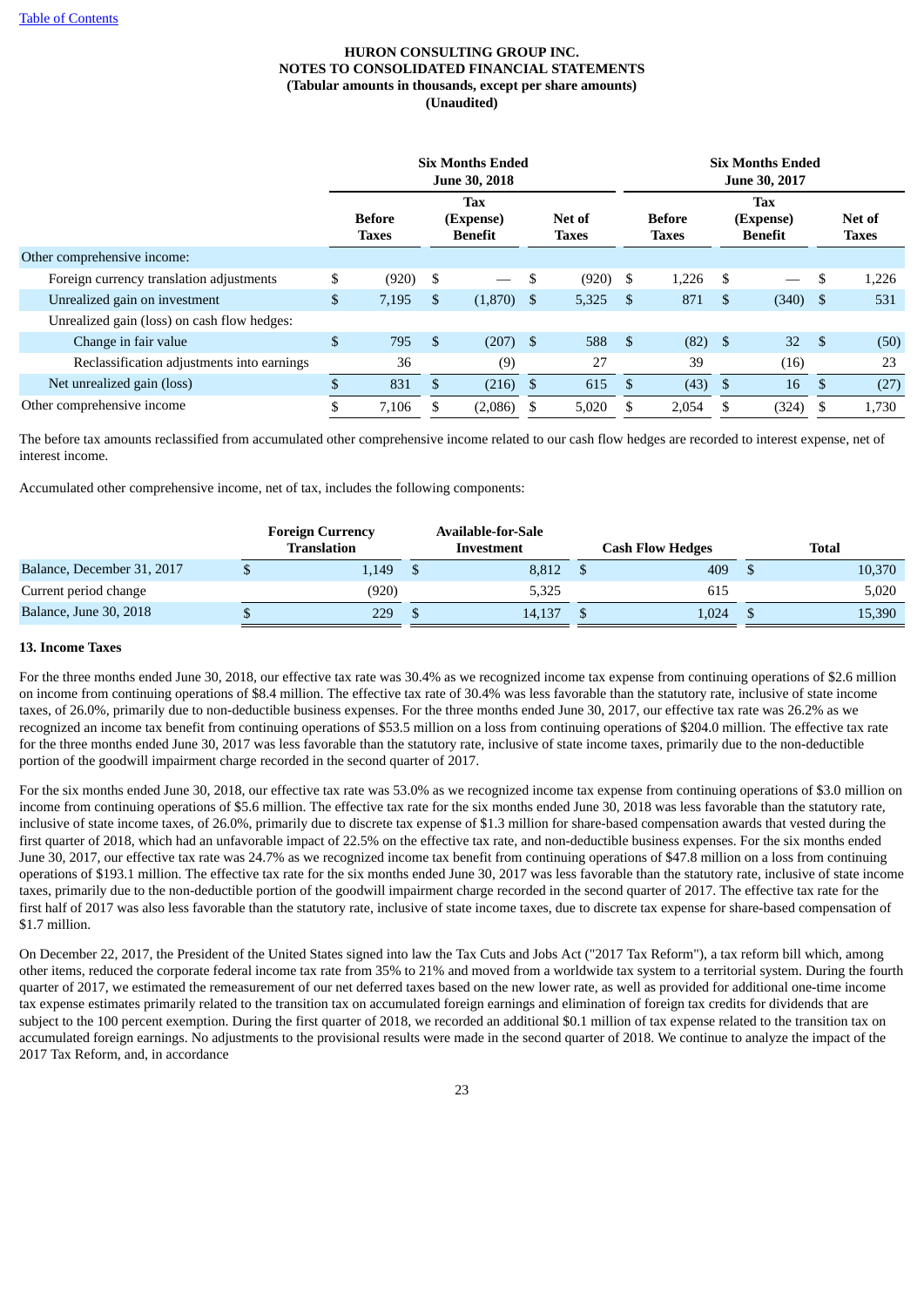with Staff Accounting Bulletin No. 118, which was issued as a result of the 2017 Tax Reform, we will finalize the analysis no later than one year from the enactment date.

#### **14. Commitments, Contingencies and Guarantees**

#### *Litigation*

During the second quarter of 2018, we reached a settlement agreement related to Huron's claim in a class action lawsuit, resulting in a gain of \$2.5 million being recorded. We collected the \$2.5 million cash settlement during the second quarter of 2018.

From time to time, we are involved in legal proceedings and litigation arising in the ordinary course of business. As of the date of this Quarterly Report on Form 10-Q, we are not a party to any litigation or legal proceeding that, in the current opinion of management, could have a material adverse effect on our financial position or results of operations. However, due to the risks and uncertainties inherent in legal proceedings, actual results could differ from current expected results.

#### *Guarantees*

Guarantees in the form of letters of credit totaling \$1.6 million and \$1.9 million were outstanding at June 30, 2018 and December 31, 2017, primarily to support certain office lease obligations.

In connection with certain business acquisitions, we may be required to pay post-closing consideration to the sellers if specific financial performance targets are met over a number of years as specified in the related purchase agreements. As of June 30, 2018 and December 31, 2017, the total estimated fair value of our contingent consideration liabilities was \$12.0 million and \$22.8 million, respectively.

To the extent permitted by law, our bylaws and articles of incorporation require that we indemnify our officers and directors against judgments, fines and amounts paid in settlement, including attorneys' fees, incurred in connection with civil or criminal action or proceedings, as it relates to their services to us if such person acted in good faith. Although there is no limit on the amount of indemnification, we may have recourse against our insurance carrier for certain payments made.

# **15. Segment Information**

Segments are defined as components of a company that engage in business activities from which they may earn revenues and incur expenses, and for which separate financial information is available and is evaluated regularly by the chief operating decision maker, or decision-making group, in deciding how to allocate resources and in assessing performance. Our chief operating decision maker, who is our chief executive officer, manages the business under three operating segments, which are our reportable segments: Healthcare, Business Advisory, and Education.

#### **• Healthcare**

Our Healthcare segment has a depth of expertise in strategy and innovation, care transformation, financial and operational excellence, technology and analytics, and leadership development. We serve national and regional hospitals and integrated health systems, academic medical centers, community hospitals, and medical groups. Our solutions help clients evolve and adapt to the rapidly changing healthcare environment and achieve growth, optimize performance, enhance profitability, improve quality and clinical outcomes, and drive physician, patient, and employee engagement across the enterprise.

We help organizations transform and innovate their delivery model to focus on patient wellness by improving quality outcomes, minimizing care variation and fundamentally improving patient and population health. Our consultants partner with clients to help build and sustain today's business to invest in the future by reducing complexity, improving operational efficiency and growing market share. We enable the healthcare of the future by identifying, integrating and optimizing technology investments to collect data that transforms care delivery and improves patient outcomes. We also develop future leaders capable of driving meaningful operational and organizational change and who transform the patient experience.

# **• Business Advisory**

Our Business Advisory segment provides services to large and middle market organizations, not-for-profit organizations, lending institutions, law firms, investment banks and private equity firms. We assist clients in a broad range of industries and across the spectrum from healthy, wellcapitalized companies to organizations in transition, as well as creditors, equity owners, and other key constituents. Our Business Advisory professionals resolve complex business issues and enhance client enterprise value through a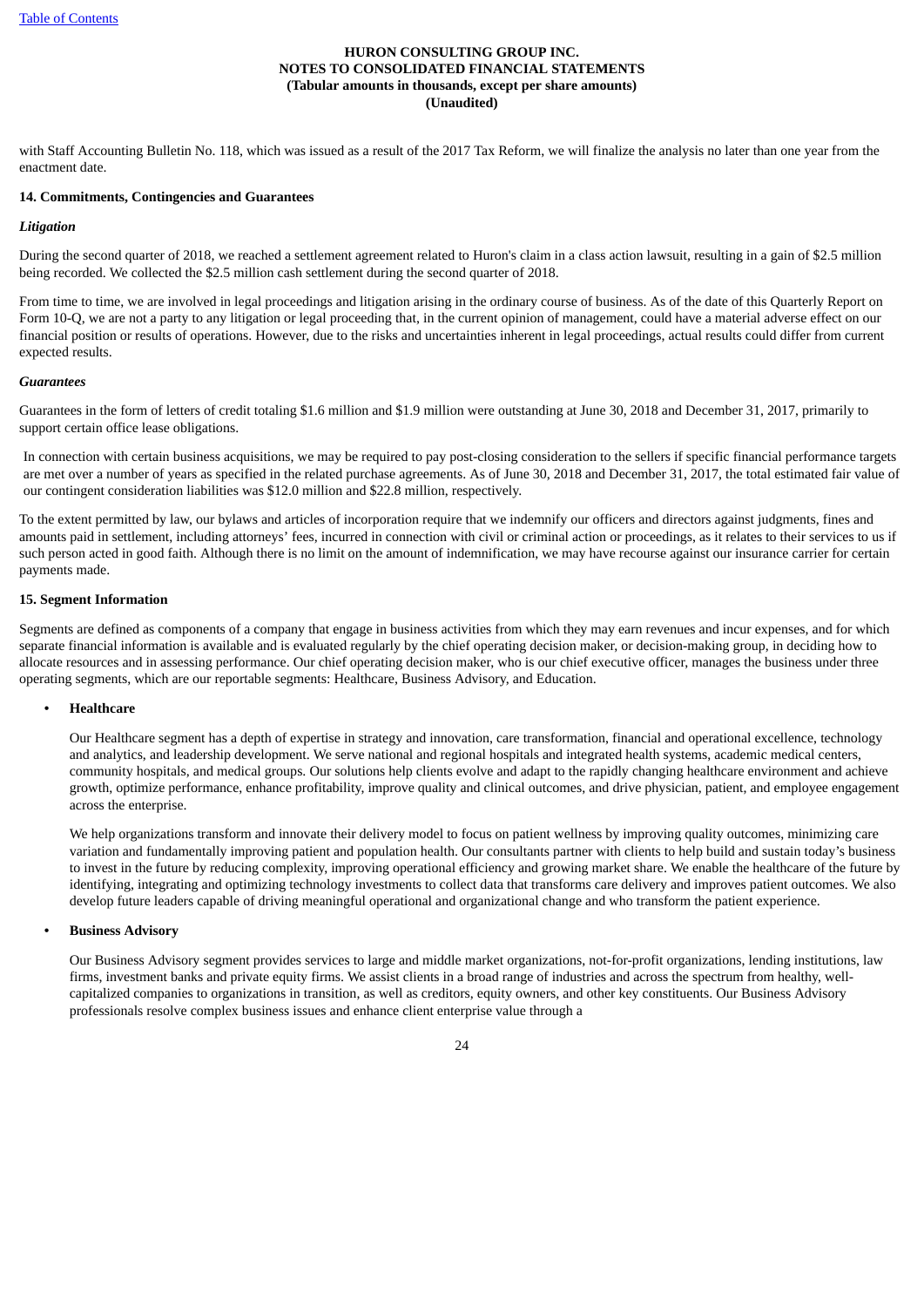suite of services including capital advisory, transaction advisory, operational improvement, restructuring and turnaround, valuation, and dispute advisory. Our Enterprise Solutions and Analytics professionals deliver technology and analytic solutions that enable organizations to manage and optimize their financial performance, operational efficiency, and client or stakeholder experience. Our Strategy and Innovation professionals collaborate with clients across a range of industries to identify new growth opportunities, build new ventures and capabilities, and accelerate organizational change. Our Life Sciences professionals provide strategic solutions to help pharmaceutical, medical device, and biotechnology companies deliver more value to patients, payers, and providers, and comply with regulations.

#### • **Education**

Our Education segment provides management consulting and technology solutions to higher education institutions and academic medical centers. We partner with clients to address challenges relating to business and technology strategy, financial management, operational and organizational effectiveness, research administration, and regulatory compliance. Our institutional strategy, market research, budgeting and financial management, business operations and student life cycle management solutions align missions with business priorities, improve quality and reduce costs institutionwide. Our technology strategy, enterprise applications, and analytic solutions transform and optimize operations, deliver time and cost savings, and enhance the student experience. Our research enterprise solutions assist clients in identifying and implementing institutional research strategy, optimizing clinical research operations, improving financial management and cost reimbursement, improving service to faculty, and mitigating risk compliance.

Segment operating income consists of the revenues generated by a segment, less the direct costs of revenue and selling, general and administrative expenses that are incurred directly by the segment. Unallocated corporate costs include costs related to administrative functions that are performed in a centralized manner that are not attributable to a particular segment. These administrative function costs include costs for corporate office support, certain office facility costs, costs relating to accounting and finance, human resources, legal, marketing, information technology, and company-wide business development functions, as well as costs related to overall corporate management.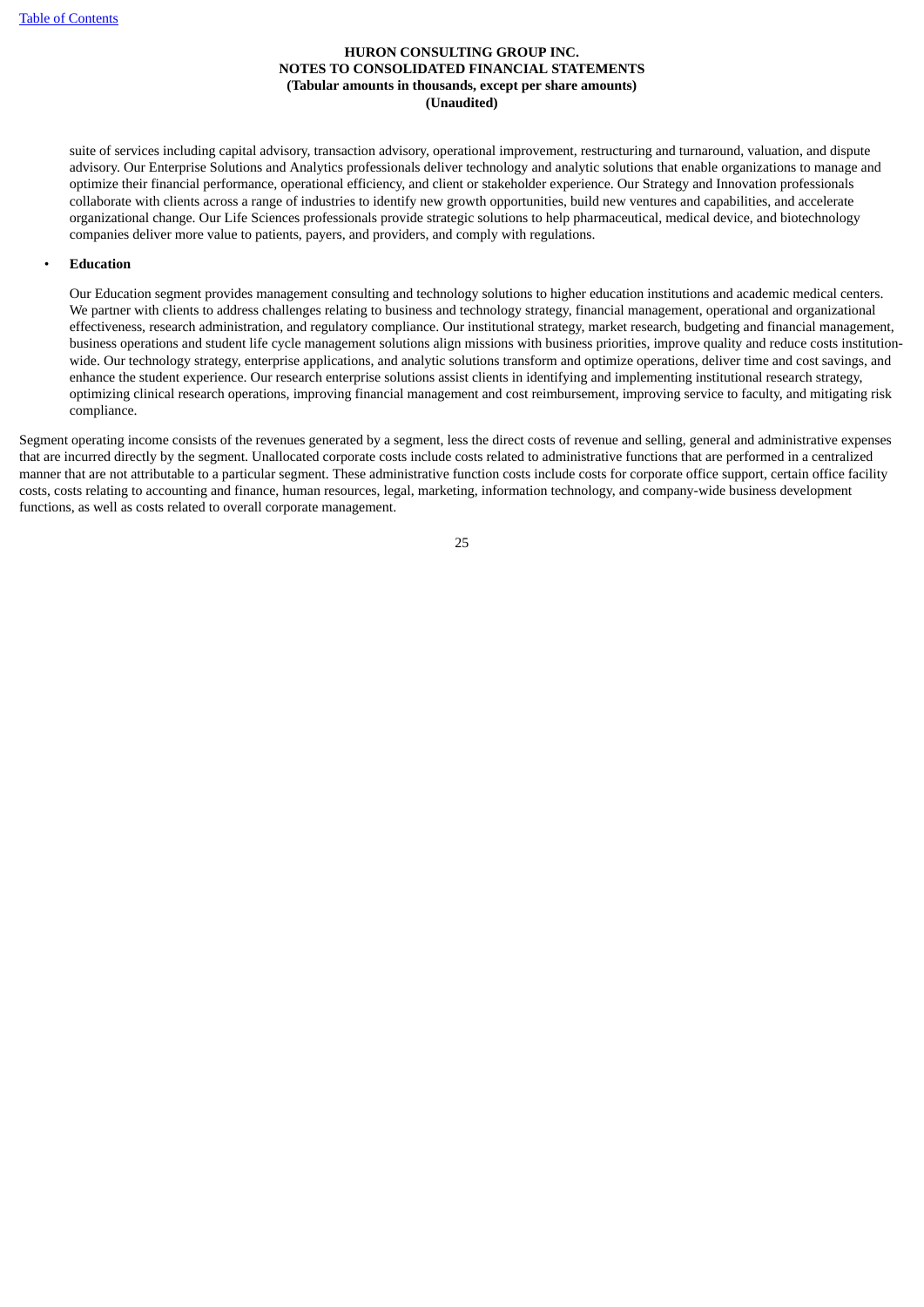The table below sets forth information about our operating segments for the three and six months ended June 30, 2018 and 2017, along with the items necessary to reconcile the segment information to the totals reported in the accompanying consolidated financial statements.

|                                                              | <b>Three Months Ended</b> | <b>June 30,</b> |            |      | <b>Six Months Ended</b><br><b>June 30,</b> |              |           |
|--------------------------------------------------------------|---------------------------|-----------------|------------|------|--------------------------------------------|--------------|-----------|
|                                                              | 2018                      |                 | 2017       |      | 2018                                       |              | 2017      |
| <b>Healthcare:</b>                                           |                           |                 |            |      |                                            |              |           |
| Revenues                                                     | \$<br>91,500              | \$              | 83,227     | \$   | 181,395                                    | \$           | 181,679   |
| Operating income                                             | \$<br>27,072              | \$              | 23,652     | \$   | 51,532                                     | \$           | 57,802    |
| Segment operating income as a percentage of segment revenues | 29.6%                     |                 | 28.4%      |      | 28.4%                                      |              | 31.8%     |
| <b>Business Advisory:</b>                                    |                           |                 |            |      |                                            |              |           |
| Revenues                                                     | \$<br>57,720              | \$              | 54,265     | \$   | 113,615                                    | \$           | 102,381   |
| Operating income                                             | \$<br>14,218              | \$              | 12,192     | \$   | 23,216                                     | \$           | 22,058    |
| Segment operating income as a percentage of segment revenues | 24.6%                     |                 | 22.5%      |      | 20.4%                                      |              | 21.5%     |
| <b>Education:</b>                                            |                           |                 |            |      |                                            |              |           |
| Revenues                                                     | \$<br>48,324              | \$              | 43,926     | \$   | 96,213                                     | \$           | 86,207    |
| Operating income                                             | \$<br>11,255              | \$              | 12,495     | \$   | 22,680                                     | \$           | 24,010    |
| Segment operating income as a percentage of segment revenues | 23.3%                     |                 | 28.4%      |      | 23.6%                                      |              | 27.9%     |
| <b>Total Company:</b>                                        |                           |                 |            |      |                                            |              |           |
| Revenues                                                     | \$<br>197,544             | \$              | 181,418    | \$   | 391,223                                    | \$           | 370,267   |
| Reimbursable expenses                                        | 20,733                    |                 | 20,930     |      | 38,352                                     |              | 37,880    |
| Total revenues and reimbursable expenses                     | \$<br>218,277             | \$              | 202,348    | \$   | 429,575                                    | \$           | 408,147   |
|                                                              |                           |                 |            |      |                                            |              |           |
| Segment operating income                                     | \$<br>52,545              | \$              | 48,339     | \$   | 97,428                                     | \$           | 103,870   |
| Items not allocated at the segment level:                    |                           |                 |            |      |                                            |              |           |
| Other operating expenses                                     | 31,197                    |                 | 30,732     |      | 64,125                                     |              | 63,195    |
| Litigation and other gains, net                              | (6,707)                   |                 | (1,102)    |      | (5,877)                                    |              | (1,102)   |
| Depreciation and amortization                                | 8,917                     |                 | 9,684      |      | 17,720                                     |              | 18,603    |
| Goodwill impairment charge <sup>(1)</sup>                    |                           |                 | 209,600    |      |                                            |              | 209,600   |
| Other expense, net                                           | 10,715                    |                 | 3,411      |      | 15,846                                     |              | 6,657     |
| Income (loss) from continuing operations before taxes        | \$<br>8,423               | \$              | (203, 986) | $\$$ | 5,614                                      | $\mathbb{S}$ | (193,083) |

(1) The goodwill impairment charge is not allocated at the segment level because the underlying goodwill asset is reflective of our corporate investment in the segments. We do not include the impact of goodwill impairment charges in our evaluation of segment performance.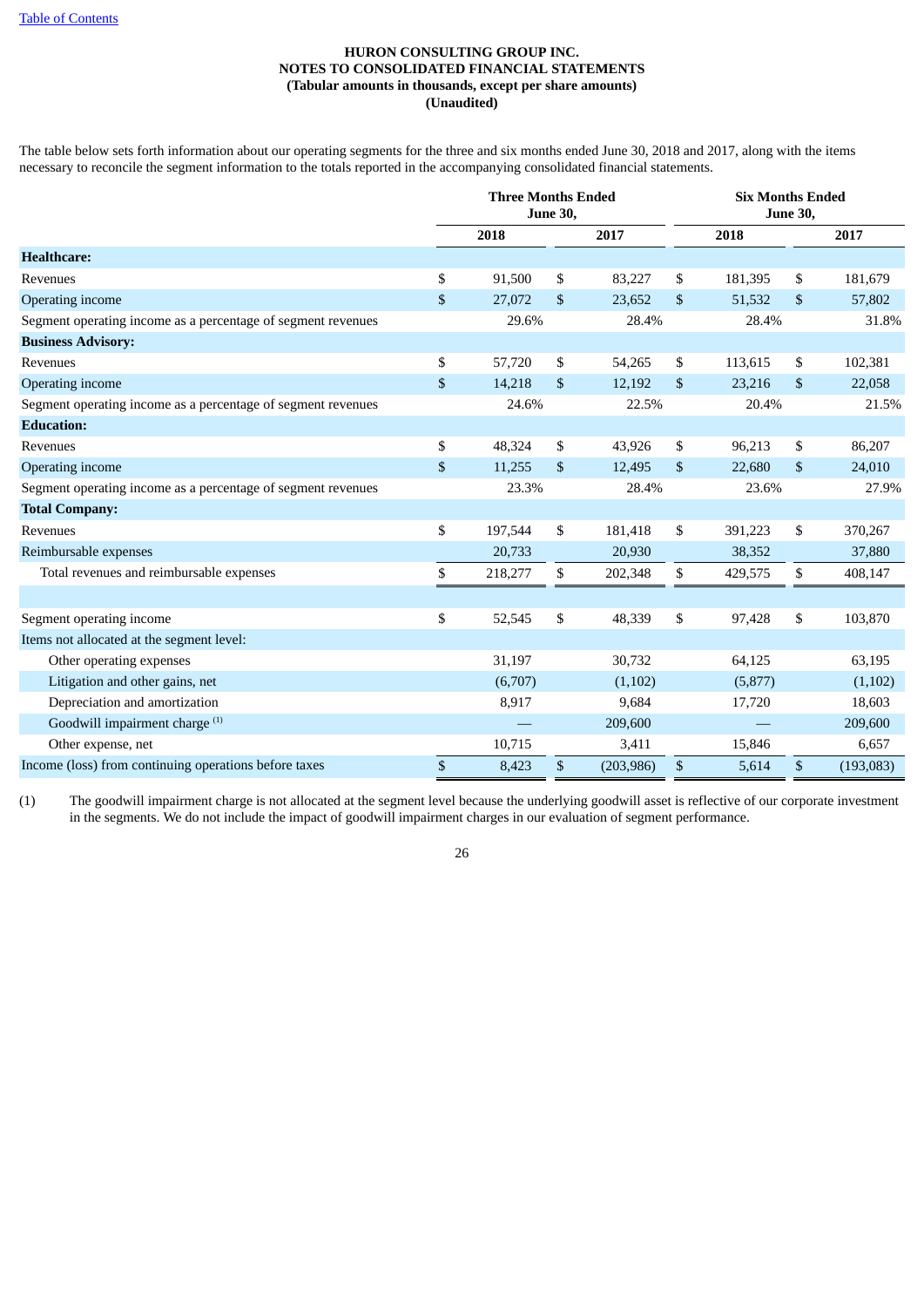The following table illustrates the disaggregation of revenues by billing arrangements, employee types, and timing of revenue recognition, including a reconciliation of the disaggregated revenues to revenues from our three operating segments for the three and six months ended June 30, 2018.

|                                                     | Three months ended June 30, 2018 |                   |                |                                    |                |                  |              |              |  |  |  |
|-----------------------------------------------------|----------------------------------|-------------------|----------------|------------------------------------|----------------|------------------|--------------|--------------|--|--|--|
|                                                     |                                  | <b>Healthcare</b> |                | <b>Business</b><br><b>Advisory</b> |                | <b>Education</b> |              | <b>Total</b> |  |  |  |
| <b>Billing Arrangements</b>                         |                                  |                   |                |                                    |                |                  |              |              |  |  |  |
| Fixed-fee                                           | \$                               | 61,760            | \$             | 23,554                             | S.             | 8,134            | S.           | 93,448       |  |  |  |
| Time and expense                                    |                                  | 14,243            |                | 30,823                             |                | 36,923           |              | 81,989       |  |  |  |
| Performance-based                                   |                                  | 9,213             |                | 2,268                              |                |                  |              | 11,481       |  |  |  |
| Software support, maintenance and subscriptions     |                                  | 6,284             |                | 1,075                              |                | 3,267            |              | 10,626       |  |  |  |
| <b>Total</b>                                        | \$                               | 91,500            | \$             | 57,720                             | \$             | 48,324           | \$           | 197,544      |  |  |  |
|                                                     |                                  |                   |                |                                    |                |                  |              |              |  |  |  |
| Employee Type <sup>(1)</sup>                        |                                  |                   |                |                                    |                |                  |              |              |  |  |  |
| Revenue generated by full-time billable consultants | \$                               | 62,138            | \$             | 54,769                             | $\mathbb{S}$   | 41,905           | $\mathbb{S}$ | 158,812      |  |  |  |
| Revenue generated by full-time equivalents          |                                  | 29,362            |                | 2,951                              |                | 6,419            |              | 38,732       |  |  |  |
| <b>Total</b>                                        | \$                               | 91,500            | $\mathfrak{S}$ | 57,720                             | $\mathfrak{S}$ | 48,324           | $\mathbb{S}$ | 197,544      |  |  |  |
|                                                     |                                  |                   |                |                                    |                |                  |              |              |  |  |  |
| Timing of Revenue Recognition                       |                                  |                   |                |                                    |                |                  |              |              |  |  |  |
| Revenue recognized over time                        | \$                               | 89,607            | \$             | 57,720                             | \$.            | 47,429           | \$           | 194,756      |  |  |  |
| Revenue recognized at a point in time               |                                  | 1,893             |                |                                    |                | 895              |              | 2,788        |  |  |  |
| <b>Total</b>                                        | \$                               | 91,500            | \$             | 57,720                             | \$             | 48,324           | \$.          | 197,544      |  |  |  |

|                                                     |                | Six months ended June 30, 2018 |                |                                    |              |                  |              |              |  |  |
|-----------------------------------------------------|----------------|--------------------------------|----------------|------------------------------------|--------------|------------------|--------------|--------------|--|--|
|                                                     |                | <b>Healthcare</b>              |                | <b>Business</b><br><b>Advisory</b> |              | <b>Education</b> |              | <b>Total</b> |  |  |
| <b>Billing Arrangements</b>                         |                |                                |                |                                    |              |                  |              |              |  |  |
| Fixed-fee                                           | \$             | 122,029                        | \$             | 45,974                             | S.           | 19,440           | \$           | 187,443      |  |  |
| Time and expense                                    |                | 27,032                         |                | 62,160                             |              | 70,365           |              | 159,557      |  |  |
| Performance-based                                   |                | 19,404                         |                | 3,177                              |              |                  |              | 22,581       |  |  |
| Software support, maintenance and subscriptions     |                | 12,930                         |                | 2,304                              |              | 6,408            |              | 21,642       |  |  |
| <b>Total</b>                                        | \$             | 181,395                        | \$             | 113,615                            | \$           | 96,213           | S.           | 391,223      |  |  |
|                                                     |                |                                |                |                                    |              |                  |              |              |  |  |
| Employee Type <sup>(1)</sup>                        |                |                                |                |                                    |              |                  |              |              |  |  |
| Revenue generated by full-time billable consultants | $\mathfrak{S}$ | 121,411                        | $\mathfrak{S}$ | 108,185                            | $\mathbb{S}$ | 83,537           | $\mathbb{S}$ | 313,133      |  |  |
| Revenue generated by full-time equivalents          |                | 59,984                         |                | 5,430                              |              | 12,676           |              | 78,090       |  |  |
| <b>Total</b>                                        | \$             | 181,395                        | $\mathbb{S}$   | 113,615                            | $\mathbb{S}$ | 96,213           | \$           | 391,223      |  |  |
|                                                     |                |                                |                |                                    |              |                  |              |              |  |  |
| Timing of Revenue Recognition                       |                |                                |                |                                    |              |                  |              |              |  |  |
| Revenue recognized over time                        | \$             | 177,948                        | \$.            | 113,615                            | \$.          | 94,014           | \$           | 385,577      |  |  |
| Revenue recognized at a point in time               |                | 3,447                          |                |                                    |              | 2,199            |              | 5,646        |  |  |
| Total                                               | \$             | 181,395                        | \$             | 113,615                            | \$           | 96,213           | \$           | 391,223      |  |  |

(1) Full-time billable consultants consist of our full-time professionals who provide consulting services to our clients and are billable to our clients based on the number of hours worked. Full-time equivalent professionals consist of our cultural transformation consultants within our Studer Group solution, which include coaches and their support staff, as well as consultants who work variable schedules as needed by our clients and full-time employees who provide software support and maintenance services to our clients.

At June 30, 2018 and December 31, 2017, no single client accounted for greater than 10% of our combined receivables and unbilled services balances. During the three and six months ended June 30, 2018 and 2017, no single client generated greater than 10% of our consolidated revenues.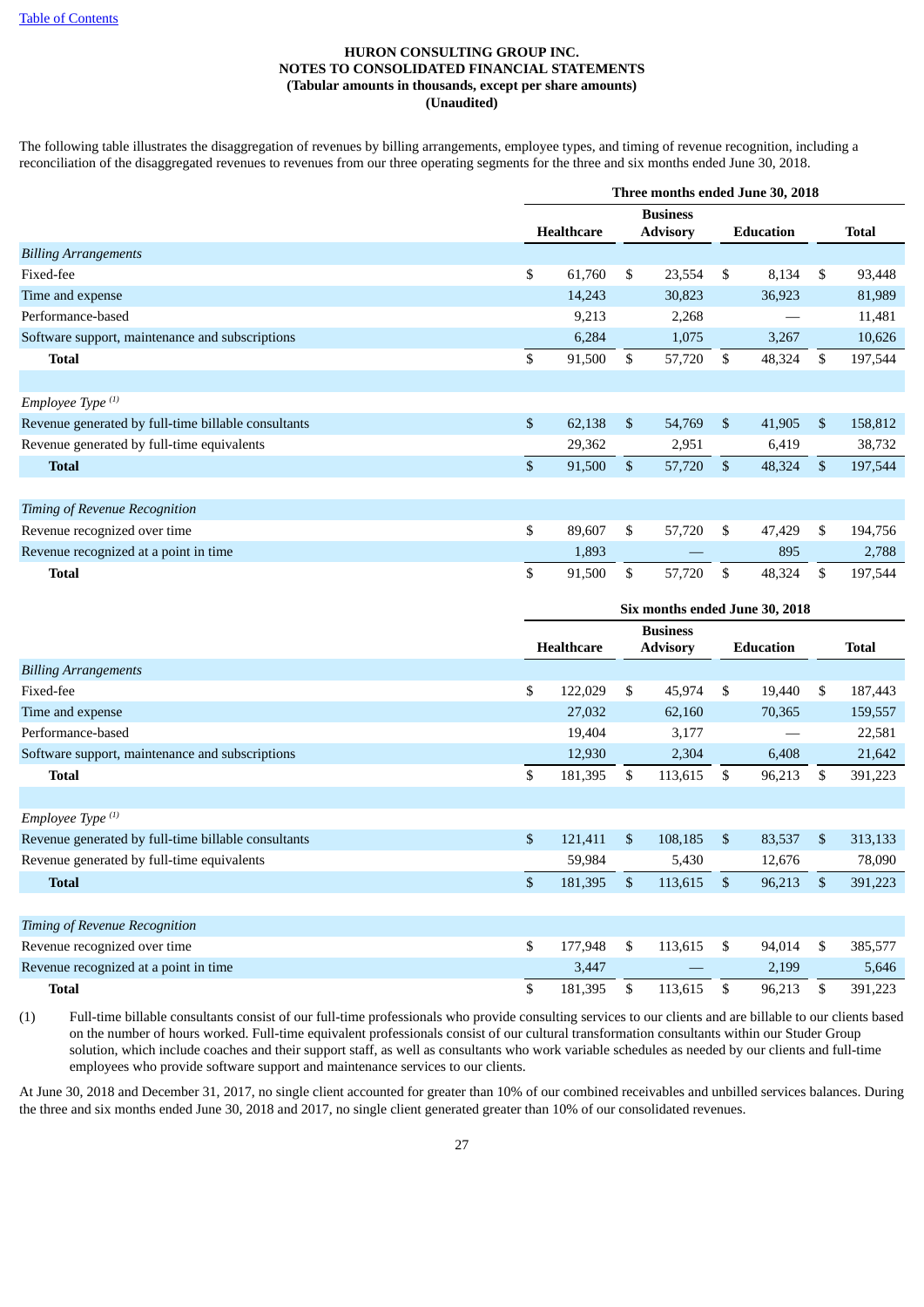#### <span id="page-29-0"></span>**ITEM 2. MANAGEMENT'S DISCUSSION AND ANALYSIS OF FINANCIAL CONDITION AND RESULTS OF OPERATIONS.**

In this Quarterly Report on Form 10-Q, unless the context otherwise requires, the terms "Huron," "Company," "we," "us" and "our" refer to Huron Consulting Group Inc. and its subsidiaries.

Statements in this Quarterly Report on Form 10-Q that are not historical in nature, including those concerning the Company's current expectations about its future requirements and needs, are "forward-looking" statements as defined in Section 21E of the Securities Exchange Act of 1934, as amended (the "Exchange Act") and the Private Securities Litigation Reform Act of 1995. Forward-looking statements are identified by words such as "may," "should," "expects," "provides," "anticipates," "assumes," "can," "will," "meets," "could," "likely," "intends," "might," "predicts," "seeks," "would," "believes," "estimates," "plans," "continues," or "outlook," or similar expressions. These forward-looking statements reflect our current expectations about our future requirements and needs, results, levels of activity, performance, or achievements. Some of the factors that could cause actual results to differ materially from the forward-looking statements contained herein include, without limitation: failure to achieve expected utilization rates, billing rates, and the number of revenue-generating professionals; inability to expand or adjust our service offerings in response to market demands; our dependence on renewal of clientbased services; dependence on new business and retention of current clients and qualified personnel; failure to maintain third-party provider relationships and strategic alliances; inability to license technology to and from third parties; the impairment of goodwill; various factors related to income and other taxes; difficulties in successfully integrating the businesses we acquire and achieving expected benefits from such acquisitions; risks relating to privacy, information security, and related laws and standards; and a general downturn in market conditions. These forward-looking statements involve known and unknown risks, uncertainties, and other factors, including, among others, those described under Item 1A. "Risk Factors," in our Annual Report on Form 10-K for the year ended December 31, 2017 that may cause actual results, levels of activity, performance or achievements to be materially different from any anticipated results, levels of activity, performance, or achievements expressed or implied by these forward-looking statements. We disclaim any obligation to update or revise any forward-looking statements as a result of new information or future events, or for any other reason.

#### **OVERVIEW**

#### **Our Business**

Huron is a global consultancy that helps clients drive growth, enhance performance and sustain leadership in the markets they serve. We partner with clients to develop strategies and implement solutions that enable the transformative change our clients need to own their future.

We provide professional services through three operating segments: Healthcare, Business Advisory, and Education.

#### **•** *Healthcare*

Our Healthcare segment has a depth of expertise in strategy and innovation, care transformation, financial and operational excellence, technology and analytics, and leadership development. We serve national and regional hospitals and integrated health systems, academic medical centers, community hospitals, and medical groups. Our solutions help clients evolve and adapt to the rapidly changing healthcare environment and achieve growth, optimize performance, enhance profitability, improve quality and clinical outcomes, and drive physician, patient, and employee engagement across the enterprise.

We help organizations transform and innovate their delivery model to focus on patient wellness by improving quality outcomes, minimizing care variation and fundamentally improving patient and population health. Our consultants partner with clients to help build and sustain today's business to invest in the future by reducing complexity, improving operational efficiency and growing market share. We enable the healthcare of the future by identifying, integrating and optimizing technology investments to collect data that transforms care delivery and improves patient outcomes. We also develop future leaders capable of driving meaningful operational and organizational change and who transform the patient experience.

#### • *Business Advisory*

Our Business Advisory segment provides services to large and middle market organizations, not-for-profit organizations, lending institutions, law firms, investment banks and private equity firms. We assist clients in a broad range of industries and across the spectrum from healthy, wellcapitalized companies to organizations in transition, as well as creditors, equity owners, and other key constituents. Our Business Advisory professionals resolve complex business issues and enhance client enterprise value through a suite of services including capital advisory, transaction advisory, operational improvement, restructuring and turnaround, valuation, and dispute advisory. Our Enterprise Solutions and Analytics professionals deliver technology and analytic solutions that enable organizations to manage and optimize their financial performance, operational efficiency, and client or stakeholder experience. Our Strategy and Innovation professionals collaborate with clients across a range of industries to identify new growth opportunities, build new ventures and capabilities, and accelerate organizational change. Our Life Sciences professionals provide strategic solutions to help pharmaceutical, medical device, and biotechnology companies deliver more value to patients, payers, and providers, and comply with regulations.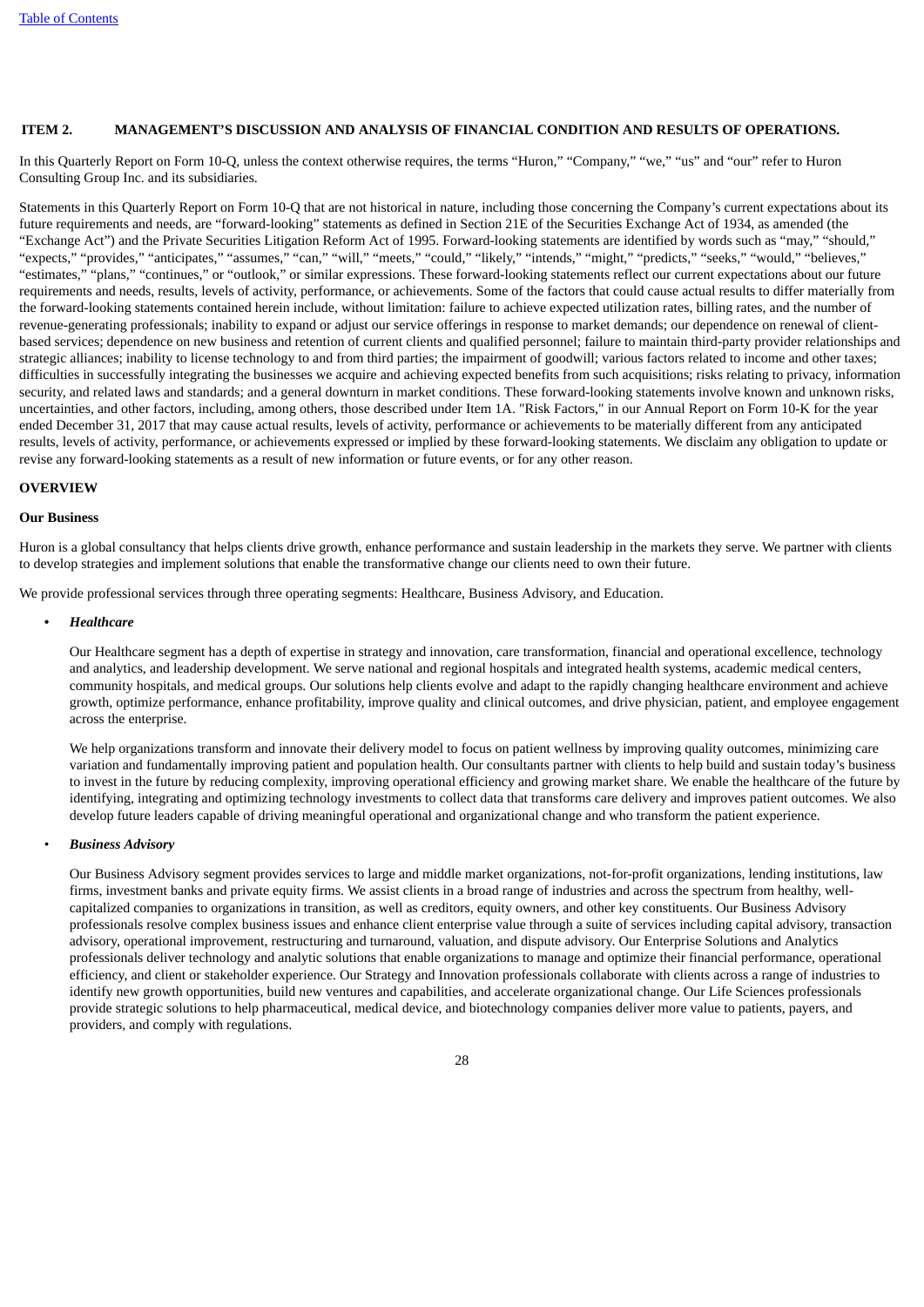#### **•** *Education*

Our Education segment provides management consulting and technology solutions to higher education institutions and academic medical centers. We partner with clients to address challenges relating to business and technology strategy, financial management, operational and organizational effectiveness, research administration, and regulatory compliance. Our institutional strategy, market research, budgeting and financial management, business operations and student life cycle management solutions align missions with business priorities, improve quality and reduce costs institutionwide. Our technology strategy, enterprise applications, and analytic solutions transform and optimize operations, deliver time and cost savings, and enhance the student experience. Our research enterprise solutions assist clients in identifying and implementing institutional research strategy, optimizing clinical research operations, improving financial management and cost reimbursement, improving service to faculty, and mitigating risk compliance.

Huron is a Platinum level member of the Oracle PartnerNetwork (OPN), a Workday Services Partner, and a Gold level consulting partner with Salesforce.com.

#### **How We Generate Revenues**

A large portion of our revenues is generated by our full-time consultants who provide consulting services to our clients and are billable to our clients based on the number of hours worked. A smaller portion of our revenues is generated by our other professionals, also referred to as full-time equivalents, some of whom work variable schedules as needed by our clients. Full-time equivalent professionals consist of our cultural transformation consultants from our Studer Group solution, which include coaches and their support staff, specialized finance and operational consultants, and our employees who provide software support and maintenance services to our clients. We translate the hours that these other professionals work on client engagements into a full-time equivalent measure that we use to manage our business. We refer to our full-time consultants and other professionals collectively as revenue-generating professionals.

Revenues generated by our full-time consultants are primarily driven by the number of consultants we employ and their utilization rates, as well as the billing rates we charge our clients. Revenues generated by our other professionals, or full-time equivalents, are largely dependent on the number of consultants we employ, their hours worked, and billing rates charged. Revenues generated by our coaches are largely dependent on the number of coaches we employ and the total value, scope, and terms of the consulting contracts under which they provide services, which are primarily fixed-fee contracts.

We generate our revenues from providing professional services under four types of billing arrangements: fixed-fee (including software license revenue); timeand-expense; performance-based; and software support, maintenance and subscriptions.

In fixed-fee billing arrangements, we agree to a pre-established fee in exchange for a predetermined set of professional services. We set the fees based on our estimates of the costs and timing for completing the engagements. In these engagements, it is the client's expectation that the pre-established fee will not be exceeded except in mutually agreed upon circumstances. We generally recognize revenues under fixed-fee billing arrangements using a proportionate performance approach, which is based on work completed to-date versus our estimates of the total services to be provided under the engagement. Contracts within our Studer Group solution are fixed-fee partner contracts with multiple performance obligations, which primarily consist of coaching services, as well as speaking engagements, conferences, publications and software products ("Partner Contracts"). Revenues for coaching services and software products are generally recognized on a straight-line basis over the length of the contract. All other revenues under Partner Contracts, including speaking engagements, conferences and publications, are recognized at the time the goods or services are provided.

Fixed-fee arrangements also include software licenses for our revenue cycle management software and research administration and compliance software. Licenses for our revenue cycle management software are sold only as a component of our consulting projects, and the services we provide are essential to the functionality of the software. Therefore, revenues from these software licenses are recognized over the term of the related consulting services contract. License revenue from our research administration and compliance software is generally recognized in the month in which the software is delivered.

Fixed-fee engagements represented 47.3% and 45.9% of our revenues for the three months ended June 30, 2018 and 2017, respectively, and 47.9% and 44.1% of our revenues for the six months ended June 30, 2018 and 2017, respectively.

Time-and-expense billing arrangements require the client to pay based on the number of hours worked by our revenue-generating professionals at agreed upon rates. Time-and-expense arrangements also include certain speaking engagements, conferences and publications purchased by our clients outside of Partner Contracts within our Studer Group solution. We recognize revenues under time-and-expense billing arrangements as the related services or publications are provided. Time-and-expense engagements represented 41.5% and 46.4% of our revenues for the three months ended June 30, 2018 and 2017, respectively, and 40.8% and 44.7% of our revenues for the six months ended June 30, 2018 and 2017, respectively.

In performance-based fee billing arrangements, fees are tied to the attainment of contractually defined objectives. We enter into performance-based engagements in essentially two forms. First, we generally earn fees that are directly related to the savings formally acknowledged by the client as a result of adopting our recommendations for improving operational and cost effectiveness in the areas we review. Second, we have performance-based engagements in which we earn a success fee when and if certain predefined outcomes occur. Often, performance-based fees supplement our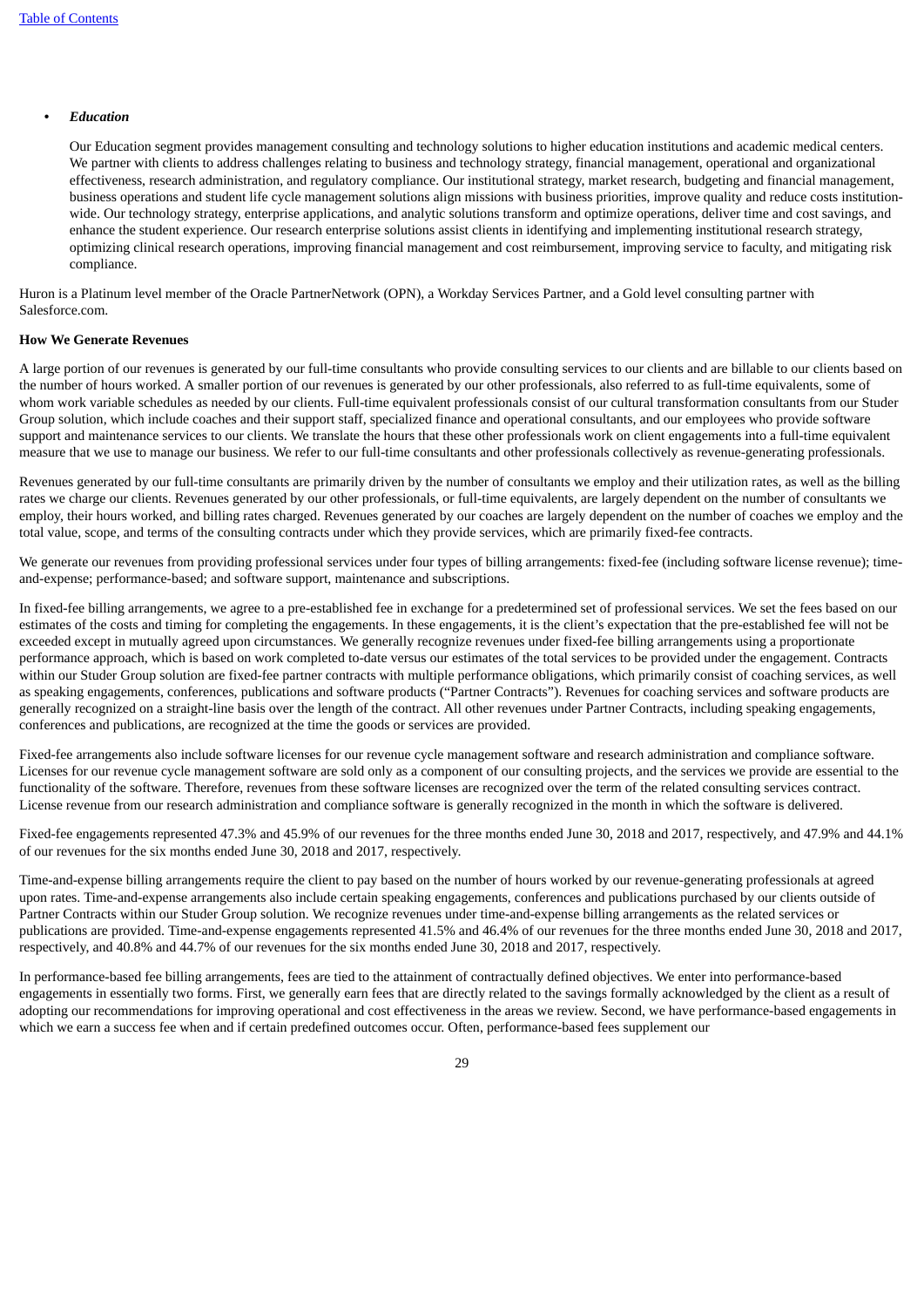fixed-fee or time-and-expense engagements. Effective January 1, 2018, we adopted ASC 606, *Revenue from Contracts with Customers,* on a modified retrospective basis and began recognizing revenues under performance-based billing arrangements by estimating the amount of variable consideration that is probable of being earned, and recognizing that estimate over the length of the contract using a proportionate performance approach. Prior to adopting ASC 606 in 2018, we recognized revenues under performance-based billing arrangements when all related performance criteria were met. Refer to Note 2 "Basis of Presentation" and Note 3 "New Accounting Pronouncements" for additional information on our adoption of ASC 606. Performance-based fee revenues represented 5.8% and 2.5% of our revenues for the three months ended June 30, 2018 and 2017, respectively, and 5.8% and 4.5% of our revenues for the six months ended June 30, 2018 and 2017, respectively. Refer to our Segment Results discussed below for additional information on the impact of ASC 606 on our performance-based fee revenues.

Clients that have purchased one of our software licenses can pay an annual fee for software support and maintenance. We also generate subscription revenue from our cloud-based analytic tools and solutions. Software support, maintenance and subscription revenues are recognized ratably over the support or subscription period. These fees are billed in advance and included in deferred revenues until recognized. Software support, maintenance and subscription revenues represented 5.4% and 5.2% of our revenues for the three months ended June 30, 2018 and 2017, respectively, and 5.5% and 6.7% of our revenues for the six months ended June 30, 2018 and 2017, respectively.

Our quarterly results are impacted principally by our full-time consultants' utilization rate, the bill rates we charge our clients, and the number of our revenuegenerating professionals who are available to work. Our utilization rate can be negatively affected by increased hiring because there is generally a transition period for new professionals that results in a temporary drop in our utilization rate. Our utilization rate can also be affected by seasonal variations in the demand for our services from our clients. For example, during the third and fourth quarters of the year, vacations taken by our clients can result in the deferral of activity on existing and new engagements, which would negatively affect our utilization rate. The number of business work days is also affected by the number of vacation days taken by our consultants and holidays in each quarter. We typically have fewer business work days available in the fourth quarter of the year, which can impact revenues during that period.

Time-and-expense engagements do not provide us with a high degree of predictability as to performance in future periods. Unexpected changes in the demand for our services can result in significant variations in utilization and revenues and present a challenge to optimal hiring and staffing. Moreover, our clients typically retain us on an engagement-by-engagement basis, rather than under long-term recurring contracts. The volume of work performed for any particular client can vary widely from period to period.

#### **Business Strategy, Opportunities and Challenges**

Our primary strategy is to meet the needs of our clients by providing a balanced portfolio of service offerings and capabilities so that we can adapt quickly and effectively to emerging opportunities in the marketplace. To achieve this, we continue to hire highly qualified professionals and have entered into select acquisitions of complementary businesses.

To expand our business, we will remain focused on growing our existing relationships and developing new relationships, executing our managing director compensation plan to attract and retain senior practitioners, continuing to promote and provide an integrated approach to service delivery, broadening the scope of our existing services, and acquiring complementary businesses. We will regularly evaluate the performance of our practices to ensure our investments meet these objectives. Furthermore, we intend to enhance our visibility in the marketplace by refining our overarching messaging and value propositions for the organization as well as each practice. We will continue to focus on reaching our client base through clear, concise, and endorsed messages.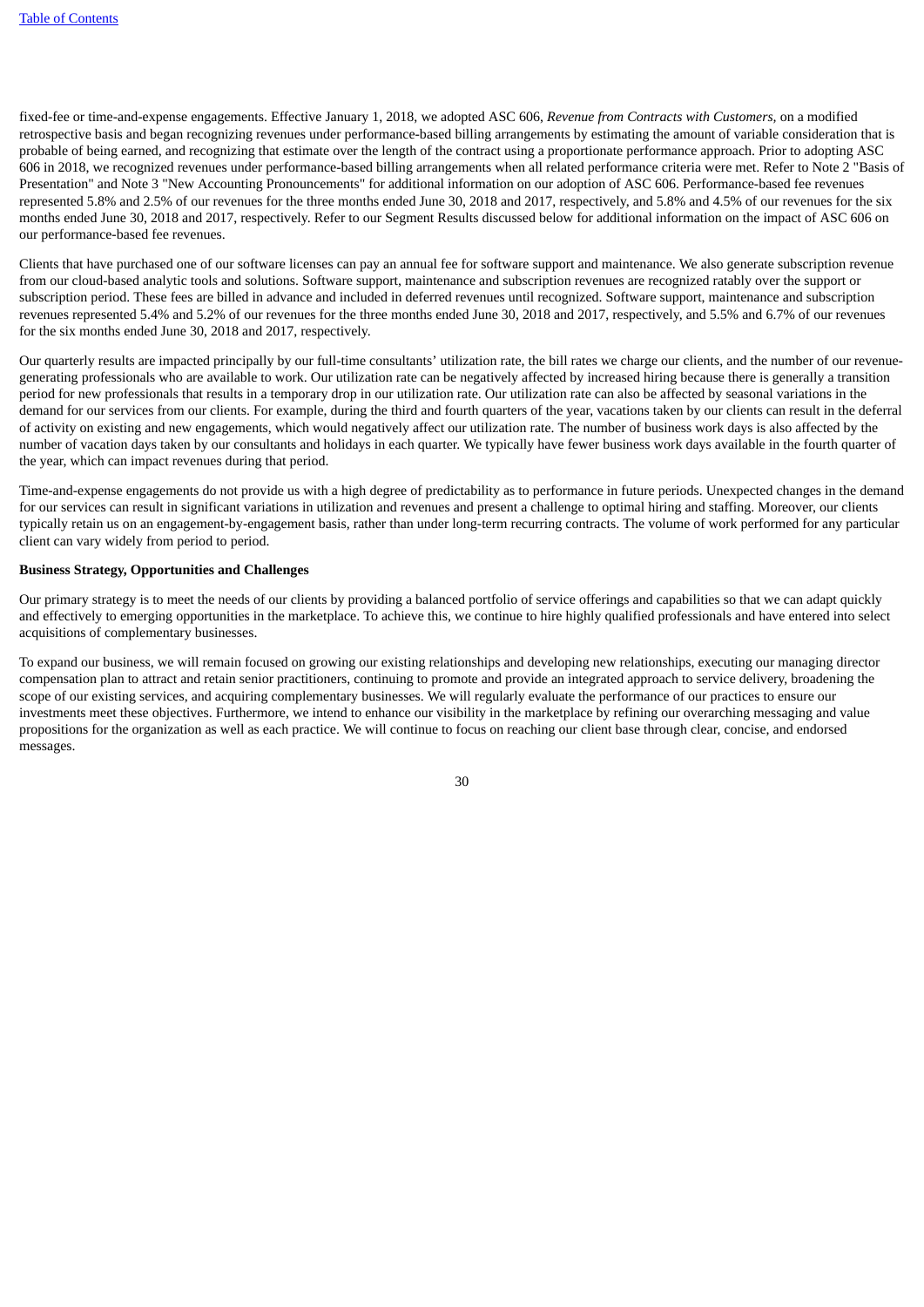# **RESULTS OF OPERATIONS**

The following table sets forth, for the periods indicated, selected segment and consolidated operating results and other operating data. The results of operations for acquired businesses have been included in our results of operations since the date of their respective acquisition.

| <b>Segment and Consolidated Operating Results</b>            |                           | <b>Three Months Ended</b> | <b>June 30,</b> |            | <b>Six Months Ended</b><br>June 30, |       |            |  |  |  |
|--------------------------------------------------------------|---------------------------|---------------------------|-----------------|------------|-------------------------------------|-------|------------|--|--|--|
| (in thousands, except per share amounts):                    |                           | 2018                      |                 | 2017       | 2018                                |       | 2017       |  |  |  |
| <b>Healthcare:</b>                                           |                           |                           |                 |            |                                     |       |            |  |  |  |
| Revenues                                                     | \$                        | 91,500                    | \$              | 83,227     | \$<br>181,395                       | \$    | 181,679    |  |  |  |
| Operating income                                             | $\boldsymbol{\mathsf{S}}$ | 27,072                    | \$              | 23,652     | \$<br>51,532                        | \$    | 57,802     |  |  |  |
| Segment operating income as a percentage of segment revenues |                           | 29.6%                     |                 | 28.4%      | 28.4%                               |       | 31.8%      |  |  |  |
| <b>Business Advisory:</b>                                    |                           |                           |                 |            |                                     |       |            |  |  |  |
| Revenues                                                     | \$                        | 57,720                    | \$              | 54,265     | \$<br>113,615                       | \$    | 102,381    |  |  |  |
| Operating income                                             | \$                        | 14,218                    | \$              | 12,192     | \$<br>23,216                        | $\$$  | 22,058     |  |  |  |
| Segment operating income as a percentage of segment revenues |                           | 24.6%                     |                 | 22.5%      | 20.4%                               |       | 21.5%      |  |  |  |
| <b>Education:</b>                                            |                           |                           |                 |            |                                     |       |            |  |  |  |
| Revenues                                                     | \$                        | 48,324                    | \$              | 43,926     | \$<br>96,213                        | \$    | 86,207     |  |  |  |
| Operating income                                             | $\boldsymbol{\mathsf{S}}$ | 11,255                    | \$              | 12,495     | \$<br>22,680                        | \$    | 24,010     |  |  |  |
| Segment operating income as a percentage of segment revenues |                           | 23.3%                     |                 | 28.4%      | 23.6%                               | 27.9% |            |  |  |  |
| <b>Total Company:</b>                                        |                           |                           |                 |            |                                     |       |            |  |  |  |
| Revenues                                                     | \$                        | 197,544                   | \$              | 181,418    | \$<br>391,223                       | \$    | 370,267    |  |  |  |
| Reimbursable expenses                                        |                           | 20,733                    |                 | 20,930     | 38,352                              |       | 37,880     |  |  |  |
| Total revenues and reimbursable expenses                     | \$                        | 218,277                   | \$              | 202,348    | \$<br>429,575                       | \$    | 408,147    |  |  |  |
| <b>Statements of Operations reconciliation:</b>              |                           |                           |                 |            |                                     |       |            |  |  |  |
| Segment operating income                                     | \$                        | 52,545                    | \$              | 48,339     | \$<br>97,428                        | \$    | 103,870    |  |  |  |
| Items not allocated at the segment level:                    |                           |                           |                 |            |                                     |       |            |  |  |  |
| Other operating expenses                                     |                           | 31,197                    |                 | 30,732     | 64,125                              |       | 63,195     |  |  |  |
| Litigation and other gains, net                              |                           | (6,707)                   |                 | (1,102)    | (5,877)                             |       | (1,102)    |  |  |  |
| Depreciation and amortization                                |                           | 8,917                     |                 | 9,684      | 17,720                              |       | 18,603     |  |  |  |
| Goodwill impairment charge <sup>(1)</sup>                    |                           |                           |                 | 209,600    |                                     |       | 209,600    |  |  |  |
| Operating income (loss)                                      |                           | 19,138                    |                 | (200, 575) | 21,460                              |       | (186, 426) |  |  |  |
| Other expense, net                                           |                           | (10, 715)                 |                 | (3, 411)   | (15, 846)                           |       | (6,657)    |  |  |  |
| Income (loss) from continuing operations before taxes        |                           | 8,423                     |                 | (203, 986) | 5,614                               |       | (193,083)  |  |  |  |
| Income tax expense (benefit)                                 |                           | 2,561                     |                 | (53, 504)  | 2,974                               |       | (47, 756)  |  |  |  |
| Net income (loss) from continuing operations                 | \$                        | 5,862                     | \$              | (150, 482) | \$<br>2,640                         | \$    | (145, 327) |  |  |  |
| Earnings (loss) per share from continuing operations:        |                           |                           |                 |            |                                     |       |            |  |  |  |
| <b>Basic</b>                                                 | \$                        | 0.27                      | \$              | (7.00)     | \$<br>0.12                          | \$    | (6.80)     |  |  |  |
| <b>Diluted</b>                                               | \$                        | 0.27                      | \$              | (7.00)     | \$<br>0.12                          | \$    | (6.80)     |  |  |  |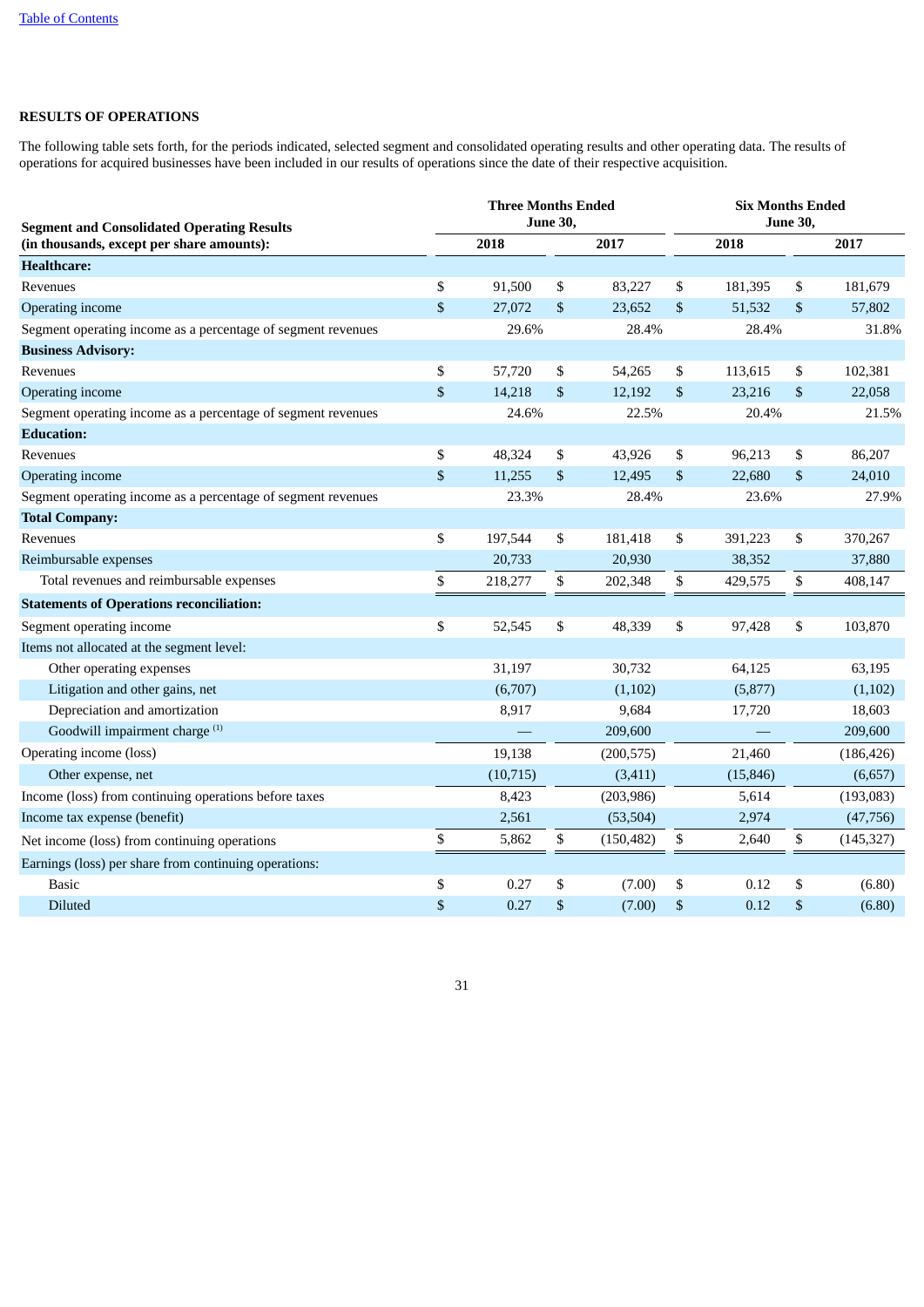|                                                                               |              | <b>Three Months Ended</b> | <b>June 30,</b> |       |              | <b>Six Months Ended</b><br><b>June 30,</b> |              |       |  |
|-------------------------------------------------------------------------------|--------------|---------------------------|-----------------|-------|--------------|--------------------------------------------|--------------|-------|--|
| <b>Other Operating Data:</b>                                                  |              | 2018                      |                 | 2017  |              | 2018                                       |              | 2017  |  |
| Number of full-time billable consultants (at period end) <sup>(2)</sup> :     |              |                           |                 |       |              |                                            |              |       |  |
| Healthcare                                                                    |              | 820                       |                 | 750   |              | 820                                        |              | 750   |  |
| <b>Business Advisory</b>                                                      |              | 738                       |                 | 737   |              | 738                                        |              | 737   |  |
| Education                                                                     |              | 583                       |                 | 519   |              | 583                                        |              | 519   |  |
| <b>Total</b>                                                                  |              | 2,141                     |                 | 2,006 |              | 2,141                                      |              | 2,006 |  |
| Average number of full-time billable consultants (for the period) $(2)$ :     |              |                           |                 |       |              |                                            |              |       |  |
| Healthcare                                                                    |              | 805                       |                 | 807   |              | 792                                        |              | 837   |  |
| <b>Business Advisory</b>                                                      |              | 753                       |                 | 725   |              | 773                                        |              | 675   |  |
| Education                                                                     |              | 569                       |                 | 494   |              | 566                                        |              | 483   |  |
| Total                                                                         |              | 2,127                     |                 | 2,026 |              | 2,131                                      |              | 1,995 |  |
| Full-time billable consultant utilization rate $^{\scriptscriptstyle{(3)}}$ : |              |                           |                 |       |              |                                            |              |       |  |
| Healthcare                                                                    |              | 82.2%                     |                 | 77.7% |              | 81.8%                                      |              | 74.9% |  |
| <b>Business Advisory</b>                                                      |              | 69.3%                     |                 | 72.4% |              | 67.7%                                      |              | 73.7% |  |
| Education                                                                     |              | 77.9%                     |                 | 75.1% |              | 76.5%                                      |              | 75.0% |  |
| <b>Total</b>                                                                  |              | 76.2%                     |                 | 75.1% |              | 75.0%                                      |              | 74.5% |  |
| Full-time billable consultant average billing rate per hour (4):              |              |                           |                 |       |              |                                            |              |       |  |
| Healthcare                                                                    | \$           | 202                       | $\$$            | 182   | $\$$         | 202                                        | $\$$         | 205   |  |
| <b>Business Advisory</b>                                                      | \$           | 198                       | \$              | 190   | \$           | 197                                        | \$           | 194   |  |
| Education                                                                     | \$           | 196                       | \$              | 219   | \$           | 201                                        | $\mathbb{S}$ | 218   |  |
| Total                                                                         | \$           | 199                       | \$              | 194   | \$           | 200                                        | \$           | 204   |  |
| Revenue per full-time billable consultant (in thousands):                     |              |                           |                 |       |              |                                            |              |       |  |
| Healthcare                                                                    | \$           | 77                        | \$              | 65    | \$           | 153                                        | \$           | 142   |  |
| <b>Business Advisory</b>                                                      | \$           | 73                        | $\$$            | 72    | $\$$         | 140                                        | $\$$         | 145   |  |
| Education                                                                     | \$           | 74                        | \$              | 80    | \$           | 148                                        | \$           | 157   |  |
| <b>Total</b>                                                                  | \$           | 75                        | \$              | 71    | \$           | 147                                        | \$           | 147   |  |
| Average number of full-time equivalents (for the period) <sup>(5)</sup> :     |              |                           |                 |       |              |                                            |              |       |  |
| Healthcare                                                                    |              | 209                       |                 | 215   |              | 208                                        |              | 215   |  |
| <b>Business Advisory</b>                                                      |              | 25                        |                 | 17    |              | 21                                         |              | 18    |  |
| Education                                                                     |              | 44                        |                 | 34    |              | 42                                         |              | 37    |  |
| Total                                                                         |              | 278                       |                 | 266   |              | 271                                        |              | 270   |  |
| Revenue per full-time equivalent (in thousands):                              |              |                           |                 |       |              |                                            |              |       |  |
| Healthcare                                                                    | \$           | 140                       | \$              | 143   | \$           | 288                                        | \$           | 293   |  |
| <b>Business Advisory</b>                                                      | \$           | 119                       | \$              | 133   | \$           | 261                                        | \$           | 236   |  |
| Education                                                                     | \$           | 147                       | \$              | 134   | \$           | 302                                        | \$           | 281   |  |
| <b>Total</b>                                                                  | $\mathbf{s}$ | 139                       | \$              | 141   | $\mathbb{S}$ | 288                                        | \$           | 288   |  |

(1) The non-cash goodwill impairment charge is not allocated at the segment level because the underlying goodwill asset is reflective of our corporate investment in the segments. We do not include the impact of goodwill impairment charges in our evaluation of segment performance.

(2) Consists of our full-time professionals who provide consulting services and generate revenues based on the number of hours worked.

(3) Utilization rate for our full-time billable consultants is calculated by dividing the number of hours our full-time billable consultants worked on client assignments during a period by the total available working hours for these consultants during the same period, assuming a forty-hour work week, less paid holidays and vacation days.

(4) Average billing rate per hour for our full-time billable consultants is calculated by dividing revenues for a period by the number of hours worked on client assignments during the same period.

(5) Consists of cultural transformation consultants within our Studer Group solution, which include coaches and their support staff, consultants who work variable schedules as needed by our clients, and full-time employees who provide software support and maintenance services to our clients.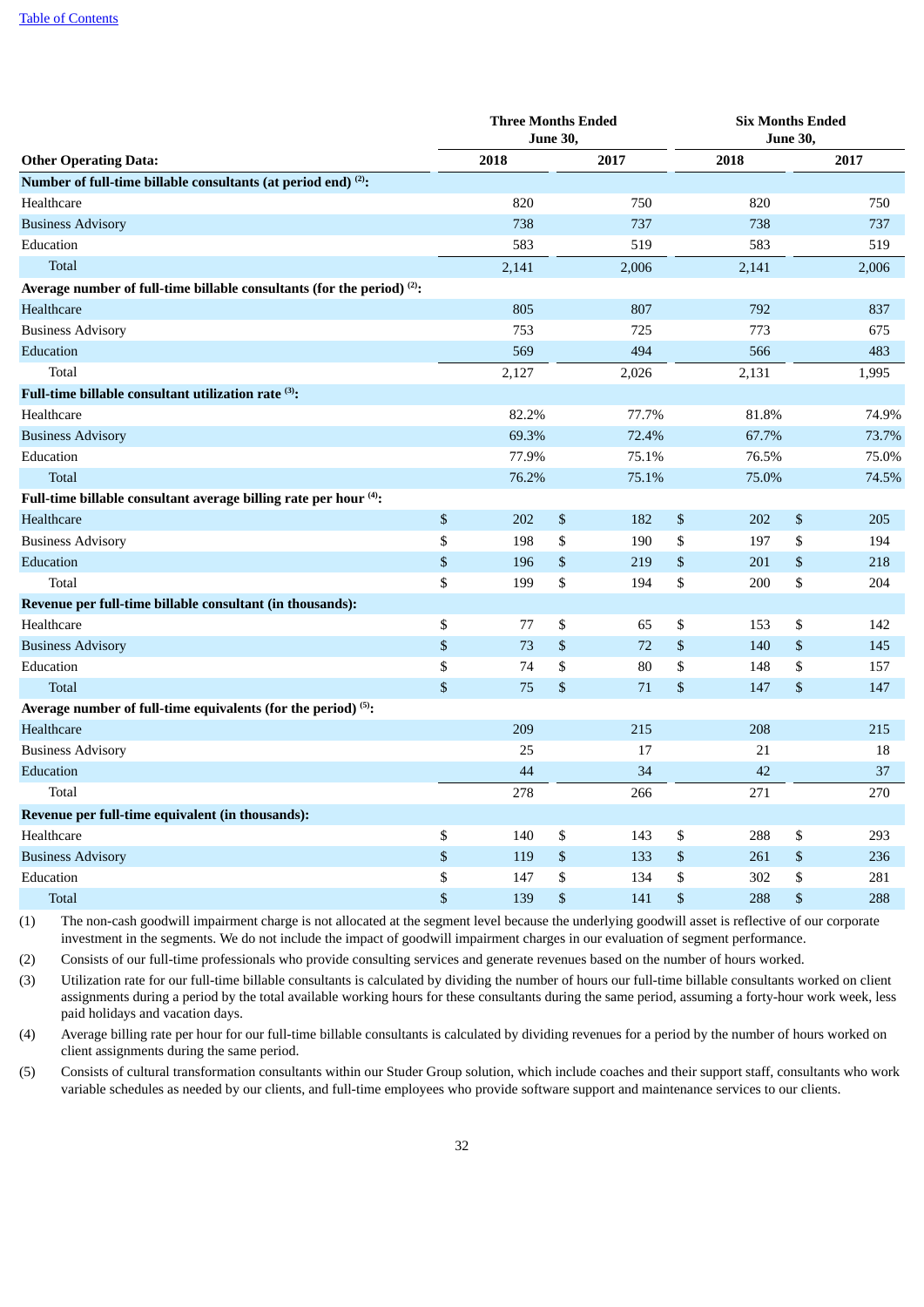# **Non-GAAP Measures**

We also assess our results of operations using certain non-GAAP financial measures. These non-GAAP financial measures differ from GAAP because the non-GAAP financial measures we calculate to measure earnings before interest, taxes, depreciation and amortization ("EBITDA"), adjusted EBITDA, adjusted EBITDA as a percentage of revenues, adjusted net income from continuing operations, and adjusted diluted earnings per share from continuing operations exclude a number of items required by GAAP, each discussed below. These non-GAAP financial measures should be considered in addition to, and not as a substitute for or superior to, any measure of performance, cash flows, or liquidity prepared in accordance with GAAP. Our non-GAAP financial measures may be defined differently from time to time and may be defined differently than similar terms used by other companies, and accordingly, care should be exercised in understanding how we define our non-GAAP financial measures.

Our management uses the non-GAAP financial measures to gain an understanding of our comparative operating performance, for example when comparing such results with previous periods or forecasts. These non-GAAP financial measures are used by management in their financial and operating decision making because management believes they reflect our ongoing business in a manner that allows for meaningful period-to-period comparisons. Management also uses these non-GAAP financial measures when publicly providing our business outlook, for internal management purposes, and as a basis for evaluating potential acquisitions and dispositions. We believe that these non-GAAP financial measures provide useful information to investors and others in understanding and evaluating Huron's current operating performance and future prospects in the same manner as management does and in comparing in a consistent manner Huron's current financial results with Huron's past financial results.

The reconciliations of these financial measures from GAAP to non-GAAP are as follows (in thousands, except per share amounts):

|                                                                                   | <b>Three Months Ended</b><br><b>June 30,</b> |         |      |            |      | <b>Six Months Ended</b><br><b>June 30,</b> |              |            |  |  |
|-----------------------------------------------------------------------------------|----------------------------------------------|---------|------|------------|------|--------------------------------------------|--------------|------------|--|--|
|                                                                                   |                                              | 2018    | 2017 |            | 2018 |                                            |              | 2017       |  |  |
| <b>Revenues</b>                                                                   | \$                                           | 197,544 | \$   | 181,418    | \$   | 391,223                                    | $\mathbb{S}$ | 370,267    |  |  |
| Net income (loss) from continuing operations                                      | \$                                           | 5,862   | \$   | (150, 482) | \$   | 2,640                                      | \$           | (145, 327) |  |  |
| Add back:                                                                         |                                              |         |      |            |      |                                            |              |            |  |  |
| Income tax expense (benefit)                                                      |                                              | 2,561   |      | (53, 504)  |      | 2,974                                      |              | (47, 756)  |  |  |
| Interest expense, net of interest income                                          |                                              | 5,022   |      | 4,927      |      | 10,008                                     |              | 8,931      |  |  |
| Depreciation and amortization                                                     |                                              | 9,885   |      | 12,429     |      | 19,906                                     |              | 24,334     |  |  |
| Earnings (loss) before interest, taxes, depreciation and amortization<br>(EBITDA) |                                              | 23,330  |      | (186, 630) |      | 35,528                                     |              | (159, 818) |  |  |
| Add back:                                                                         |                                              |         |      |            |      |                                            |              |            |  |  |
| Restructuring charges                                                             |                                              | 1,984   |      | 3,669      |      | 2,696                                      |              | 3,948      |  |  |
| Litigation and other gains, net                                                   |                                              | (6,707) |      | (1,102)    |      | (5,877)                                    |              | (1, 102)   |  |  |
| Goodwill impairment charge                                                        |                                              |         |      | 209,600    |      |                                            |              | 209,600    |  |  |
| Loss (gain) on sale of businesses                                                 |                                              | 5,831   |      | (931)      |      | 5,831                                      |              | (931)      |  |  |
| Foreign currency transaction losses (gains), net                                  |                                              | 240     |      | (81)       |      | 187                                        |              | (64)       |  |  |
| <b>Adjusted EBITDA</b>                                                            | \$                                           | 24,678  | \$   | 24,525     | \$   | 38,365                                     | \$           | 51,633     |  |  |
| Adjusted EBITDA as a percentage of revenues                                       |                                              | 12.5%   |      | 13.5%      |      | 9.8%                                       |              | 13.9%      |  |  |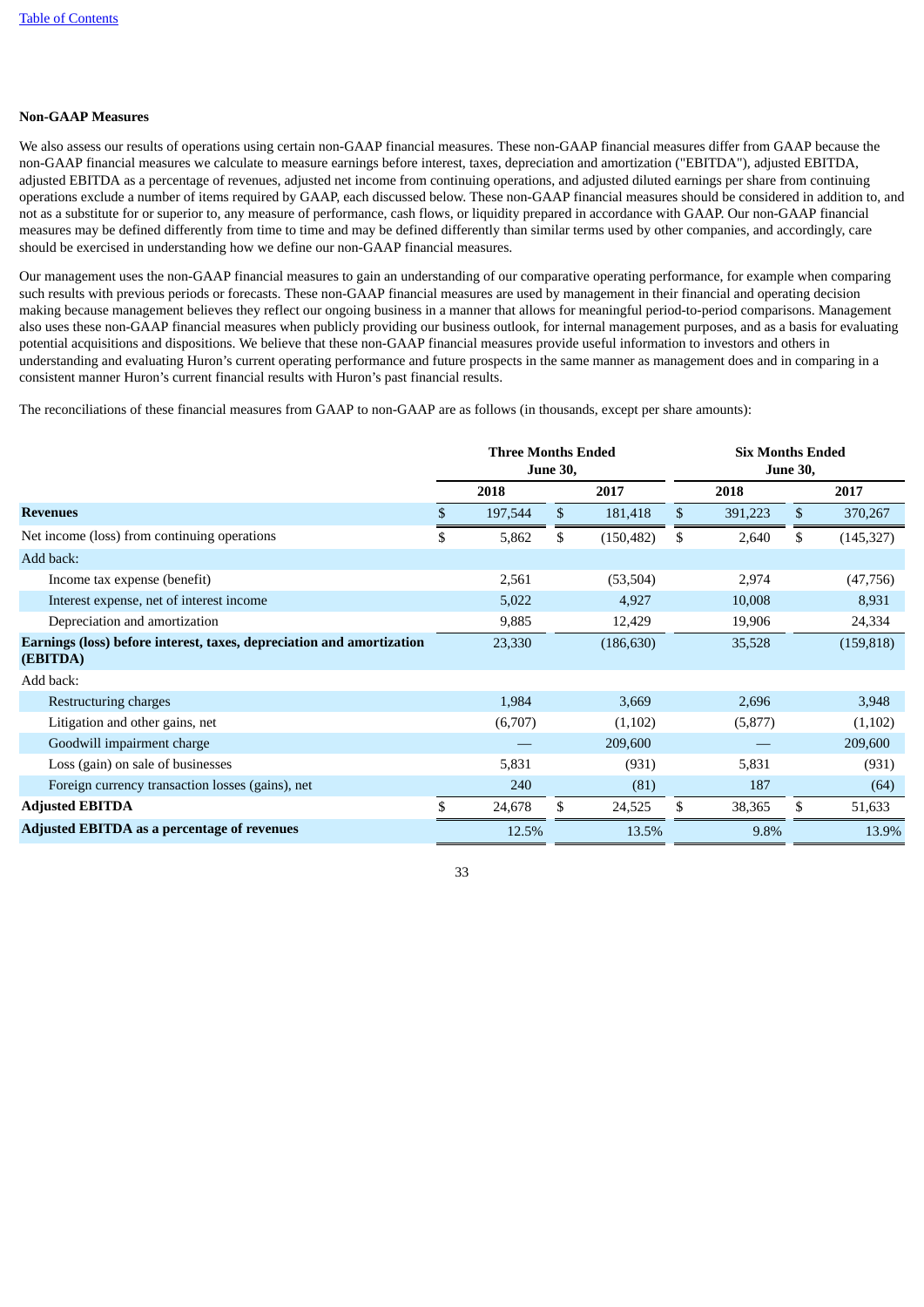|                                                                      | <b>Three Months Ended</b><br><b>June 30,</b> |          |              |             |      | <b>Six Months Ended</b><br><b>June 30,</b> |     |            |  |  |
|----------------------------------------------------------------------|----------------------------------------------|----------|--------------|-------------|------|--------------------------------------------|-----|------------|--|--|
|                                                                      |                                              | 2018     |              | 2017        |      | 2018                                       |     | 2017       |  |  |
| Net income (loss) from continuing operations                         |                                              | 5,862    | $\mathbb{S}$ | (150, 482)  | - \$ | 2,640                                      | \$. | (145, 327) |  |  |
| Weighted average shares - diluted                                    |                                              | 21,918   |              | 21,492      |      | 21,866                                     |     | 21,366     |  |  |
| Diluted earnings (loss) per share from continuing operations         | \$                                           | 0.27     | \$           | $(7.00)$ \$ |      | 0.12                                       | \$  | (6.80)     |  |  |
| Add back:                                                            |                                              |          |              |             |      |                                            |     |            |  |  |
| Restructuring charges                                                |                                              | 1,984    |              | 3,669       |      | 2,696                                      |     | 3,948      |  |  |
| Litigation and other gains, net                                      |                                              | (6,707)  |              | (1,102)     |      | (5,877)                                    |     | (1,102)    |  |  |
| Amortization of intangible assets                                    |                                              | 5,996    |              | 8,945       |      | 12,299                                     |     | 17,597     |  |  |
| Goodwill impairment charge                                           |                                              |          |              | 209,600     |      |                                            |     | 209,600    |  |  |
| Non-cash interest on convertible notes                               |                                              | 2,046    |              | 1,951       |      | 4,067                                      |     | 3,879      |  |  |
| Loss (gain) on sale of businesses                                    |                                              | 5,831    |              | (931)       |      | 5,831                                      |     | (931)      |  |  |
| Tax effect                                                           |                                              | (2, 232) |              | (61,070)    |      | (4,797)                                    |     | (65, 262)  |  |  |
| Tax expense related to the enactment of Tax Cut and Jobs Act of 2017 |                                              |          |              |             |      | 132                                        |     |            |  |  |
| Total adjustments, net of tax                                        |                                              | 6,918    |              | 161,062     |      | 14,351                                     |     | 167,729    |  |  |
| <b>Adjusted net income from continuing operations</b>                |                                              | 12,780   |              | 10,580      |      | 16,991                                     | S   | 22,402     |  |  |
| Adjusted weighted average shares - diluted                           |                                              | 21,918   |              | 21,657      |      | 21,866                                     |     | 21,566     |  |  |
| Adjusted diluted earnings per share from continuing operations       | \$                                           | 0.58     | \$           | 0.49        |      | 0.78                                       | \$  | 1.04       |  |  |

These non-GAAP financial measures include adjustments for the following items:

*Restructuring charges:* We have incurred charges due to the restructuring of various parts of our business. These restructuring charges have primarily consisted of costs associated with office space consolidations, including the accelerated depreciation of certain leasehold improvements, and severance charges. We have excluded the effect of the restructuring charges from our non-GAAP measures because the amount of each restructuring charge is significantly affected by the timing and size of the restructured business or component of a business.

*Litigation and other gains, net:* We have excluded the effects of the litigation settlement gain recorded in the second quarter of 2018 and net remeasurement gains related to contingent acquisition liabilities to permit comparability with periods that were not impacted by these items.

*Amortization of intangible assets:* We have excluded the effect of amortization of intangible assets from the calculation of adjusted net income from continuing operations presented above. Amortization of intangibles is inconsistent in its amount and frequency and is significantly affected by the timing and size of our acquisitions.

*Goodwill impairment charge:* We have excluded the effect of the goodwill impairment charge recorded in the second quarter of 2017 as this is an infrequent event and its exclusion permits comparability with periods that were not impacted by such charge.

*Non-cash interest on convertible notes:* We incur non-cash interest expense relating to the implied value of the equity conversion component of our Convertible Notes. The value of the equity conversion component is treated as a debt discount and amortized to interest expense over the life of the Convertible Notes using the effective interest rate method. We exclude this non-cash interest expense that does not represent cash interest payments from the calculation of adjusted net income from continuing operations as management believes that this non-cash expense is not indicative of the ongoing performance of our business.

*Loss (gain) on sale of businesses:* We have excluded the effect of the loss on the sale of the Middle East practice within the Business Advisory segment in the second quarter of 2018 and the gain on the sale of Life Sciences Compliance and Operations in the second quarter of 2017, as these divestitures are infrequent and are not indicative of the ongoing performance of our business.

Tax expense related to the enactment of Tax Cuts and Jobs Act of 2017 ("2017 Tax Reform"): We have excluded the impact of the 2017 Tax Reform, which was enacted in the fourth quarter of 2017. In the first quarter of 2018, we recorded an adjustment to our estimated one-time income tax expense related to the transition tax on accumulated foreign earnings. The exclusion of the 2017 Tax Reform impact permits comparability with prior periods.

*Foreign currency transaction losses (gains), net:* We have excluded the effect of foreign currency transaction losses and gains from the calculation of adjusted EBITDA because the amount of each loss or gain is significantly affected by timing and changes in foreign exchange rates.

*Tax effect:* The non-GAAP income tax adjustment reflects the incremental tax impact applicable to the non-GAAP adjustments.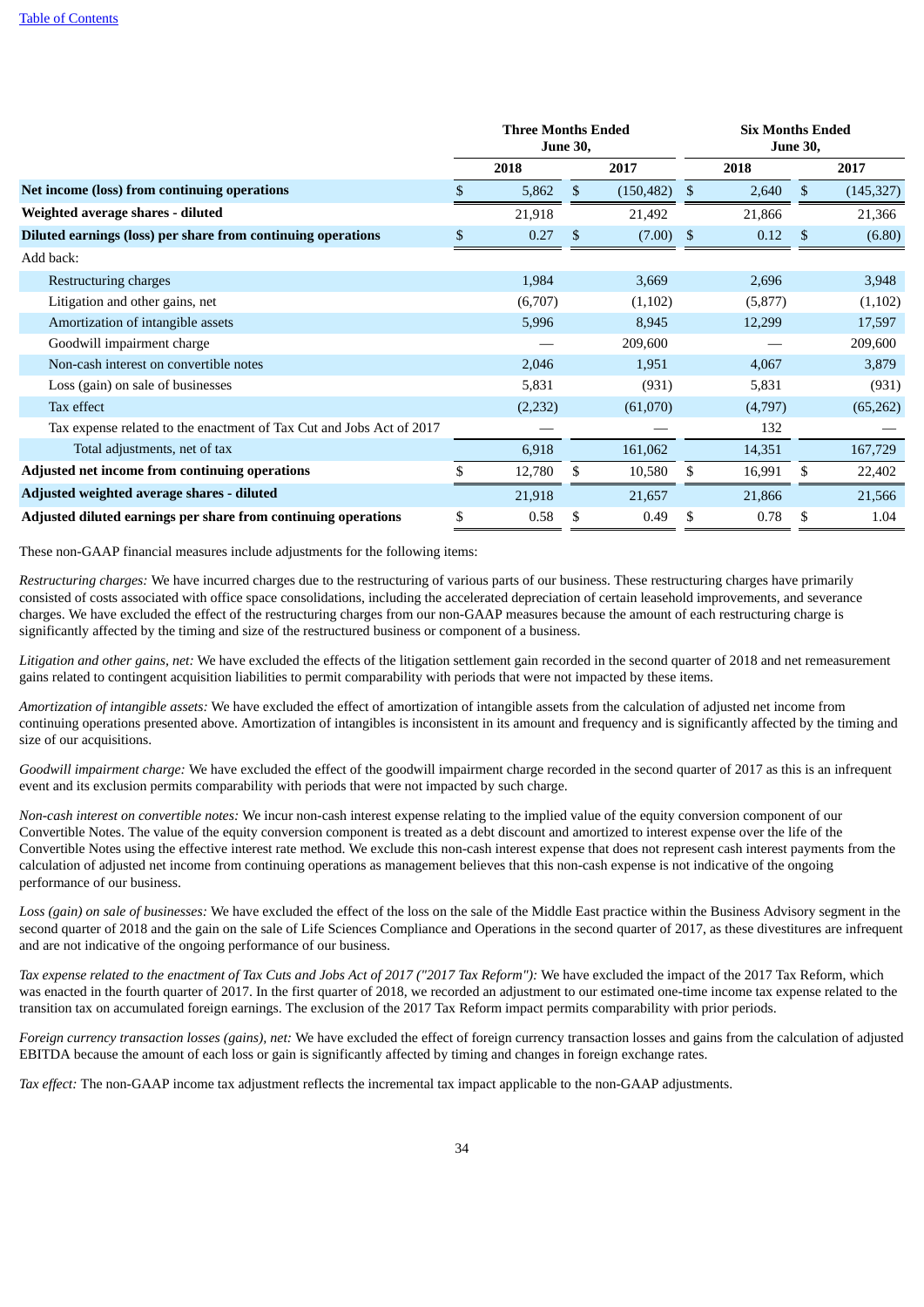Income tax expense, Interest expense, net of interest income, Depreciation and amortization: We have excluded the effects of income tax expense, interest expense, net of interest income, and depreciation and amortization in the calculation of EBITDA as these are customary exclusions as defined by the calculation of EBITDA to arrive at meaningful earnings from core operations excluding the effect of such items.

*Adjusted weighted average shares - diluted:* As we reported a net loss for the three and six months ended June 30, 2017, GAAP diluted weighted average shares outstanding equals the basic weighted average shares outstanding for that period. For the three and six months ended June 30, 2017, the non-GAAP adjustments described above resulted in an adjusted net income from continuing operations. Therefore, we included the dilutive common stock equivalents in the calculation of adjusted diluted weighted average shares outstanding for that period.

#### **Three Months Ended June 30, 2018 Compared to Three Months Ended June 30, 2017**

#### **Revenues**

Revenues increased \$16.1 million, or 8.9%, to \$197.5 million for the second quarter of 2018 from \$181.4 million for the second quarter of 2017.

On January 1, 2018, we adopted ASC 606, *Revenue from Contracts with Customers,* on a modified retrospective basis, which resulted in changes to our accounting policy for revenue recognition, most notably for performance-based billing arrangements. During the second quarter of 2018, performance-based fee revenue was \$11.5 million compared to \$4.6 million in the same prior year period. Refer to Note 2 "Basis of Presentation" and Note 3 "New Accounting Pronouncements" within the notes to our consolidated financial statements for additional information on our adoption of ASC 606.

Of the overall \$16.1 million increase in revenues, \$14.9 million was attributable to an increase in revenues from our full-time billable consultants and \$1.2 million was attributable to an increase in revenues from our full-time equivalents.

The increase in full-time billable consultant revenues reflected strengthened demand for services in all of our segments as discussed below in Segment Results and was primarily attributable to increases in the average number of billable consultants, the average billing rate, and the consultant utilization rate for the second quarter of 2018 compared to the same prior year period.

The increase in full-time equivalent revenues was primarily attributable to an increased use of contractors in our Education and Business Advisory segments, partially offset by lower revenues in our Studer Group solution in our Healthcare segment, as discussed below in Segment Results.

#### **Total Direct Costs**

Our total direct costs, including amortization of intangible assets and software development costs, increased \$12.1 million, or 10.4%, to \$128.5 million in the three months ended June 30, 2018, from \$116.4 million in the three months ended June 30, 2017. The \$12.1 million increase primarily related to a \$6.6 million increase in performance bonus expense for our revenue-generating professionals and a \$6.3 million increase in salaries and related expenses for our revenue-generating professionals, which was largely driven by increased headcount in our Education and Business Advisory segments during the second quarter of 2018 compared to the second quarter of 2017. Additional increases included a \$0.9 million increase in contractor expense and a \$0.7 million increase in signing and retention bonus expense for our revenue-generating professionals. These increases were partially offset by a \$1.9 million decrease in amortization expense for intangible assets and a \$0.5 million decrease in product and event costs. As a percentage of revenues, our total direct costs increased to 65.1% during the second quarter of 2018 compared to 64.2% during the second quarter of 2017, primarily due to the increase in performance bonus expense, as a percentage of revenues, partially offset by revenue growth that outpaced the increase in salaries and related expenses for our revenue-generating professionals and the decrease in amortization expense for intangible assets.

Total direct costs for the three months ended June 30, 2018 included \$1.0 million of amortization expense for intangible assets, primarily representing customer contracts and software acquired in business combinations, and internal software development costs, compared to \$2.7 million of amortization expense for the same prior year period. The \$1.8 million decrease in amortization expense was primarily attributable to decreasing amortization expense of customer contracts acquired in our Studer Group acquisition, due to the accelerated basis of amortization in prior periods, as well as certain intangible assets acquired in our Studer Group and Innosight acquisitions being fully amortized in prior periods. See Note 4 "Acquisitions" and Note 5 "Goodwill and Intangible Assets" within the notes to our consolidated financial statements for additional information about our intangible assets.

# **Operating Expenses and Other Gains, Net**

Selling, general and administrative expenses increased by \$1.8 million, or 4.1%, to \$45.5 million in the second quarter of 2018 from \$43.7 million in the second quarter of 2017. The overall \$1.8 million increase primarily related to a \$2.7 million increase in performance bonus expense for our support personnel, partially offset by a \$0.7 million decrease in travel and entertainment costs. As a percentage of revenues, selling, general and administrative expenses decreased to 23.0% during the second quarter of 2018 compared to 24.1% during the second quarter of 2017, primarily due to revenue growth that outpaced an increase in salaries and related expenses for our support personnel and the decrease in travel and entertainment costs, as well as decreases in promotion and marketing expenses and facilities and office related expenses. These decreases were partially offset by the increase in performance bonus expense for our support personnel, as a percentage of revenues.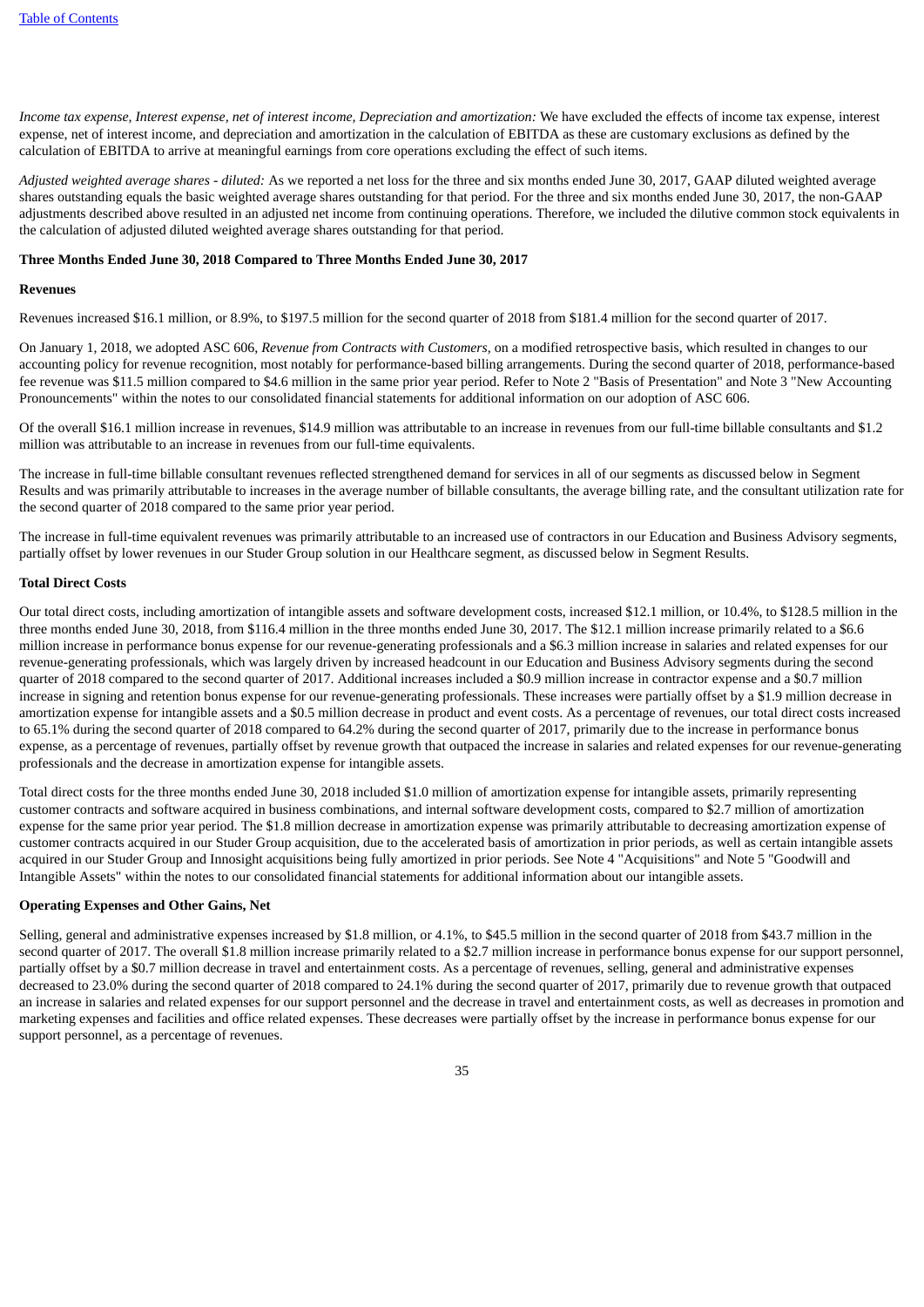Restructuring charges for the second quarter of 2018 totaled \$2.0 million, compared to \$3.7 million for the second quarter of 2017. Of the \$2.0 million charge incurred in the second quarter of 2018, \$0.7 million related to workforce reductions in our Business Advisory segment to better align resources with market demand; \$0.7 million related to the accrual of remaining lease payments, net of estimated sublease income, and accelerated depreciation on leasehold improvements due to exiting a portion of our Middleton, Wisconsin office in the second quarter of 2018; \$0.3 million related to employee costs in our Healthcare segment; and \$0.3 million related to the divestiture of our Middle East practice within the Business Advisory segment. The \$3.7 million charge incurred in the second quarter of 2017 primarily consisted of \$2.0 million related to workforce reductions in our Healthcare segment to better align resources with market demand; \$1.0 million for the accrual of remaining lease obligations, net of estimated sublease income, for offices vacated in the second quarter of 2017 and accelerated depreciation on leasehold improvements of our San Francisco office; and \$0.4 million related to workforce reductions in our corporate operations primarily to adjust our infrastructure to align with the decreased workforce in the Healthcare segment. See Note 9 "Restructuring Charges" within the notes to our consolidated financial statements for additional information on our restructuring charges.

Litigation and other gains, net totaled \$6.7 million for the second quarter of 2018, which consisted of \$4.2 million of net remeasurement gains for the decrease in the estimated fair value of our liabilities for contingent consideration payments related to business acquisitions and a \$2.5 million litigation settlement gain for the resolution of Huron's claim in a class action lawsuit. Litigation and other gains, net totaled \$1.1 million for the second quarter of 2017, which represented net remeasurement gains for the decrease in the estimated fair value of our liabilities for contingent consideration payments related to business acquisitions. In connection with certain business acquisitions, we may be required to pay post-closing consideration to the sellers if specific financial performance targets are met over a number of years as specified in the related purchase agreements. See Note 11 "Fair Value of Financial Instruments" within the notes to our consolidated financial statements for additional information on the fair value of contingent consideration liabilities.

Depreciation and amortization expense was \$8.9 million in the three months ended June 30, 2018 compared to \$9.7 million in the three months ended June 30, 2017. The \$0.8 million decrease in depreciation and amortization expense was primarily attributable to decreasing amortization expense of the trade name acquired in our Studer Group acquisition, due to the accelerated basis of amortization in prior periods. Intangible asset amortization expense included within operating expenses primarily relates to the amortization of certain customer relationships, trade names, and non-compete agreements acquired in connection with our business acquisitions. See Note 4 "Acquisitions" and Note 5 "Goodwill and Intangible Assets" within the notes to our consolidated financial statements for additional information on our intangible assets.

During the second quarter of 2017, we recorded a \$209.6 million non-cash pretax goodwill impairment charge related to our Healthcare reporting unit. This charge was non-cash in nature and did not affect our liquidity or debt covenants. See Note 5 "Goodwill and Intangible Assets" within the notes to our consolidated financial statements for additional information on this charge.

# **Operating Income (Loss)**

Operating income was \$19.1 million in the second quarter of 2018 compared to an operating loss of \$200.6 million in the second quarter of 2017, which was primarily attributable to the \$209.6 million non-cash pretax goodwill impairment charge recorded in the second quarter of 2017 related to our Healthcare segment. See Note 5 "Goodwill and Intangible Assets" within the notes to our consolidated financial statements for additional information on the goodwill impairment charge. Operating margin, which is defined as operating income or loss expressed as a percentage of revenues, was 9.7% in the three months ended June 30, 2018, compared to (110.6)% in the three months ended June 30, 2017. The increase in operating margin was primarily attributable to the goodwill impairment charge recorded in the second quarter of 2017; the increase in remeasurement gains recorded in the second quarter of 2018 compared to the second quarter of 2017; the litigation settlement gain recorded in the second quarter of 2018; the decrease in restructuring charges and intangible asset amortization expense in the second quarter of 2018 compared to the second quarter of 2017; and revenue growth that outpaced the increase in salaries and related expenses for both our revenue-generating professionals and support personnel in the second quarter of 2018. These increases to the operating margin were partially offset by increases in performance bonus expense for both our revenue-generating professionals and support personnel, as a percentage of revenues.

#### **Other Expense, Net**

Total other expense, net increased by \$7.3 million to \$10.7 million in the second quarter of 2018 from \$3.4 million in the second quarter of 2017. The increase in total other expense, net was primarily attributable to a \$5.8 million loss on divestiture of our Middle East practice within our Business Advisory segment recorded in the second quarter of 2018, compared to a \$0.9 million gain on divestiture of our Life Sciences Compliance and Operations solution within our Business Advisory segment in the second quarter of 2017. During the second quarter of 2018, we sold our Middle East business to a former employee who was the practice leader of that business at the time.

#### **Income Tax Expense**

For the three months ended June 30, 2018, our effective tax rate was 30.4% as we recognized income tax expense from continuing operations of \$2.6 million on income from continuing operations of \$8.4 million. The effective tax rate of 30.4% was less favorable than the statutory rate, inclusive of state income taxes, of 26.0%, primarily due to non-deductible business expenses.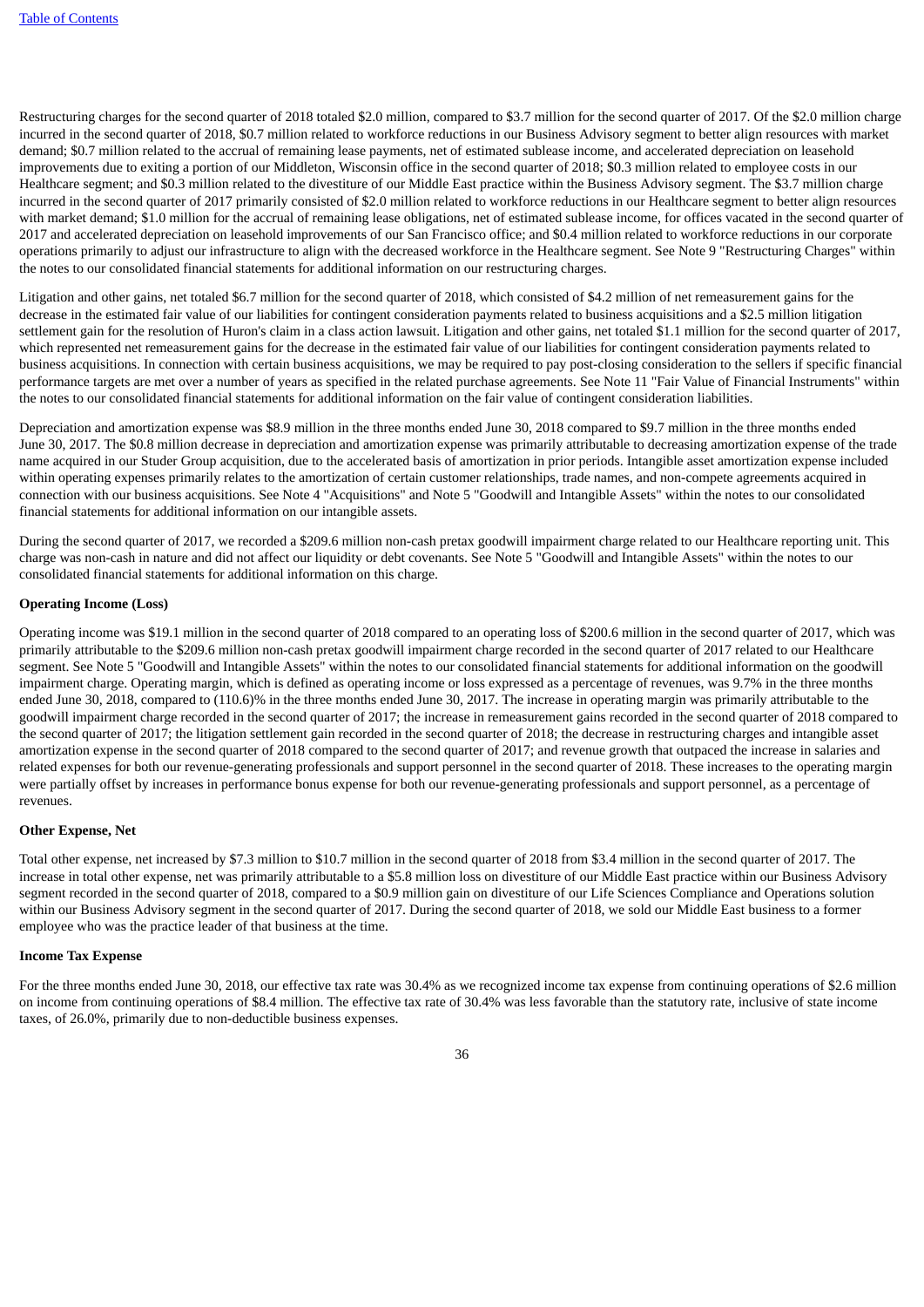For the three months ended June 30, 2017, our effective tax rate was 26.2% as we recognized an income tax benefit from continuing operations of \$53.5 million on a loss from continuing operations of \$204.0 million. The effective tax rate for the three months ended June 30, 2017 was less favorable than the statutory rate, inclusive of state income taxes, primarily due to the non-deductible portion of the goodwill impairment charge recorded in the second quarter of 2017.

#### **Net Income (Loss) from Continuing Operations**

Net income from continuing operations was \$5.9 million for the three months ended June 30, 2018 compared to a net loss from continuing operations of \$150.5 million for the same period last year. The net loss for the three months ended June 30, 2017 was primarily attributable to the \$209.6 million non-cash pretax goodwill impairment charge related to our Healthcare segment. As a result of the increase in net income from continuing operations, diluted income per share from continuing operations for the second quarter of 2018 was \$0.27 compared to diluted loss per share from continuing operations of \$7.00 for the second quarter of 2017. The non-cash goodwill impairment charge had a \$7.14 unfavorable impact on diluted earnings per share from continuing operations for the second quarter of 2017.

#### **EBITDA and Adjusted EBITDA**

EBITDA increased \$210.0 million to \$23.3 million for the three months ended June 30, 2018 from a loss before interest, taxes, depreciation and amortization of \$186.6 million for the three months ended June 30, 2017. Adjusted EBITDA increased slightly to \$24.7 million in the second quarter of 2018 from \$24.5 million in the second quarter of 2017. The increase in EBITDA was primarily attributable to the non-cash goodwill impairment charge of \$209.6 million recorded in the second quarter of 2017.

#### **Adjusted Net Income from Continuing Operations**

Adjusted net income from continuing operations increased \$2.2 million to \$12.8 million in the second quarter of 2018 compared to \$10.6 million in the second quarter of 2017. As a result of the increase in adjusted net income from continuing operations, adjusted diluted earnings per share from continuing operations was \$0.58 for the second quarter of 2018, compared to \$0.49 for the second quarter of 2017.

#### **Segment Results**

#### **Healthcare**

#### *Revenues*

Healthcare segment revenues increased \$8.3 million, or 9.9%, to \$91.5 million for the second quarter of 2018 from \$83.2 million for the second quarter of 2017.

During the three months ended June 30, 2018, revenues from fixed-fee engagements; time-and-expense engagements; performance-based arrangements; and software support, maintenance and subscription arrangements represented 67.5%, 15.5%, 10.1%, and 6.9% of this segment's revenues, respectively, compared to 67.9%, 19.0%, 5.5%, and 7.6% of this segment's revenues, respectively, for the same prior year period.

Of the overall \$8.3 million increase in revenues, \$9.7 million was attributable to an increase in revenues from our full-time billable consultants, partially offset by a \$1.4 million decrease in revenues generated by our full-time equivalents.

The increase in revenues attributable to our full-time billable consultants reflected increases in the average billing rate and consultant utilization rate. Performance-based fee revenue was \$9.2 million for the second quarter of 2018, and was recognized in accordance with ASC 606, *Revenue from Contracts with Customers,* which was adopted on a modified retrospective basis on January 1, 2018. Performance-based fee revenue for the second quarter of 2017 was \$4.5 million, and was recognized in accordance with ASC 605, *Revenue Recognition*. Refer to Note 2 "Basis of Presentation" and Note 3 "New Accounting Pronouncements" within the notes to our consolidated financial statements for additional information on our adoption of ASC 606. The level of performancebased fees earned may vary based on our clients' risk sharing preferences and the mix of services we provide.

The decrease in revenues attributable to our full-time equivalents was primarily driven by lower revenues in our Studer Group solution, partially offset by an increased use of contractors, and reflected decreases in the average number of full-time equivalents and revenue per full-time equivalent.

#### *Operating Income*

Healthcare segment operating income increased \$3.4 million, or 14.5%, to \$27.1 million for the three months ended June 30, 2018 from \$23.7 million for the three months ended June 30, 2017. The Healthcare segment operating margin, defined as segment operating income expressed as a percentage of segment revenues, increased to 29.6% for the second quarter of 2018 from 28.4% in the same period last year. The increase in this segment's operating margin was primarily attributable to revenue growth that outpaced the increase in salaries and related expenses for our revenue-generating professionals, as well as decreases in restructuring charges, intangible asset amortization expense, product and event costs, and promotion and marketing expenses. These increases to the operating margin were partially offset by increases in performance bonus expense for both our revenue-generating professionals and support personnel, contractor expense, and signing and retention bonus for our revenue-generating professionals, all as a percentage of revenues.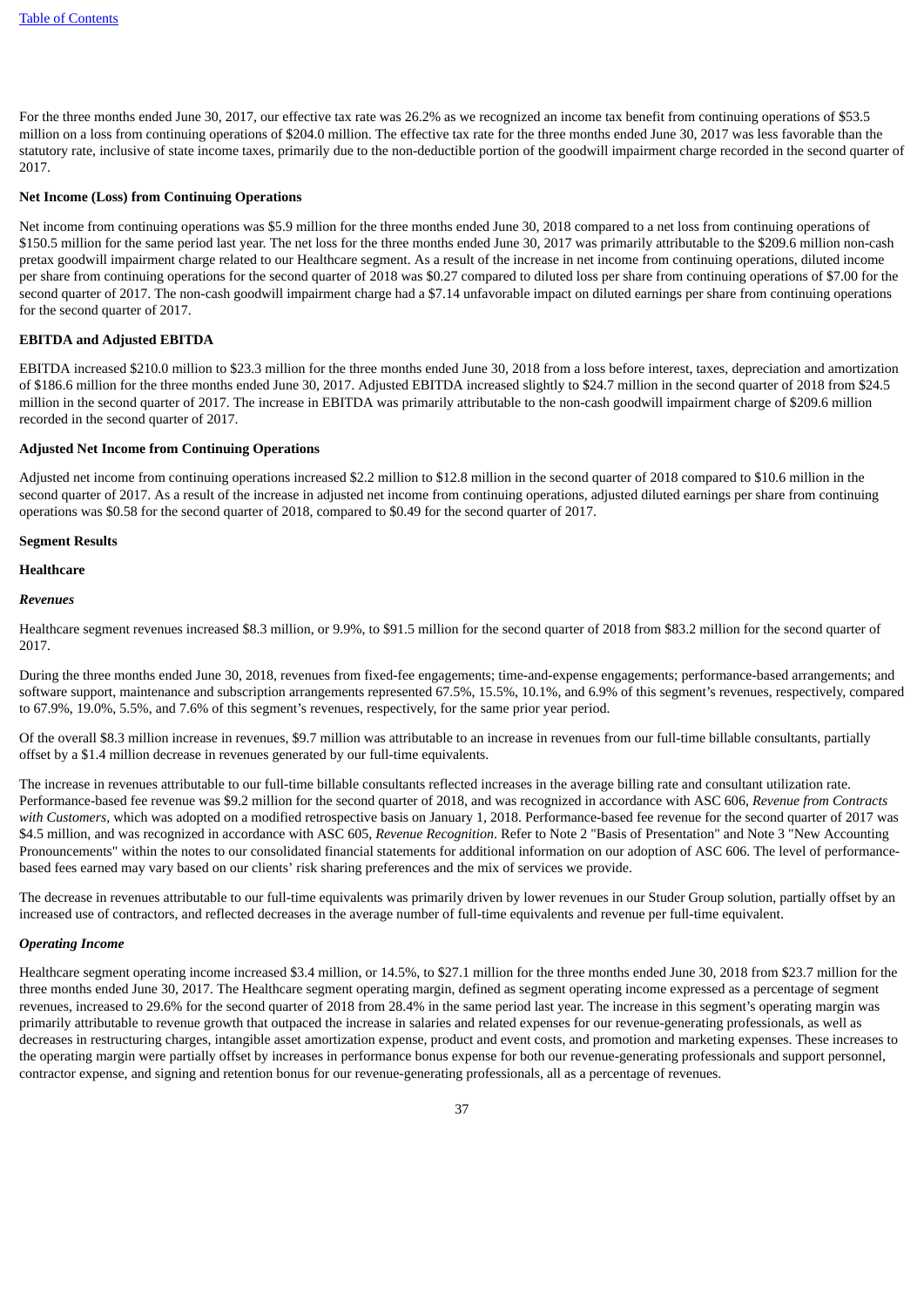The non-cash goodwill impairment charge discussed above within the consolidated results is not allocated at the segment level because the underlying goodwill asset is reflective of our corporate investment in the segments. We do not include the impact of goodwill impairment charges in our evaluation of segment performance. See Note 5 "Goodwill and Intangible Assets" within the notes to our consolidated financial statements for additional information on this charge.

# **Business Advisory**

#### *Revenues*

Business Advisory segment revenues increased \$3.5 million, or 6.4%, to \$57.7 million for the second quarter of 2018 from \$54.3 million for the second quarter of 2017.

During the three months ended June 30, 2018, revenues from fixed-fee engagements; time-and-expense engagements; performance-based arrangements; and software support, maintenance and subscription arrangements represented 40.8%, 53.4%, 3.9%, and 1.9% of this segment's revenues, respectively. During the three months ended June 30, 2017, revenues from fixed-fee engagements; time-and-expense engagements; and software support, maintenance and subscription arrangements represented 37.0%, 61.5%, and 1.5% of this segment's revenues, respectively. Performance-based fee revenue was \$2.3 million for the second quarter of 2018. There was no performance-based fee revenue in the second quarter of 2017 for the Business Advisory segment. Refer to Note 2 "Basis of Presentation" and Note 3 "New Accounting Pronouncements" within the notes to our consolidated financial statements for information on our adoption of ASC 606. The level of performance-based fees earned may vary based on our clients' preferences and the mix of services we provide.

Of the overall \$3.5 million increase in revenues, \$2.8 million was attributable to our full-time billable consultants and \$0.7 million was attributable to our full-time equivalents. The increase in revenues from our full-time billable consultants reflected increases in the average billing rate and the average number of full-time billable consultants, partially offset by a decrease in the consultant utilization rate. The increase in revenues from our full-time equivalents reflected an increase in the average number of full-time equivalents, partially offset by a decrease in revenue per full-time equivalent in the second quarter of 2018 compared to the same prior year period.

#### *Operating Income*

Business Advisory segment operating income increased by \$2.0 million, or 16.6%, to \$14.2 million for the three months ended June 30, 2018 from \$12.2 million for the three months ended June 30, 2017. Segment operating margin increased to 24.6% for the second quarter of 2018 from 22.5% in the same period last year. The increase in this segment's operating margin was primarily attributable to a decrease in salaries and related expenses for our support personnel and revenue growth that outpaced that increase in salaries and related expenses for our revenue-generating professionals, as well as decreases in project costs and promotion and marketing expenses. These increases to the segment's operating margin were partially offset by increases in performance bonus expense for our revenue-generating professionals, restructuring charges, and travel and entertainment costs, as a percentage of revenues.

# **Education**

# *Revenues*

Education segment revenues increased \$4.4 million, or 10.0%, to \$48.3 million for the second quarter of 2018 from \$43.9 million for the second quarter of 2017.

During the three months ended June 30, 2018, revenues from fixed-fee engagements; time-and-expense engagements; and software support, maintenance and subscription arrangements represented 16.8%, 76.4%, and 6.8% of this segment's revenues, respectively. During the three months ended June 30, 2017, revenues from fixed-fee engagements; time-and-expense engagements; performance-based arrangements; and software support, maintenance and subscription arrangements represented 15.0%, 79.6%, 0.2%, and 5.2% of this segment's revenues, respectively.

Of the overall \$4.4 million increase in revenues, \$2.5 million was attributable to our full-time billable consultants and \$1.9 million was attributable to our full-time equivalents. The increase in revenues attributable to our full-time billable consultants reflected increases in the average number of full-time billable consultants and the consultant utilization rate, partially offset by a decrease in the average billing rate in the second quarter of 2018 compared to the same prior year period. The increase in revenues from our full-time equivalents reflected increases in the average number of full-time equivalents and revenue per full-time equivalent in the second quarter of 2018 compared to the same prior year period.

#### *Operating Income*

Education segment operating income was \$11.3 million for the three months ended June 30, 2018 compared to \$12.5 million for the three months ended June 30, 2017. Segment operating margin decreased to 23.3% for the second quarter of 2018 from 28.4% in the same period last year. The decrease in this segment's operating margin was primarily attributable to increases in salaries and related expenses for our revenue-generating professionals and promotion and marketing expenses, both as a percentage of revenues.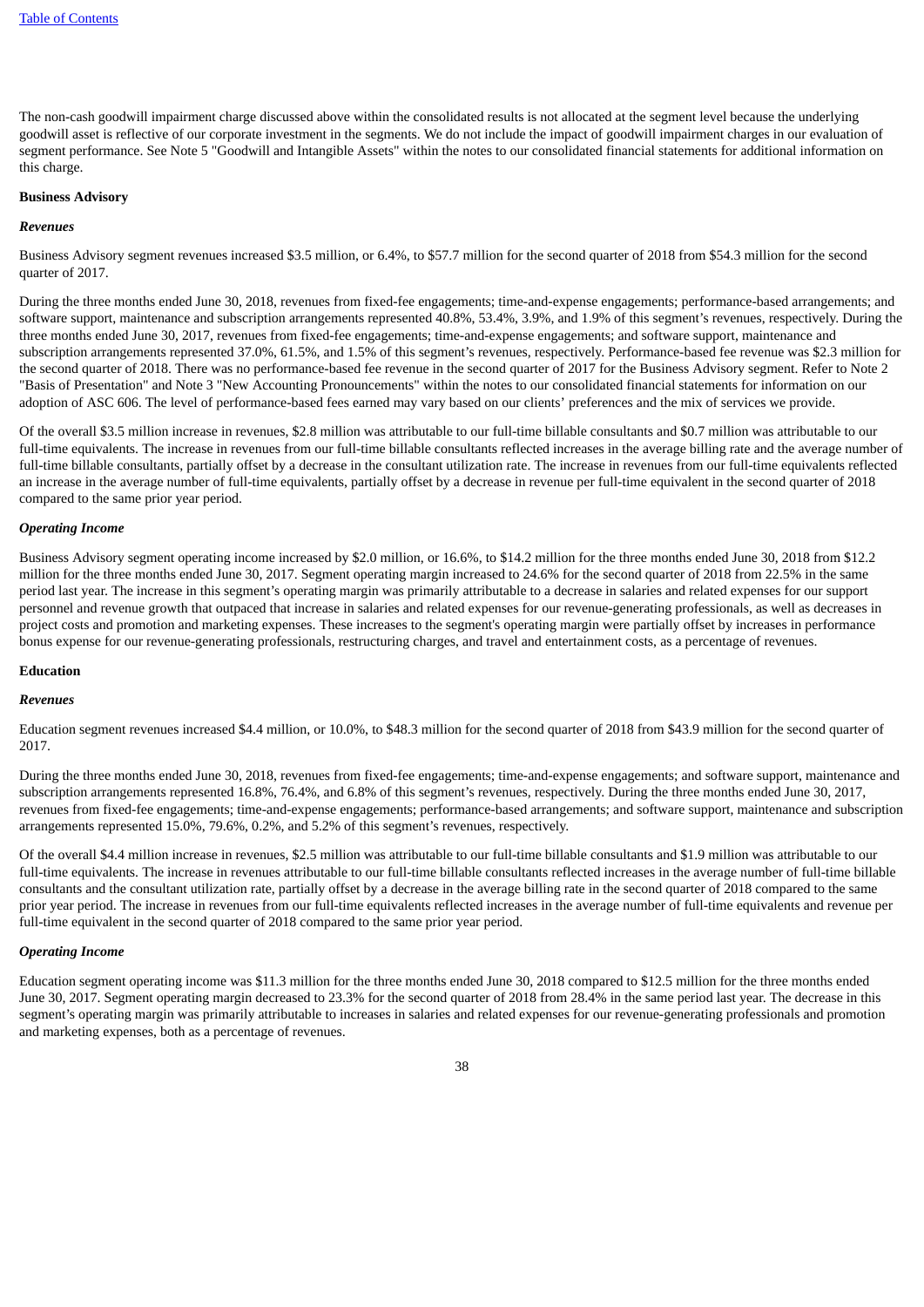#### **Six Months Ended June 30, 2018 Compared to Six Months Ended June 30, 2017**

#### **Revenues**

Revenues increased \$21.0 million, or 5.7%, to \$391.2 million for the first six months of 2018 from \$370.3 million for the first six months of 2017. Revenues for the first six months of 2018 included \$6.4 million of incremental revenues due to the full period impact of our acquisition of Innosight, which was completed in March 2017, as well as revenues from our acquisition of the international assets of ADI Strategies, which was completed in April 2017 and fully integrated into the Business Advisory segment.

On January 1, 2018, we adopted ASC 606, *Revenue from Contracts with Customers*, on a modified retrospective basis, which resulted in changes to our accounting policy for revenue recognition, most notably for performance-based billing arrangements. During the first six months of 2018, performance-based fee revenue was \$22.6 million compared to \$16.8 million in the same prior year period. Refer to Note 2 "Basis of Presentation" and Note 3 "New Accounting Pronouncements" within the notes to our consolidated financial statements for additional information on our adoption of ASC 606.

The overall \$21.0 million increase in revenues was primarily attributable to our full-time billable consultants. The increase in full-time billable consultant revenues reflected strengthened demand for services in all of our segments as discussed below in Segment Results, and was primarily attributable to an increase in the average number of full-time billable consultants and a slight increase in the consultant utilization rate, partially offset by a decrease in the average billing rate during the first six months of 2018 compared to the same prior year period.

# **Total Direct Costs**

Our total direct costs, including amortization of intangible assets and software development costs, increased \$27.4 million, or 11.7%, to \$262.5 million for the six months ended June 30, 2018, from \$235.1 million for the six months ended June 30, 2017. The overall \$27.4 million increase primarily related to a \$15.7 million increase in salaries and related expenses for our revenue-generating professionals, which was largely driven by increased headcount in our Business Advisory and Education segments, and a \$12.5 million increase in performance bonus expense for our revenue-generating professionals. Additional increases included a \$2.0 million increase in contractor expense and a \$1.2 million increase in signing and retention bonus expense for our revenue-generating professionals. These increases were partially offset by a \$3.8 million decrease in intangible asset amortization expense and a \$0.6 million decrease in product and event costs. As a percentage of revenues, our total direct costs increased to 67.1% during the first six months of 2018 compared to 63.5% during the first six months of 2017 primarily due to the items described above.

Total direct costs for the six months ended June 30, 2018 included \$2.2 million of amortization expense for intangible assets, primarily representing customer contracts and software acquired in business combinations, and internal software development costs, compared to \$5.7 million of amortization expense for the same prior year period. The \$3.5 million decrease in amortization expense was primarily attributable to the decreasing amortization expense of customer contracts acquired in our Studer Group acquisition, due to the accelerated basis of amortization in prior periods, and the customer contracts acquired in the Innosight acquisition which were fully amortized in 2017. See Note 4 "Acquisitions" and Note 5 "Goodwill and Intangible Assets" within the notes to our consolidated financial statements for additional information about our intangible assets.

# **Operating Expenses and Other Gains, Net**

Selling, general and administrative expenses increased \$2.0 million, or 2.2%, to \$92.6 million in the six months ended June 30, 2018, from \$90.6 million in the six months ended June 30, 2017. The overall \$2.0 million increase was primarily related to a \$3.7 million increase in performance bonus expense for our support personnel and a \$1.0 million increase in practice administration and meetings expense, partially offset by a \$1.6 million decrease in legal expenses and a \$0.9 million decrease in salaries and related expenses for our support personnel. As a percentage of revenues, selling, general and administrative expenses decreased to 23.7% during the first six months of 2018 compared to 24.5% during the first six months of 2017, primarily due to the decreases in legal expenses and salaries and related expenses for our support personnel, partially offset by increases in performance bonus expense for our support personnel and practice administration and meetings expense, as a percentage of revenues.

Restructuring charges for the first six months of 2018 totaled \$2.7 million, compared to \$3.9 million for the first six months of 2017. The charges for the first six months of 2018 primarily consisted of \$0.7 million related to workforce reductions in our Business Advisory segment to better align resources with market demand; \$0.7 million related to the accrual of remaining lease payments, net of estimated sublease income, and accelerated depreciation on leasehold improvements due to exiting a portion of our Middleton, Wisconsin office in the second quarter of 2018; \$0.6 million related to updated lease assumptions for our San Francisco office vacated in the third quarter of 2017; \$0.3 million related to employee costs in our Healthcare segment; and \$0.3 million related to the divestiture of our Middle East practice within the Business Advisory segment in the second quarter of 2018. The charges for the first six months of 2017 primarily consisted of \$2.0 million related to workforce reductions in our Healthcare segment to better align our resources with market demand; \$1.2 million related to the accrual of remaining lease obligations, net of estimated sublease income, for offices vacated in the second quarter of 2017 and accelerated depreciation on leasehold improvements for our San Francisco office; and \$0.4 million related to workforce reductions in our corporate operations primarily to adjust our infrastructure to align with the decreased workforce in the Healthcare segment.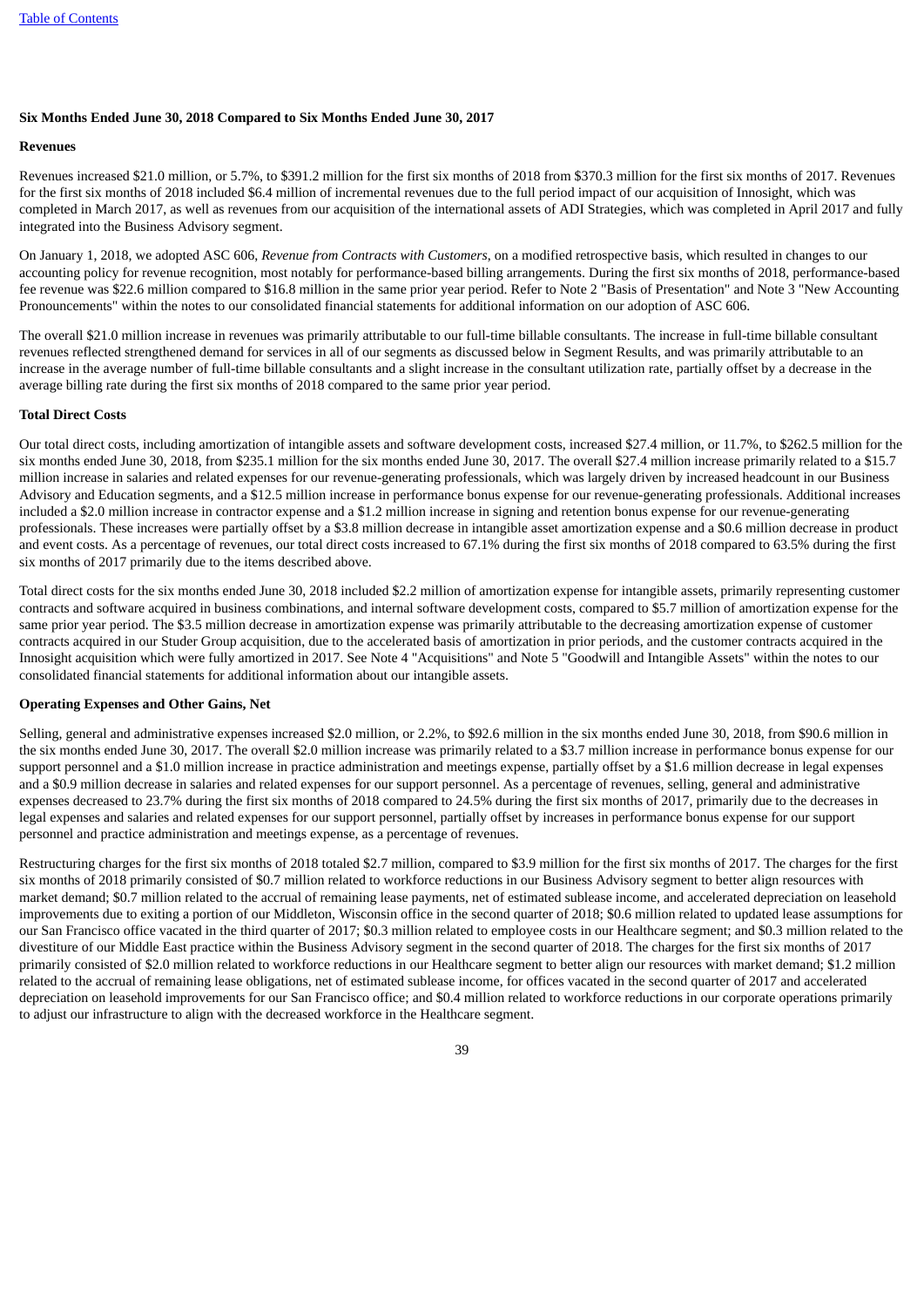Litigation and other gains, net totaled \$5.9 million for the six months ended June 30, 2018, which consisted of \$3.4 million of net remeasurement gains for the decrease in the estimated fair value of our liabilities for contingent consideration payments related to business acquisitions and a \$2.5 million litigation settlement gain for the resolution of Huron's claim in a class action lawsuit. Litigation and other gains, net totaled \$1.1 million for the six months ended June 30, 2017, which represented net remeasurement gains for the decrease in the estimated fair values of our liabilities for contingent consideration payments related to business acquisitions. In connection with certain business acquisitions, we may be required to pay post-closing consideration to the sellers if specific financial performance targets are met over a number of years as specified in the related purchase agreements. See Note 11 "Fair Value of Financial Instruments" within the notes to our consolidated financial statements for additional information on the fair value of contingent consideration liabilities.

Depreciation and amortization expense decreased by \$0.9 million to \$17.7 million in the six months ended June 30, 2018, from \$18.6 million in the six months ended June 30, 2017. The decrease was primarily attributable to decreasing amortization expense of the trade name acquired in our Studer Group acquisition, due to the accelerated basis of amortization in prior periods, partially offset by amortization expense for intangible assets acquired in the Innosight acquisition. Intangible asset amortization included within operating expenses primarily relates to certain customer relationships, trade names, and non-competition agreements acquired in connection with our business acquisitions. See Note 4 "Acquisitions" and Note 5 "Goodwill and Intangible Assets" within the notes to our consolidated financial statements for additional information about our intangible assets.

During the second quarter of 2017, we recorded a \$209.6 million non-cash pretax goodwill impairment charge related to our Healthcare reporting unit. This charge was non-cash in nature and did not affect our liquidity or debt covenants. See Note 5 "Goodwill and Intangible Assets" within the notes to our consolidated financial statements for additional information on this charge.

# **Operating Income (Loss)**

Operating income increased \$207.9 million, to income of \$21.5 million in the first six months of 2018 from a loss of \$186.4 million in the first six months of 2017. This decrease is primarily attributable to the \$209.6 million non-cash pretax goodwill impairment charge recorded in the second quarter of 2017 related to our Healthcare segment. See Note 5 "Goodwill and Intangible Assets" within the notes to our consolidated financial statements for additional information on the non-cash goodwill impairment charge. Operating margin increased to 5.5% for the six months ended June 30, 2018, compared to (50.3)% for the six months ended June 30, 2017. The increase in operating margin was primarily attributable to the goodwill impairment charge recorded in the second quarter of 2017.

#### **Other Expense, Net**

Total other expense, net increased by \$9.2 million to \$15.8 million in the first six months of 2018 from \$6.7 million in the first six months of 2017. The increase in total other expense, net was primarily attributable to a \$5.8 million loss on divestiture of our Middle East practice within our Business Advisory segment recorded in the second quarter of 2018, compared to a \$0.9 million gain on divestiture of our Life Sciences Compliance and Operations solution within our Business Advisory segment in the second quarter of 2017. During the second quarter of 2018, we sold our Middle East business to a former employee who was the practice leader of that business at the time. The increase in total other expense, net was also attributable to a \$1.1 million decrease in the gain in the market value of our investments that are used to fund our deferred compensation liability and a \$1.1 million increase in interest expense, net of interest income in the first six months of 2018 compared to the first six months of 2017. The increase in interest expense was due to higher interest rates under our credit facility during the first six months of 2018 compared to the same prior year period.

# **Income Tax Expense (Benefit)**

For the six months ended June 30, 2018, our effective tax rate was 53.0% as we recognized income tax expense from continuing operations of \$3.0 million on income from continuing operations of \$5.6 million. The effective tax rate for the six months ended June 30, 2018 was less favorable than the statutory rate, inclusive of state income taxes, of 26.0%, primarily due to discrete tax expense of \$1.3 million for share-based compensation awards that vested during the first quarter of 2018, which had an unfavorable impact of 22.5% on the effective tax rate, and non-deductible business expenses.

For the six months ended June 30, 2017, our effective tax rate was 24.7% as we recognized income tax benefit from continuing operations of \$47.8 million on a loss from continuing operations of \$193.1 million. The effective tax rate for the six months ended June 30, 2017 was less favorable than the statutory rate, inclusive of state income taxes, primarily due to the non-deductible portion of the goodwill impairment charge recorded in the second quarter of 2017. The effective tax rate for the second quarter of 2017 was also less favorable than that statutory rate, inclusive of state income taxes, due to discrete tax expense for share-based compensation of \$1.7 million.

# **Net Income (Loss) from Continuing Operations**

Net income from continuing operations increased by \$148.0 million to net income from continuing operations of \$2.6 million for the six months ended June 30, 2018, from a net loss from continuing operations of \$145.3 million for the same prior year period. This increase is primarily attributable to the \$209.6 million non-cash pretax goodwill impairment charge related to our Healthcare segment, partially offset by a decrease in segment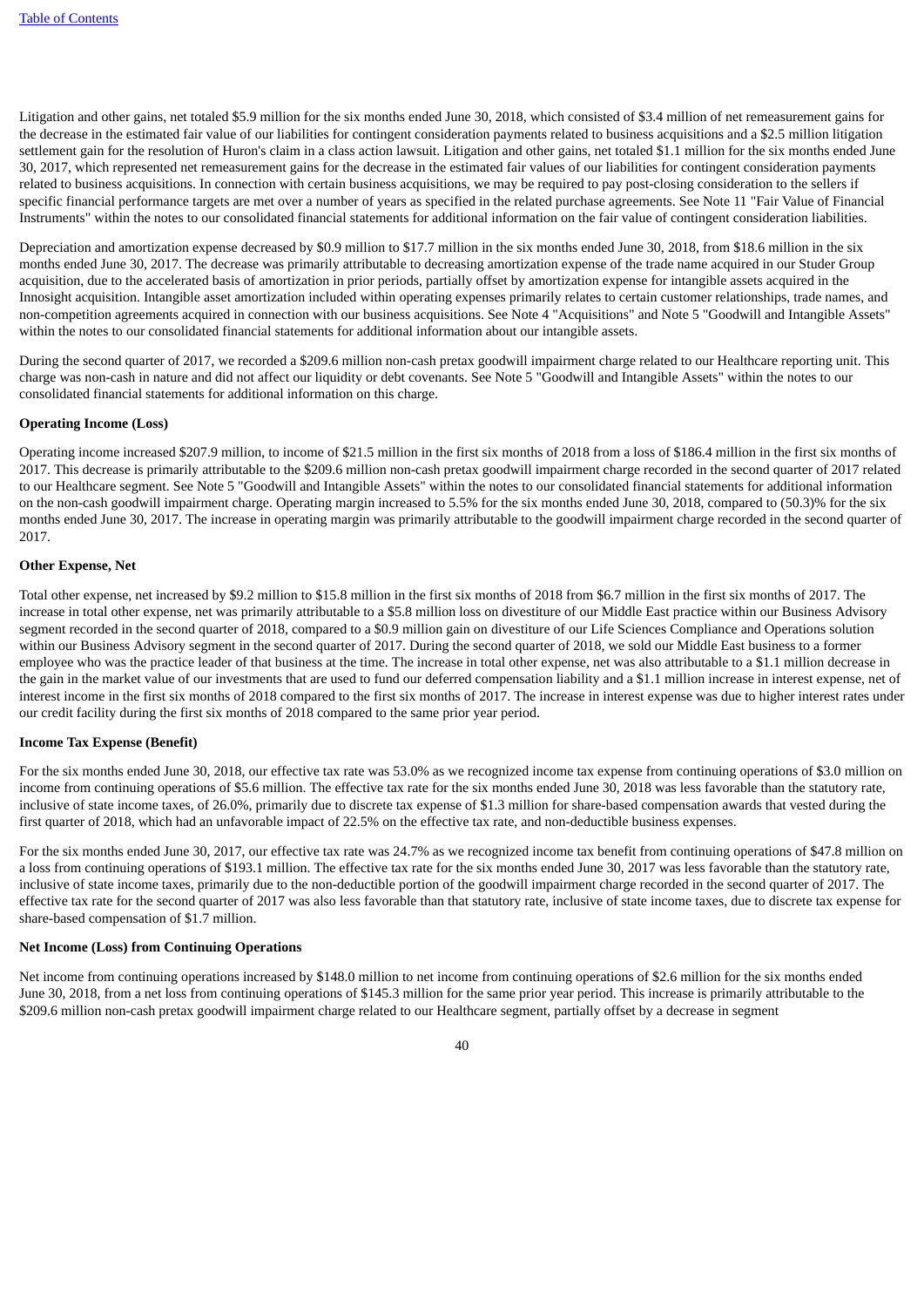operating income, as discussed below in Segment Results. As a result of the increase in net income from continuing operations, diluted earnings per share from continuing operations for the first six months of 2018 was \$0.12 compared to diluted loss per share from continuing operations of \$6.80 for the first six months of 2017. The non-cash goodwill impairment charge had a \$7.18 unfavorable impact on diluted loss per share from continuing operations for the first six months of 2017.

# **EBITDA and Adjusted EBITDA**

EBITDA increased \$195.3 million to earnings of \$35.5 million for the six months ended June 30, 2018, from a loss of \$159.8 million for the six months ended June 30, 2017. Adjusted EBITDA decreased \$13.3 million to \$38.4 million in the first six months of 2018 from \$51.6 million in the first six months of 2017. The increase in EBITDA was primarily attributable to the non-cash goodwill impairment charge of \$209.6 million recorded in the second quarter of 2017. The decrease in adjusted EBITDA was primarily due to the decrease in segment operating income, as discussed below in Segment Results.

#### **Adjusted Net Income from Continuing Operations**

Adjusted net income from continuing operations decreased \$5.4 million to \$17.0 million in the first six months of 2018 compared to \$22.4 million in the first six months of 2017. As a result of the decrease in adjusted net income from continuing operations, adjusted diluted earnings per share from continuing operations for the first six months of 2018 was \$0.78 compared to \$1.04 for the first six months of 2017.

#### **Segment Results**

#### **Healthcare**

#### *Revenues*

Healthcare segment revenues slightly decreased \$0.3 million, or 0.2%, to \$181.4 million for the first six months of 2018 from \$181.7 million for the first six months of 2017.

During the six months ended June 30, 2018, revenues from fixed-fee engagements; time-and-expense engagements; performance-based arrangements; and software support, maintenance and subscription arrangements represented 67.3%, 14.9%, 10.7%, and 7.1% of this segment's revenues, respectively, compared to 63.9%, 16.9%, 8.9%, and 10.3% of this segment's revenues, respectively, for the same prior year period.

The overall \$0.3 million decrease in revenues was attributable to a \$3.2 million decrease in revenues from our full-time equivalents, mostly offset by a \$2.9 million increase in revenues attributable to our full-time billable consultants.

The decrease in revenues attributable to our full-time equivalents was primarily driven by lower revenues in our Studer Group solution, partially offset by an increased use of contractors, and reflected decreases in the average number of full-time equivalents and revenue per full-time equivalent.

The increase in revenues attributable to our full-time billable consultants reflected an increase in the consultant utilization rate, partially offset by decreases in the average number of full-time billable consultants and average billing rate. Performance-based fee revenue was \$19.4 million during the first six months of 2018, and was recognized in accordance with ASC 606, *Revenue from Contracts with Customers,* which was adopted on a modified retrospective basis on January 1, 2018. Performance-based fee revenue for the first six months of 2017 was \$16.2 million, and was recognized in accordance with ASC 605. Refer to Note 2 "Basis of Presentation" and Note 3 "New Accounting Pronouncements" within the notes to our consolidated financial statements for additional information on our adoption of ASC 606. The level of performance-based fees earned may vary based on our clients' risk sharing preferences and the mix of services we provide.

#### *Operating Income*

Healthcare segment operating income decreased \$6.3 million, or 10.8%, to \$51.5 million for the six months ended June 30, 2018, from \$57.8 million for the six months ended June 30, 2017. The Healthcare segment operating margin decreased to 28.4% for the first six months of 2018 from 31.8% in the same period last year. The decrease in this segment's operating margin was primarily attributable to an increase in performance bonus expense for both our revenue-generating professionals and support personnel, as well as increases in contractor expenses, practice administration and meetings expenses, and signing and retention bonus expense for our revenue-generating professionals. These decreases to the segment operating margin were partially offset by decreases in intangible asset amortization expense, restructuring charges, promotion and marketing expenses, and product and event costs, all as a percentage of revenues.

The non-cash goodwill impairment charge discussed above within the consolidated results is not allocated at the segment level because the underlying goodwill asset is reflective of our corporate investment in the segments. We do not include the impact of goodwill impairment charges in our evaluation of segment performance. See Note 5 "Goodwill and Intangible Assets" within the notes to our consolidated financial statements for additional information on this charge.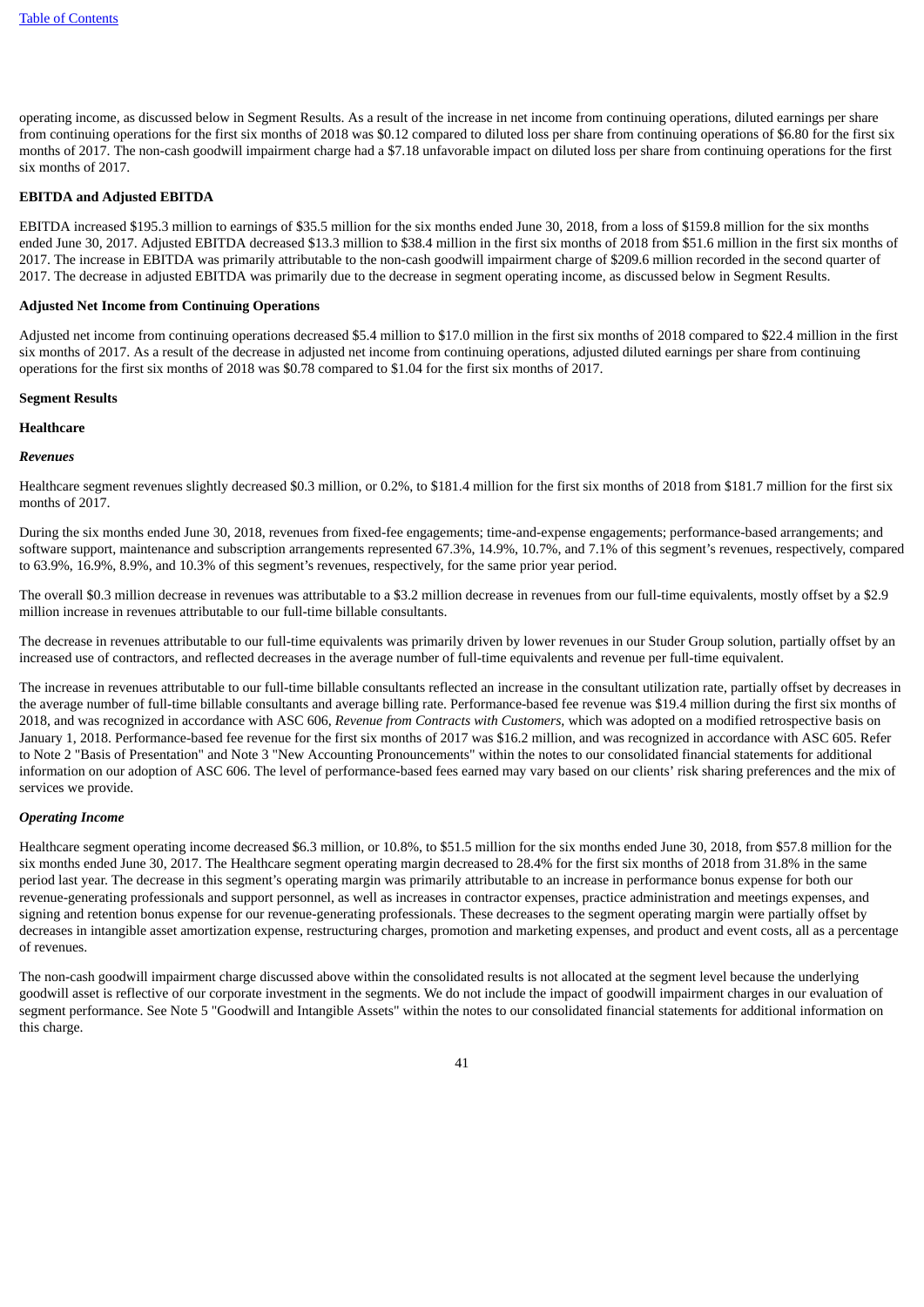#### **Business Advisory**

#### *Revenues*

Business Advisory segment revenues increased \$11.2 million, or 11.0%, to \$113.6 million for the first six months of 2018 from \$102.4 million for the first six months of 2017. Revenues for the first six months of 2018 included \$6.4 million of incremental revenues due to the full period impact of our acquisition of Innosight, which was completed in March 2017, as well as revenues from our acquisition of the international assets of ADI Strategies, which was completed in April 2017 and fully integrated into the Business Advisory segment.

During the first six months of 2018, revenues from fixed-fee engagements; time-and-expense engagements; performance-based arrangements; and software support, maintenance and subscription arrangements represented 40.5%, 54.7%, 2.8%, and 2.0% of this segment's revenues, respectively, compared to 33.2%, 65.3%, 0.2%, and 1.3% of this segment's revenues, respectively, during the same prior year period. Performance-based fee revenue was \$3.2 million for the first six months of 2018, compared to \$0.2 million for the same prior year period. Refer to Note 2 "Basis of Presentation" and Note 3 "New Accounting Pronouncements" within the notes to our consolidated financial statements for additional information on our adoption of ASC 606. The level of performancebased fees earned may vary based on our clients' preferences and the mix of services we provide.

Of the overall \$11.2 million increase in revenues, \$10.1 million was attributable to our full-time billable consultants and \$1.1 million was attributable to our full-time equivalents. The increase in revenues from our full-time billable consultants was primarily driven by increases in the average number of full-time billable consultants and average billing rate, partially offset by a decrease in the consultant utilization rate. The increase in revenues from our full-time equivalents reflected increases in the average number of full-time equivalents and revenue per full-time equivalent in the first six months of 2018 compared to the same prior year period.

#### *Operating Income*

Business Advisory segment operating income increased by \$1.2 million, or 5.2%, to \$23.2 million for the six months ended June 30, 2018, from \$22.1 million for the six months ended June 30, 2017. The Business Advisory segment operating margin decreased to 20.4% for the first six months of 2018 from 21.5% in the same period last year. The decrease in this segment's operating margin was primarily attributable to increases in performance bonus expense and salaries and related expenses for our revenue-generating professionals, as well as increases in restructuring charges and travel and entertainment costs, all as a percentage of revenues. These decreases to the operating margin were partially offset by decreases in salaries and related expenses for our support personnel and intangible asset amortization expense.

# **Education**

# *Revenues*

Education segment revenues increased \$10.0 million, or 11.6%, to \$96.2 million for the first six months of 2018 from \$86.2 million for the first six months of 2017.

For the six months ended June 30, 2018, revenues from fixed-fee engagements; time-and-expense engagements; and software support, maintenance and subscription arrangements represented 20.2%, 73.1%, and 6.7% of this segment's revenues, respectively. For the six months ended June 30, 2017, revenues from fixed-fee engagements; time-and-expense engagements; performance-based arrangements; and software support, maintenance and subscription arrangements represented 15.6%, 78.7%, 0.4%, and 5.3% of this segment's revenues, respectively.

Of the overall \$10.0 million increase in revenues, \$7.6 million was attributable to our full-time billable consultants and \$2.4 million was attributable to our full-time equivalents. The increase in revenues from our full-time billable consultants reflected increases in the average number of full-time billable consultants and consultant utilization rate, partially offset by a decrease in the average billing rate. The increase in revenues from our full-time equivalents was driven by increases in both the average number of full-time equivalents and revenue per full-time equivalent in the first six months of 2018 compared to the same prior year period.

#### *Operating Income*

Education segment operating income decreased \$1.3 million, or 5.5%, to \$22.7 million for the six months ended June 30, 2018, from \$24.0 million for the six months ended June 30, 2017. The Education segment operating margin decreased to 23.6% for the first six months of 2018 from 27.9% in the same period last year. The decrease in this segment's operating margin was primarily attributable to increases in salaries and related expenses for our revenue-generating professionals, as a percentage of revenues.

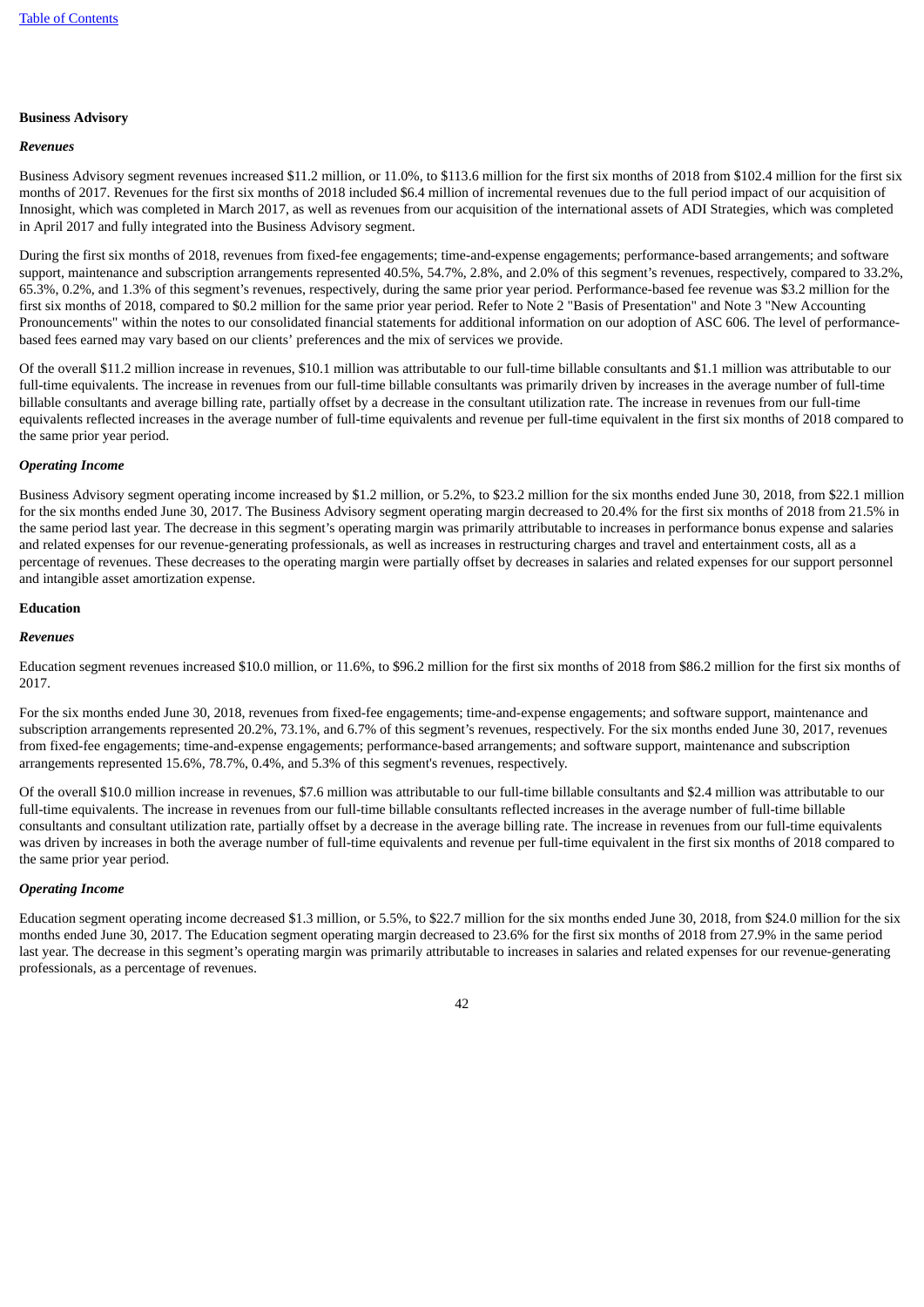# **LIQUIDITY AND CAPITAL RESOURCES**

Cash and cash equivalents decreased \$6.5 million, from \$16.9 million at December 31, 2017 to \$10.5 million at June 30, 2018. As of June 30, 2018, our primary sources of liquidity are cash on hand, cash flows from our U.S. operations, and borrowing capacity available under our credit facility.

|                                                     | <b>Six Months Ended</b><br><b>June 30,</b> |          |  |            |  |
|-----------------------------------------------------|--------------------------------------------|----------|--|------------|--|
| <b>Cash Flows (in thousands):</b>                   |                                            | 2018     |  | 2017       |  |
| Net cash provided by operating activities           | D                                          | 6,913    |  | 23,286     |  |
| Net cash used in investing activities               |                                            | (10,006) |  | (119, 421) |  |
| Net cash provided by (used in) financing activities |                                            | (3,291)  |  | 92,535     |  |
| Effect of exchange rate changes on cash             |                                            | (73)     |  | 165        |  |
| Net decrease in cash and cash equivalents           |                                            | (6, 457) |  | (3,435)    |  |

#### **Operating Activities**

Net cash provided by operating activities totaled \$6.9 million and \$23.3 million for the six months ended June 30, 2018 and 2017, respectively. Our operating assets and liabilities consist primarily of receivables from billed and unbilled services, accounts payable and accrued expenses, accrued payroll and related benefits, and deferred revenues. The volume of services rendered and the related billings and timing of collections on those billings, as well as payments of our accounts payable and salaries, bonuses, and related benefits to employees affect these account balances.

The decrease in cash provided by operations for the first six months of 2018 compared to the same prior year period was primarily attributable to a decrease in cash collections from clients and increase in vendor payments, partially offset by a decrease in the amount paid for annual performance bonuses during the first quarter of 2018 compared to the first quarter of 2017.

#### **Investing Activities**

Net cash used in investing activities was \$10.0 million and \$119.4 million for the six months ended June 30, 2018 and 2017, respectively.

The use of cash in the first six months of 2018 primarily consisted of \$5.1 million for purchases of property and equipment, primarily related to purchases of computers and related equipment; \$2.1 million for payments related to internally developed software; \$1.9 million for payments related to the divestiture of our Middle East practice within the Business Advisory segment; and \$1.7 million for contributions to our life insurance policies which fund our deferred compensation plan.

The use of cash in the first six months of 2017 primarily consisted of \$103.5 million for the purchases of businesses and \$15.3 million for purchases of property and equipment, primarily related to leasehold improvements and purchases of furniture and fixtures for new office spaces in certain locations.

We estimate that cash utilized for purchases of property and equipment and software development in 2018 will be approximately \$15.0 million, primarily consisting of information technology related equipment to support our corporate infrastructure, leasehold improvements, and software development costs.

#### **Financing Activities**

Net cash used in financing activities was \$3.3 million for the six months ended June 30, 2018. During the first six months of 2018, we borrowed \$139.3 million under our credit facility and made repayments on our credit facility of \$133.8 million. We also paid \$7.8 million to the sellers of certain business acquisitions for achieving specified financial performance targets in accordance with the related purchase agreements. Of the total \$7.8 million payments made, \$4.9 million is classified as a cash outflow from financing activities and represents the amount paid up to the fair value of the contingent consideration liability recorded as of the acquisition dates. The remaining \$2.9 million is classified as a cash outflow from operating activities.

Net cash provided by financing activities was \$92.5 million for the six months ended June 30, 2017. During the first six months of 2017, we borrowed \$205.5 million under our credit facility, primarily to fund our acquisitions of Innosight and Pope Woodhead and our annual performance bonus payment, and made repayments on our credit facility of \$106.5 million.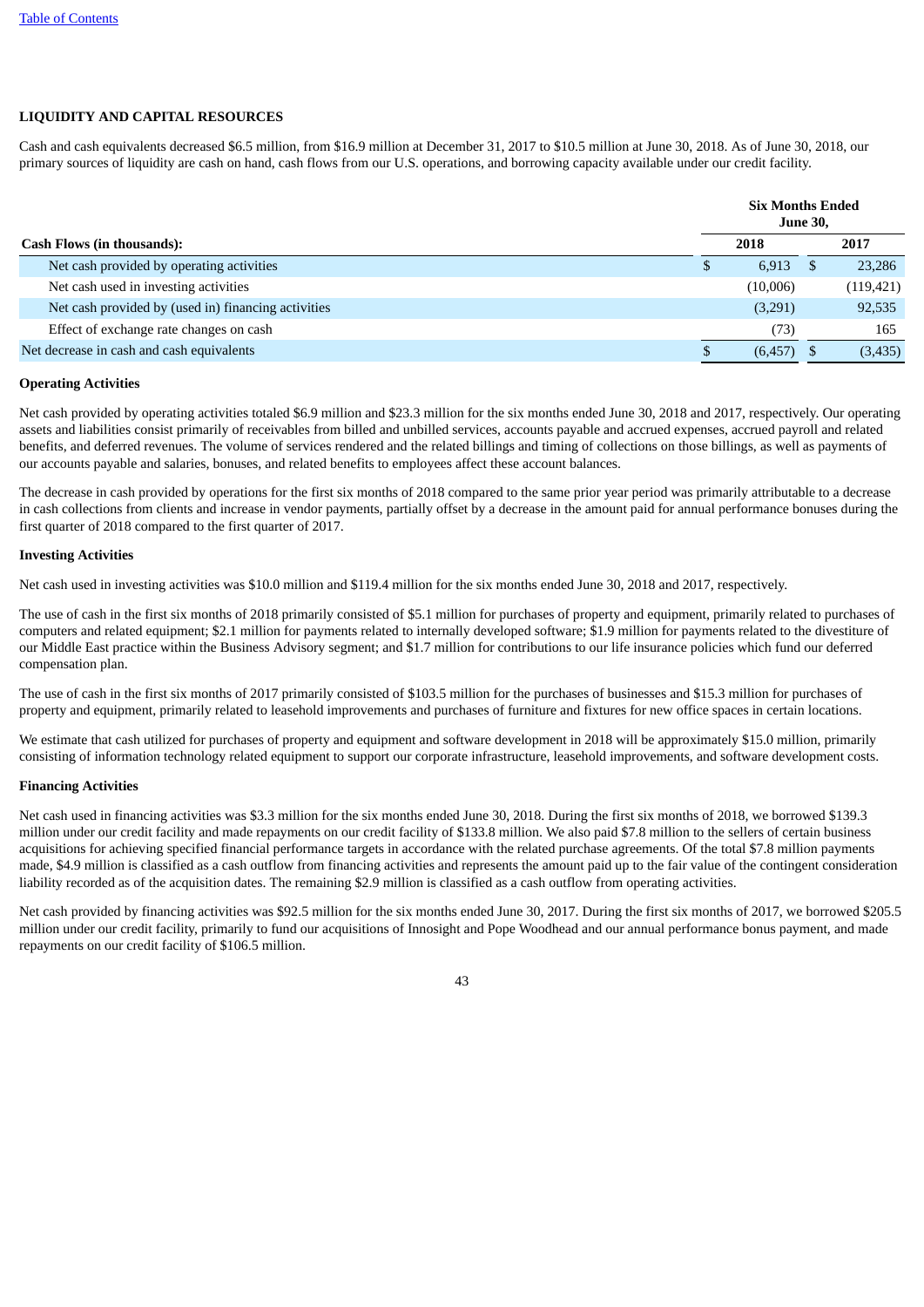#### **Share Repurchase Program**

We currently have a share repurchase program permitting us to repurchase up to \$125 million of our common stock through October 31, 2018 (the "Share Repurchase Program"). The amount and timing of the repurchases will be determined by management and will depend on a variety of factors, including the trading price of our common stock, capacity under our credit facility, general market and business conditions, and applicable legal requirements. No shares were repurchased in the first six months of 2018 or 2017. As of June 30, 2018, \$35.1 million remains available for share repurchases.

#### **Financing Arrangements**

At June 30, 2018, we had \$250.0 million principal amount of our 1.25% convertible senior notes outstanding, \$110.5 million outstanding under our senior secured credit facility, and \$4.6 million outstanding under a promissory note, as discussed below.

#### *1.25% Convertible Senior Notes*

In September 2014, we issued \$250.0 million principal amount of the Convertible Notes in a private offering. The Convertible Notes are senior unsecured obligations of the Company and will pay interest semi-annually on April 1 and October 1 of each year at an annual rate of 1.25%. The Convertible Notes will mature on October 1, 2019, unless earlier repurchased by the Company or converted in accordance with their terms.

Upon conversion, the Convertible Notes will be settled, at our election, in cash, shares of the Company's common stock, or a combination of cash and shares of the Company's common stock. Our current intent and policy is to settle conversions with a combination of cash and shares of common stock with the principal amount of the Convertible Notes paid in cash, in accordance with the settlement provisions of the Indenture.

The initial conversion rate for the Convertible Notes is 12.5170 shares of our common stock per \$1,000 principal amount of the Convertible Notes, which is equal to an initial conversion price of approximately \$79.89 per share of our common stock.

In connection with the issuance of the Convertible Notes, we entered into convertible note hedge transactions and warrant transactions. The convertible note hedge transactions are intended to reduce the potential future economic dilution associated with the conversion of the Convertible Notes and, combined with the warrants, effectively raise the price at which economic dilution would occur from the initial conversion price of approximately \$79.89 to approximately \$97.12 per share.

For further information, see Note 8 "Financing Arrangements" within the notes to our consolidated financial statements.

#### *Senior Secured Credit Facility*

The Company has a \$500 million senior secured revolving credit facility, subject to the terms of a Second Amended and Restated Credit Agreement dated as of March 31, 2015, as amended to date (as amended and modified the "Amended Credit Agreement"), that becomes due and payable in full upon maturity on March 23, 2023. The Amended Credit Agreement provides the option to increase the revolving credit facility or establish term loan facilities in an aggregate amount of up to \$150 million, subject to customary conditions and the approval of any lender whose commitment would be increased, resulting in a maximum available principal amount under the Amended Credit Agreement of \$650 million. The initial borrowings under the Amended Credit Agreement were used to refinance borrowings outstanding under a prior credit agreement, and future borrowings under the Amended Credit Agreement may be used for working capital, capital expenditures, acquisitions of businesses, share repurchases, and general corporate purposes.

Fees and interest on borrowings vary based on our Consolidated Leverage Ratio (as defined in the Amended Credit Agreement). At our option, borrowings under the Amended Credit Agreement will bear interest at one, two, three or six-month LIBOR or an alternate base rate, in each case plus the applicable margin. The applicable margin will fluctuate between 1.25% per annum and 2.00% per annum, in the case of LIBOR borrowings, or between 0.25% per annum and 1.00% per annum, in the case of base rate loans, based upon our Consolidated Leverage Ratio at such time.

Amounts borrowed under the Amended Credit Agreement may be prepaid at any time without premium or penalty. We are required to prepay the amounts outstanding under the Amended Credit Agreement in certain circumstances, including a requirement to pay all amounts outstanding under the Amended Credit Agreement 90 days prior to the Convertible Indebtedness Maturity Date (as defined in the Amended Credit Agreement) unless (1) the Convertible Indebtedness Maturity Date is waived or extended to a later date, (2) the Company can demonstrate (a) Liquidity (as defined in the Amended Credit Agreement) in an amount at least equal to the principal amount due on the Convertible Indebtedness Maturity Date, and (b) financial covenant compliance after giving effect to such payments and any additional indebtedness incurred on a pro forma basis, or (3) this requirement is waived by the Required Lenders (as defined in the Amended Credit Agreement). In addition, we have the right to permanently reduce or terminate the unused portion of the commitments provided under the Amended Credit Agreement at any time.

The Amended Credit Agreement contains usual and customary representations and warranties; affirmative and negative covenants, which include limitations on liens, investments, additional indebtedness, and restricted payments; and two quarterly financial covenants as follows: (i) a maximum Consolidated Leverage Ratio (defined as the ratio of debt to consolidated EBITDA) ranging from 3.50 to 1.00 to 4.00 to 1.00, depending on the measurement period, and (ii) a minimum Consolidated Interest Coverage Ratio (defined as the ratio of consolidated EBITDA to interest) of 3.50 to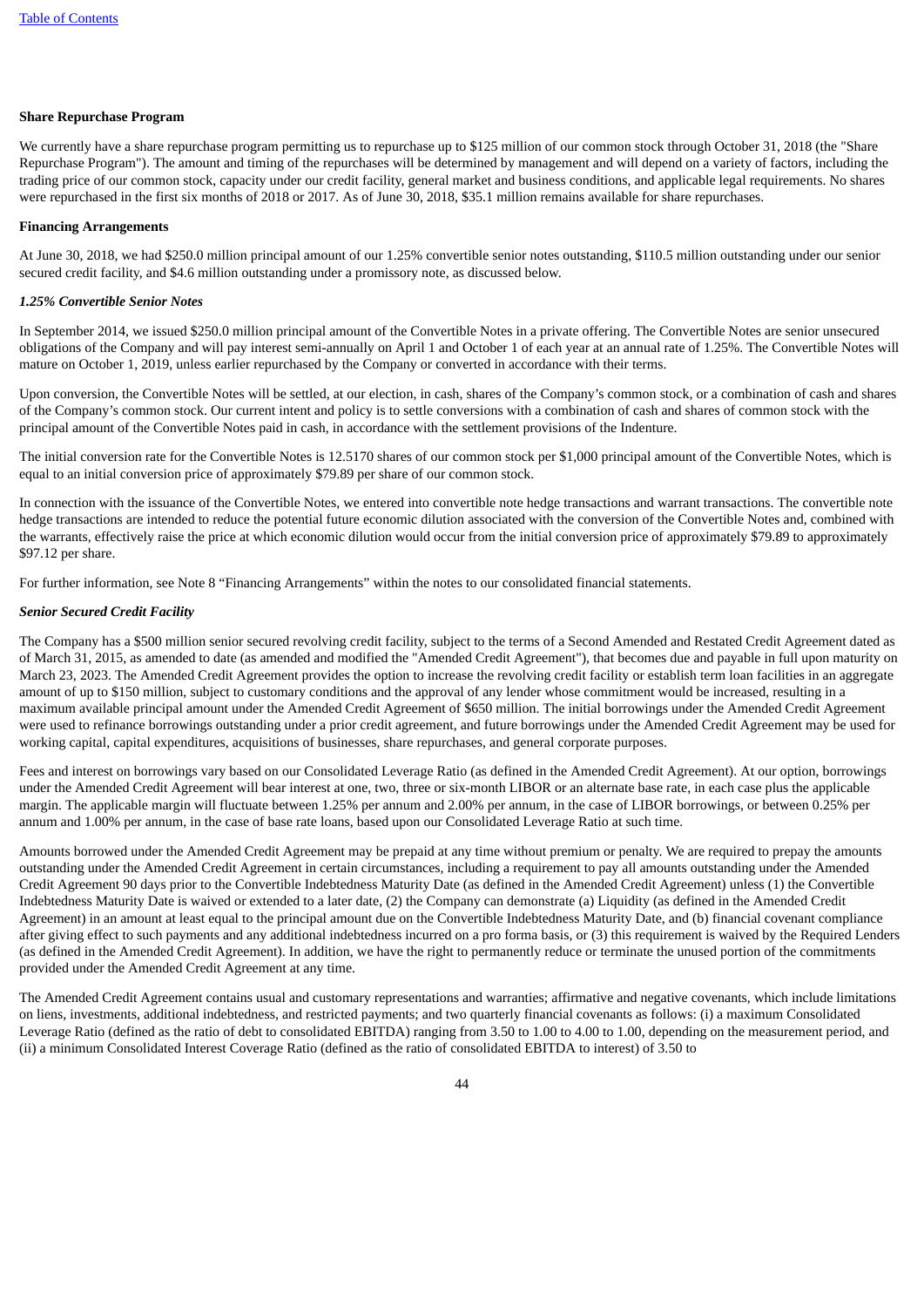1.00. Consolidated EBITDA for purposes of the financial covenants is calculated on a continuing operations basis and includes adjustments to add back noncash goodwill impairment charges, share-based compensation costs, certain non-cash restructuring charges, pro forma historical EBITDA for businesses acquired, and other specified items in accordance with the Amended Credit Agreement. At June 30, 2018, we were in compliance with these financial covenants with a Consolidated Leverage Ratio of 3.44 to 1.00 and a Consolidated Interest Coverage Ratio of 10.07 to 1.00.

The Amended Credit Agreement contains restricted payment provisions, including a potential limit on the amount of dividends we may pay. Pursuant to the terms of the Amended Credit Agreement, if our Consolidated Leverage Ratio is greater than 3.00, the amount of dividends and other Restricted Payments (as defined in the Amended Credit Agreement) we may pay is limited to an amount up to \$75 million plus 50% of cumulative consolidated net income (as defined in the Amended Credit Agreement) from the closing date of the Amended Credit Agreement plus 50% of the net cash proceeds from equity issuances after the closing date of the Amended Credit Agreement.

Borrowings outstanding under the Amended Credit Agreement at June 30, 2018 totaled \$110.5 million. These borrowings carried a weighted average interest rate of 4.1%, including the impact of the interest rate swap in effect as of June 30, 2018 and described in Note 10 "Derivative Instrument and Hedging Activity" within the notes to the consolidated financial statements. Borrowings outstanding under the Amended Credit Agreement at December 31, 2017 were \$105.0 million and carried a weighted average interest rate of 3.7%, including the impact of the interest rate swap in effect as of December 31, 2017. The borrowing capacity under the revolving credit facility is reduced by any outstanding borrowings under the revolving credit facility and outstanding letters of credit. At June 30, 2018, we had outstanding letters of credit totaling \$1.6 million, which are primarily used as security deposits for our office facilities. As of June 30, 2018, the unused borrowing capacity under the revolving credit facility was \$387.9 million.

#### *Promissory Note due 2024*

On June 30, 2017, in conjunction with our purchase of an aircraft related to the acquisition of Innosight, we assumed, from the sellers of the aircraft, a promissory note with an outstanding principal balance of \$5.1 million. The principal balance of the promissory note is subject to scheduled monthly principal payments until the maturity date of March 1, 2024, at which time a final payment of \$1.5 million, plus any accrued and unpaid interest, will be due. Under the terms of the promissory note, we will pay interest on the outstanding principal amount at a rate of one-month LIBOR plus 1.97% per annum. The obligations under the promissory note are secured pursuant to a Loan and Aircraft Security Agreement with Banc of America Leasing & Capital, LLC, which grants the lender a first priority security interest in the aircraft. At June 30, 2018, the outstanding principal amount of the promissory note was \$4.6 million. As of June 30, 2018, the aircraft had a carrying amount of \$6.1 million. At December 31, 2017, the outstanding principal amount of the promissory note was \$4.9 million, and the aircraft had a carrying amount of \$6.5 million.

For further information, see Note 8 "Financing Arrangements" within the notes to the consolidated financial statements.

#### **Future Needs**

Our primary financing need has been to fund our growth. Our growth strategy is to expand our service offerings, which may require investments in new hires, acquisitions of complementary businesses, possible expansion into other geographic areas, and related capital expenditures. We believe our internally generated liquidity, together with our available cash, the borrowing capacity available under our revolving credit facility, and access to external capital resources will be adequate to fund our long-term growth and capital needs arising from cash commitments and debt service obligations. Our ability to secure short-term and long-term financing in the future will depend on several factors, including our future profitability, the quality of our accounts receivable and unbilled services, our relative levels of debt and equity, and the overall condition of the credit markets.

# **CONTRACTUAL OBLIGATIONS**

For a summary of our commitments to make future payments under contractual obligations, see "Item 7. Management's Discussion and Analysis of Financial Condition and Results of Operations – Contractual Obligations" in our Annual Report on Form 10-K for the year ended December 31, 2017.

On March 23, 2018, we entered into a third amendment (the "Third Amendment") to the Second Amended and Restated Credit Agreement dated as of March 31, 2015, as amended to date (as amended and modified the "Amended Credit Facility"). The Third Amendment extended the maturity date from March 31, 2020 to March 23, 2023. In addition, the Third Amendment provided for, among other things, i) an increase in the allowable aggregate amount of increases to the Aggregate Revolving Commitments or new or additional term loans from \$100 million to \$150 million; ii) an increase in the base amount of allowable Restricted Payments when the Consolidated Leverage Ratio is greater than 3.00 to 1.0 from \$50 million to \$75 million; iii) an increase in the maximum Consolidated Leverage Ratio allowed; and iv) certain changes to the definition of Consolidated EBITDA. Borrowings outstanding under the Amended Credit Agreement at June 30, 2018 totaled \$110.5 million.

The capitalized terms above are defined in the Credit Agreement or Third Amendment, as applicable. Refer to "Liquidity and Capital Resources" and Note 8 "Financing Arrangements" within the notes to the consolidated financial statements for more information on our outstanding borrowings.

There have been no other material changes to our contractual obligations since December 31, 2017.

#### **OFF-BALANCE SHEET ARRANGEMENTS**

We are not a party to any material off-balance sheet arrangements.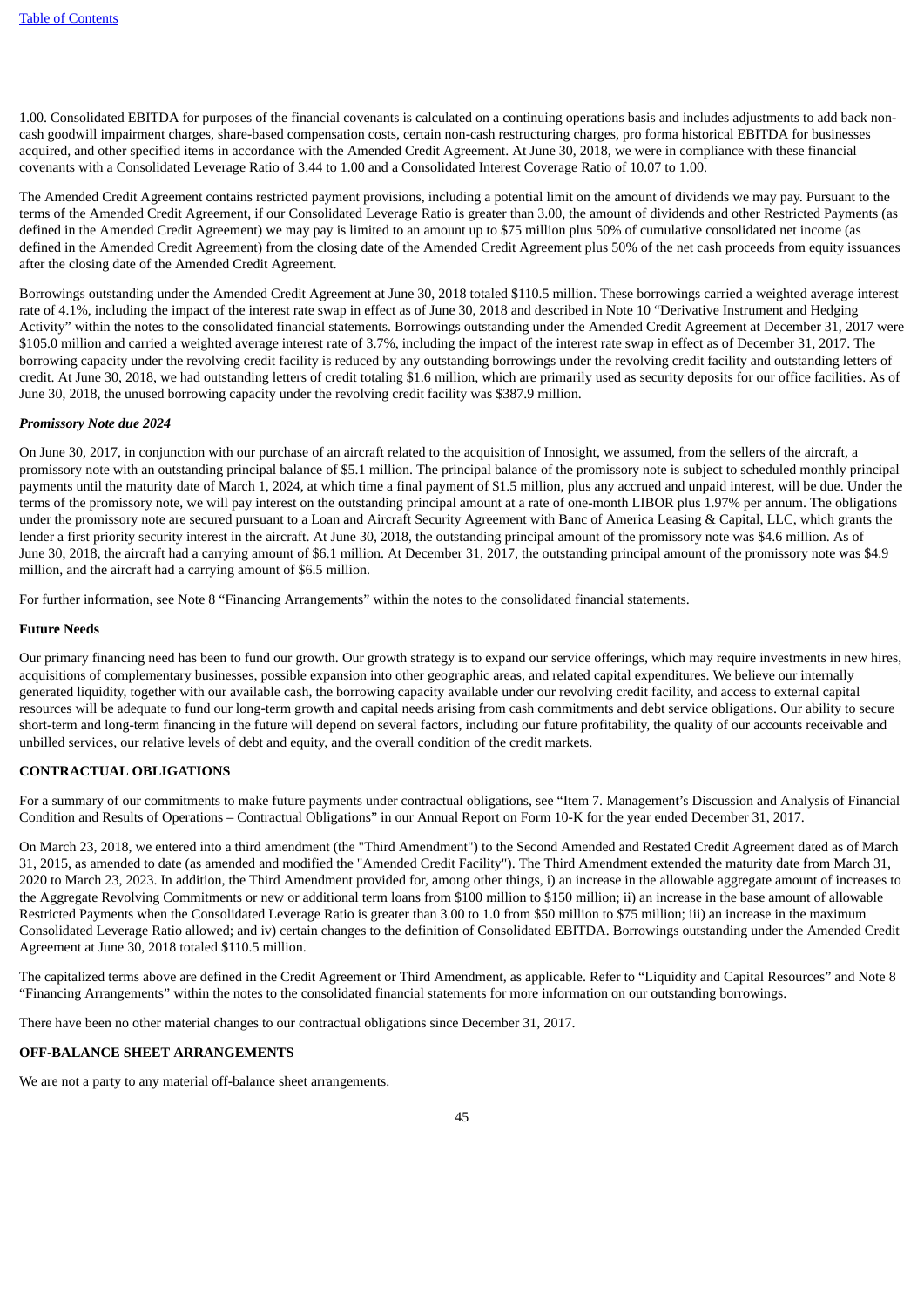#### **CRITICAL ACCOUNTING POLICIES**

Management's discussion and analysis of financial condition and results of operations are based upon our consolidated financial statements, which have been prepared in accordance with GAAP. We regularly review our financial reporting and disclosure practices and accounting policies to ensure that our financial reporting and disclosures provide accurate information relative to the current economic and business environment. The preparation of financial statements in conformity with GAAP requires management to make assessments, estimates and assumptions that affect the reported amounts of assets and liabilities and disclosure of contingent assets and liabilities as of the date of the financial statements, as well as the reported amounts of revenues and expenses during the reporting period. Critical accounting policies are those policies that we believe present the most complex or subjective measurements and have the most potential to impact our financial position and operating results. While all decisions regarding accounting policies are important, we believe there are five accounting policies that could be considered critical: revenue recognition, allowances for doubtful accounts and unbilled services, business combinations, carrying values of goodwill and other intangible assets, and accounting for income taxes. For a detailed discussion of these critical accounting policies, see "Item 7. Management's Discussion and Analysis of Financial Condition and Results of Operations – Critical Accounting Policies" in our Annual Report on Form 10-K for the year ended December 31, 2017. Below is an update to our critical accounting policy related to revenue recognition. There have been no material changes to our other critical accounting policies during the first six months of 2018.

#### **Revenue Recognition**

We generate substantially all of our revenues from providing professional services to our clients. We also generate revenues from software licenses; software support, maintenance and subscriptions to our cloud-based analytic tools and solutions; speaking engagements; conferences; and publications. A single contract could include one or multiple performance obligations. For those contracts that have multiple performance obligations, we allocate the total transaction price to each performance obligation based on its relative standalone selling price, which is determined based on our overall pricing objectives, taking into consideration market conditions and other factors.

Revenue is recognized when control of the goods and services provided are transferred to our customers and in an amount that reflects the consideration we expect to be entitled to in exchange for those goods and services using the following steps: 1) identify the contract, 2) identify the performance obligations, 3) determine the transaction price, 4) allocate the transaction price to the performance obligations in the contract, and 5) recognize revenue as or when we satisfy the performance obligations.

We typically satisfy our performance obligations for professional services over time as the related services are provided. The performance obligations related to software support, maintenance and subscriptions to our cloud-based analytic tools and solutions are typically satisfied evenly over the course of the service period. Other performance obligations, such as certain software licenses, speaking engagements, conferences, and publications, are satisfied at a point in time.

We generate our revenues under four types of billing arrangements: fixed-fee (including software license revenue); time-and-expense; performance-based; and software support, maintenance and subscriptions.

In fixed-fee billing arrangements, we agree to a pre-established fee in exchange for a predetermined set of professional services. We set the fees based on our estimates of the costs and timing for completing the engagements. We generally recognize revenues under fixed-fee billing arrangements using a proportionate performance approach, which is based on work completed to-date versus our estimates of the total services to be provided under the engagement. Contracts within our Studer Group solution are fixed-fee partner contracts with multiple performance obligations, which primarily consist of coaching services, as well as speaking engagements, conferences, publications and software products ("Partner Contracts"). Revenues for coaching services and software products are generally recognized on a straight-line basis over the length of the contract. All other revenues under Partner Contracts, including speaking engagements, conferences and publications, are recognized at the time the goods or services are provided. Estimates of total engagement revenues and cost of services are monitored regularly during the term of the engagement. If our estimates indicate a potential loss, such loss is recognized in the period in which the loss first becomes probable and reasonably estimable.

We also generate revenues from software licenses for our revenue cycle management software and research administration and compliance software. Licenses for our revenue cycle management software are sold only as a component of our consulting projects, and the services we provide are essential to the functionality of the software. Therefore, revenues from these software licenses are recognized over the term of the related consulting services contract. License revenue from our research administration and compliance software is generally recognized in the month in which the software is delivered.

Time-and-expense billing arrangements require the client to pay based on the number of hours worked by our revenue-generating professionals at agreed upon rates. Time-and-expense arrangements also include certain speaking engagements, conferences, and publications purchased by our clients outside of Partner Contracts within our Studer Group solution. We recognize revenues under time-and-expense arrangements as the related services or goods are provided, using the right to invoice practical expedient which allows us to recognize revenue in the amount that we have a right to invoice based on the number of hours worked and the agreed upon hourly rates or the value of the speaking engagements, conferences or publications purchased by our clients.

In performance-based billing arrangements, fees are tied to the attainment of contractually defined objectives. We enter into performance-based engagements in essentially two forms. First, we generally earn fees that are directly related to the savings formally acknowledged by the client as a result of adopting our recommendations for improving operational and cost effectiveness in the areas we review. Second, we have performance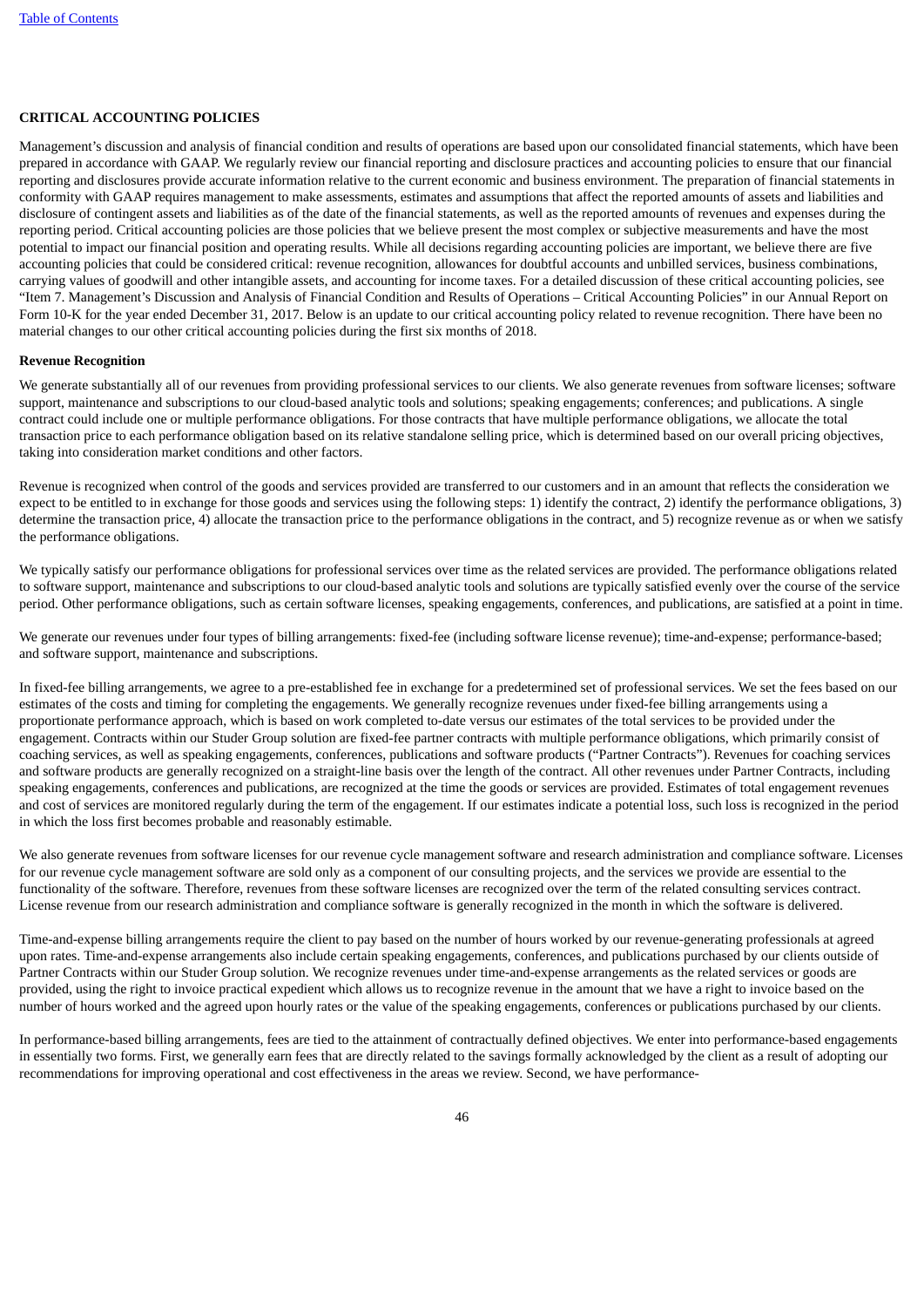based engagements in which we earn a success fee when and if certain predefined outcomes occur. We recognize revenue under performance-based billing arrangements using the following steps: 1) estimate variable consideration using a probability-weighted assessment of the fees to be earned, 2) apply a constraint to the estimated variable consideration to limit the amount that could be reversed when the uncertainty is resolved (the "constraint"), and 3) recognize revenue of estimated variable consideration, net of the constraint, based on work completed to-date versus our estimates of the total services to be provided under the engagement.

Clients that have purchased one of our software licenses can pay an annual fee for software support and maintenance. We also generate subscription revenue from our cloud-based analytic tools and solutions. Software support, maintenance and subscription revenues are recognized ratably over the support or subscription period. These fees are billed in advance and included in deferred revenues until recognized.

Provisions are recorded for the estimated realization adjustments on all engagements, including engagements for which fees are subject to review by the bankruptcy courts. Expense reimbursements that are billable to clients are included in total revenues and reimbursable expenses. Under fixed-fee billing arrangements, we estimate the total amount of reimbursable expenses to be incurred over the course of the engagement and recognize the estimated amount as revenue using a proportionate performance approach, which is based on work completed to-date versus our estimates of the total services to be provided under the engagement. Under time-and-expense billing arrangements we recognize reimbursable expenses as revenue as the related services are provided, using the right to invoice practical expedient. Reimbursable expenses are recognized as expenses in the period in which the expense is incurred. Subcontractors that are billed to clients at cost are also included in reimbursable expenses. When billings do not specifically identify reimbursable expenses, we allocate the portion of the billings equivalent to these expenses to reimbursable expenses.

The payment terms and conditions in our customer contracts vary. Differences between the timing of billings and the recognition of revenue are recognized as either unbilled services or deferred revenues in the accompanying consolidated balance sheets. Revenues recognized for services performed but not yet billed to clients are recorded as unbilled services. Revenues recognized, but for which we are not yet entitled to bill because certain events, such as the completion of the measurement period or client approval, must occur, are recorded as contract assets and included within unbilled services. Client prepayments and retainers are classified as deferred revenues and recognized over future periods as earned in accordance with the applicable engagement agreement.

# **NEW ACCOUNTING PRONOUNCEMENTS**

Refer to Note 3 "New Accounting Pronouncements" within the notes to the consolidated financial statements for information on new accounting pronouncements.

# <span id="page-48-0"></span>**ITEM 3. QUANTITATIVE AND QUALITATIVE DISCLOSURES ABOUT MARKET RISK.**

We are exposed to market risks primarily from changes in interest rates and changes in the market value of our investments.

#### **Market Risk and Interest Rate Risk**

The value of our Convertible Notes is exposed to interest rate risk. Generally, the fair value of our fixed interest rate Convertible Notes will increase as interest rates fall and decrease as interest rates rise. In addition, the fair value of our Convertible Notes is affected by our stock price. The carrying value of our Convertible Notes was \$237.8 million as of June 30, 2018, which represents the liability component of the \$250.0 million principal balance. The estimated fair value of our Convertible Notes at June 30, 2018 was \$232.4 million, and was determined based on the quoted bid price of the Convertible Notes in an over-the-counter market as of the last day of trading for the quarter ended June 30, 2018, which was \$92.966 per \$100 principal amount.

Concurrent with the issuance of the Convertible Notes, we entered into separate convertible note hedge and warrant transactions. The convertible note hedge transactions are intended to reduce the potential future economic dilution associated with the conversion of the Convertible Notes and, combined with the warrants, effectively raise the price at which economic dilution would occur from the initial conversion price of approximately \$79.89 to approximately \$97.12 per share. Under the convertible note hedge transactions, we have the option to purchase a total of approximately 3.1 million shares of our common stock, which is the number of shares initially issuable upon conversion of the Convertible Notes in full, at a price of approximately \$79.89, which corresponds to the initial conversion price of the Convertible Notes, subject to customary anti-dilution adjustments substantially similar to those in the Convertible Notes. Under the warrant transactions, the holders of the warrants have the option to purchase a total of approximately 3.1 million shares of our common stock at a price of approximately \$97.12. If the average market value per share of our common stock for the reporting period exceeds the strike price of the warrants, the warrants will have a dilutive effect on our earnings per share.

We have exposure to changes in interest rates associated with borrowings under our bank credit facility, which has variable interest rates tied to LIBOR or an alternate base rate, at our option. At June 30, 2018, we had borrowings outstanding under the credit facility totaling \$110.5 million that carried a weighted average interest rate of 4.1%, including the impact of the interest rate swap described below. A hypothetical 100 basis point change in this interest rate would have a \$0.6 million effect on our pretax income, on an annualized basis, including the effect of the interest rate swap. At December 31, 2017, our borrowings outstanding under the credit facility totaled \$105.0 million and carried a weighted average interest rate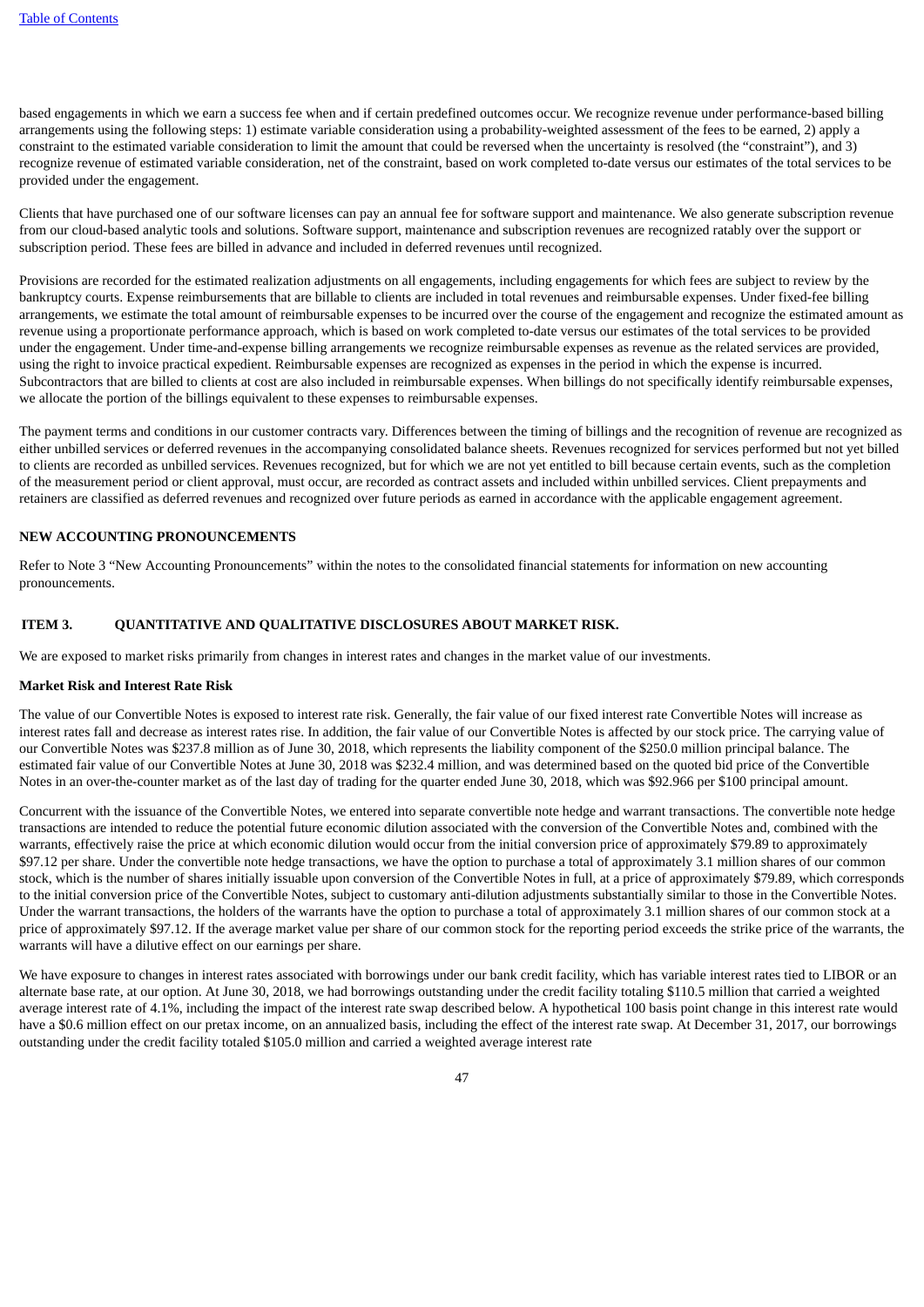of 3.7%, including the effect of the interest rate swap described below. A hypothetical 100 basis point change in the interest rate as of December 31, 2017 would have had a \$0.6 million effect on our pretax income, on an annualized basis, including the effect of the interest rate swap.

On June 22, 2017, we entered into a forward interest rate swap agreement effective August 31, 2017 and ending August 31, 2022, with a notional amount of \$50.0 million. We entered into this derivative instrument to hedge against the interest rate risks of our variable-rate borrowings. Under the terms of the interest rate swap agreement, we receive from the counterparty interest on the notional amount based on one-month LIBOR and we pay to the counterparty a fixed rate of 1.900%.

We also have exposure to changes in interest rates associated with the promissory note assumed on June 30, 2017 in connection with our purchase of an aircraft, which has variable interest rates tied to LIBOR. At June 30, 2018, the outstanding principal amount of the promissory note was \$4.6 million and carried an interest rate of 4.0%. A hypothetical 100 basis point change in this interest rate would not have a material effect on our pretax income, on an annualized basis. At December 31, 2017, the outstanding principal amount of the promissory note was \$4.9 million and carried an interest rate of 3.2%. A hypothetical 100 basis point change in the interest rate as of December 31, 2017 would not have had a material effect on our pretax income, on an annualized basis.

We do not use derivative instruments for trading or other speculative purposes. From time to time, we invest excess cash in short-term marketable securities. These investments principally consist of overnight sweep accounts. Due to the short maturity of these investments, we have concluded that we do not have material market risk exposure.

We have a non-interest bearing convertible debt investment in a privately-held company, which we account for as an available-for-sale debt security. As such, the investment is carried at fair value with unrealized holding gains and losses excluded from earnings and reported in other comprehensive income. As of June 30, 2018, the fair value of the investment was \$47.1 million, with a total cost basis of \$27.9 million.

#### <span id="page-49-0"></span>**ITEM 4. CONTROLS AND PROCEDURES.**

#### **Evaluation of Disclosure Controls and Procedures**

Our management, with the participation of the Company's Chief Executive Officer and Chief Financial Officer, has evaluated the effectiveness of our disclosure controls and procedures (as such term is defined in Rules 13a-15(e) and 15d-15(e) under the Securities Exchange Act of 1934, as amended (the "Exchange Act")) as of June 30, 2018. Based on this evaluation, our Chief Executive Officer and Chief Financial Officer have concluded that, as of June 30, 2018, our disclosure controls and procedures were effective in recording, processing, summarizing and reporting, on a timely basis, information required to be disclosed by us in the reports we file or submit under the Exchange Act, and such information is accumulated and communicated to management as appropriate to allow timely decisions regarding required disclosure.

#### **Changes in Internal Control over Financial Reporting**

<span id="page-49-1"></span>There has been no change in our internal control over financial reporting (as such term is defined in Rules 13a-15(f) and 15d-15(f) under the Exchange Act) during the three months ended June 30, 2018 that has materially affected, or is reasonably likely to materially affect, our internal control over financial reporting.

# **PART II—OTHER INFORMATION**

# <span id="page-49-2"></span>**ITEM 1. LEGAL PROCEEDINGS.**

The information required by this Item is incorporated by reference from Note 14 "Commitments, Contingencies and Guarantees" included in Part I, Item 1 of this Quarterly Report on Form 10-Q.

From time to time, we are involved in legal proceedings and litigation arising in the ordinary course of business. As of the date of this Quarterly Report on Form 10-Q, we are not a party to any litigation or legal proceeding that, in the current opinion of management, could have a material adverse effect on our financial position or results of operations. However, due to the risks and uncertainties inherent in legal proceedings, actual results could differ from current expected results.

#### <span id="page-49-3"></span>**ITEM 1A. RISK FACTORS.**

See Part 1, Item 1A, "Risk Factors" in our Annual Report on Form 10-K for the fiscal year ended December 31, 2017, which was filed with the Securities and Exchange Commission on February 28, 2018, for a complete description of the material risks we face.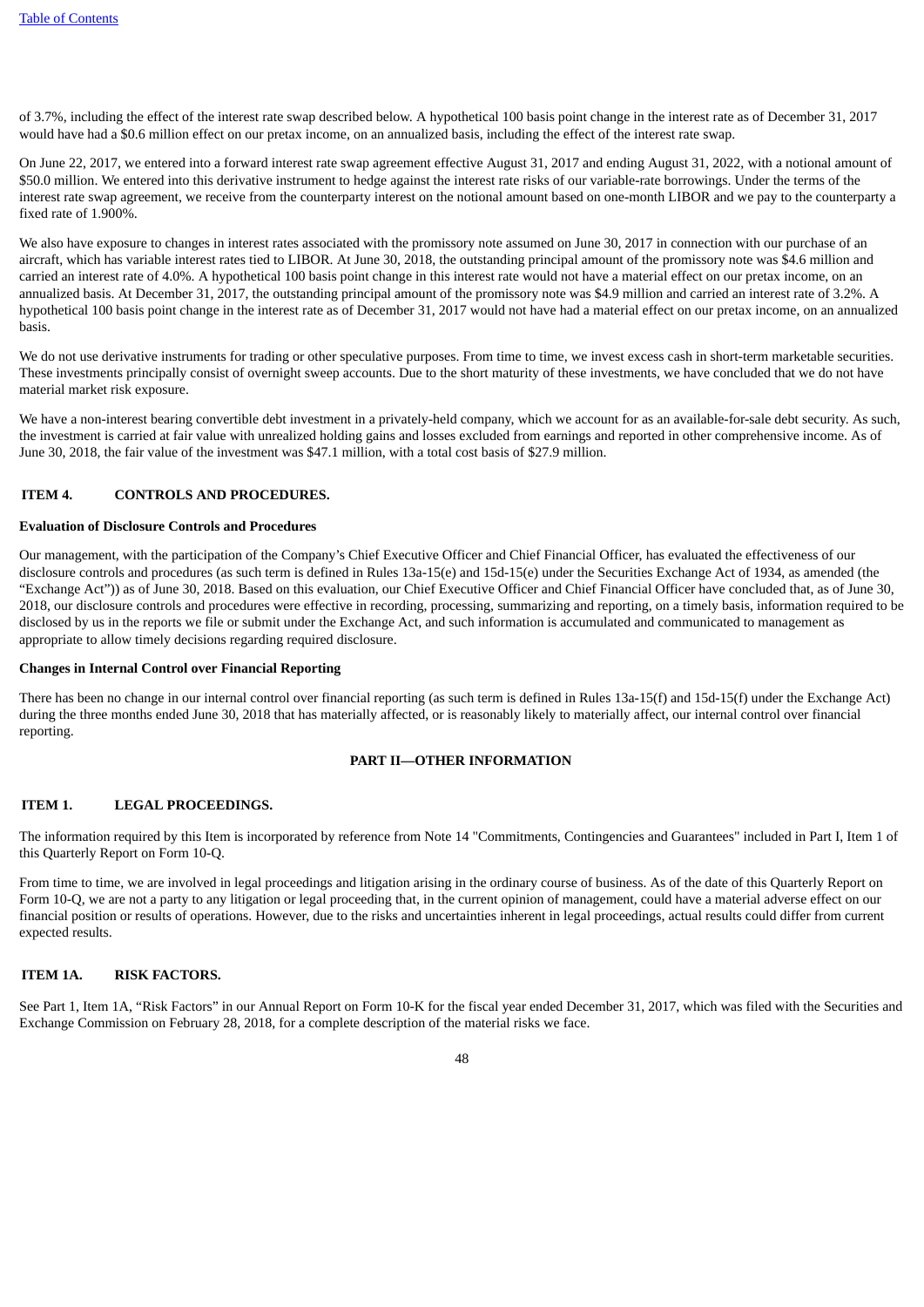# <span id="page-50-0"></span>**ITEM 2. UNREGISTERED SALES OF EQUITY SECURITIES AND USE OF PROCEEDS.**

Our Stock Ownership Participation Program, 2012 Omnibus Incentive Plan, and 2004 Omnibus Stock Plan, which was replaced by the 2012 Omnibus Incentive Plan, permit the netting of common stock upon vesting of restricted stock awards to satisfy individual tax withholding requirements. During the quarter ended June 30, 2018, we reacquired 883 shares of common stock with a weighted average fair market value of \$40.75 as a result of such tax withholdings.

In October 2014, our board of directors authorized a share repurchase program pursuant to which we may, from time to time, repurchase up to \$125 million of our common stock and which expires on October 31, 2018 (the "Share Repurchase Program"). The amount and timing of the repurchases will be determined by management and will depend on a variety of factors, including the trading price of our common stock, capacity under our line of credit, general market and business conditions, and applicable legal requirements. The following table provides information with respect to purchases we made of our common stock during the quarter ended June 30, 2018.

| Period                         | <b>Total Number of</b><br><b>Shares Purchased</b> <sup>(1)</sup> |      | <b>Total Number of</b><br><b>Shares Purchased</b><br>as Part of Publicly<br><b>Announced Plans</b><br><b>Average Price</b><br><b>Paid per Share</b><br>or Programs |                          |      | <b>Dollar Value of Shares</b><br>that may yet be<br><b>Purchased under the</b><br>Plans or Programs <sup>(2)</sup> |
|--------------------------------|------------------------------------------------------------------|------|--------------------------------------------------------------------------------------------------------------------------------------------------------------------|--------------------------|------|--------------------------------------------------------------------------------------------------------------------|
| April 1, 2018 - April 30, 2018 | $\overline{\phantom{m}}$                                         |      |                                                                                                                                                                    |                          |      | 35,143,546                                                                                                         |
| May 1, 2018 - May 31, 2018     | 50                                                               | - \$ | 37.45                                                                                                                                                              | $\overline{\phantom{0}}$ | - \$ | 35,143,546                                                                                                         |
| June 1, 2018 - June 30, 2018   | 833                                                              | -S   | 40.95                                                                                                                                                              | $\overline{\phantom{a}}$ |      | 35,143,546                                                                                                         |
| Total                          | 883                                                              | £.   | 40.75                                                                                                                                                              |                          |      |                                                                                                                    |

(1) The number of shares repurchased for each period represents shares to satisfy employee tax withholding requirements. These shares do not reduce the repurchase authority under the Share Repurchase Program.

<span id="page-50-1"></span>(2) As of the end of the period.

# **ITEM 3. DEFAULTS UPON SENIOR SECURITIES.**

<span id="page-50-2"></span>None.

#### **ITEM 4. MINE SAFETY DISCLOSURES.**

<span id="page-50-3"></span>Not applicable.

# **ITEM 5. OTHER INFORMATION.**

None.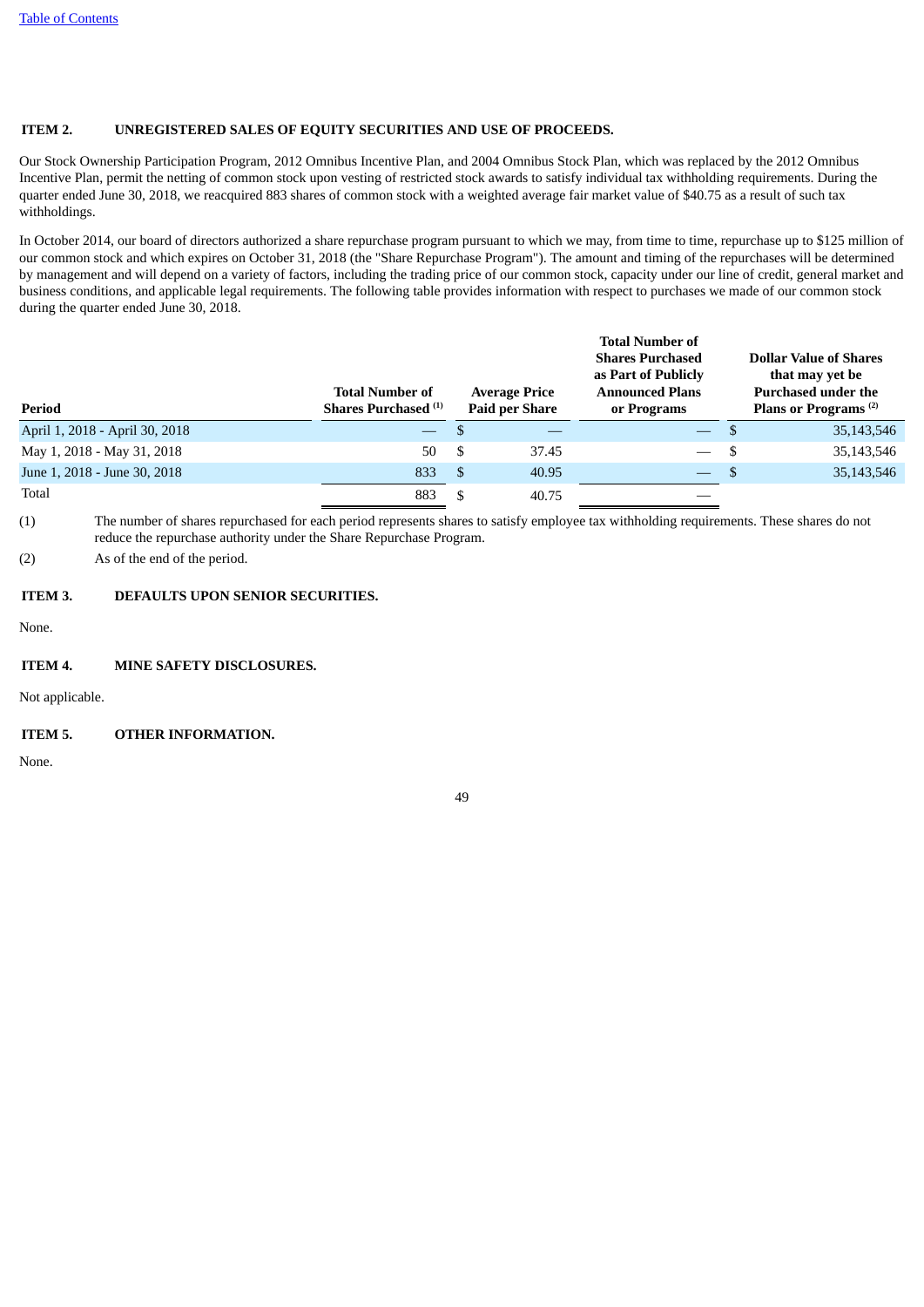# <span id="page-51-0"></span>**ITEM 6. EXHIBITS.**

(a) The following exhibits are filed as part of this Quarterly Report on Form 10-Q.

|                          |                                                                                                                                                                   |                          |                              | <b>Incorporated by Reference</b> |                         |                |                       |  |  |  |  |
|--------------------------|-------------------------------------------------------------------------------------------------------------------------------------------------------------------|--------------------------|------------------------------|----------------------------------|-------------------------|----------------|-----------------------|--|--|--|--|
| Exhibit<br><b>Number</b> | <b>Exhibit Description</b>                                                                                                                                        | <b>Filed</b><br>herewith | <b>Furnished</b><br>herewith | Form                             | <b>Period</b><br>Ending | <b>Exhibit</b> | <b>Filing</b><br>Date |  |  |  |  |
| 31.1                     | Certification of the Chief Executive Officer, pursuant to Rule 13a-<br>14(a)/15d-14(a), as adopted pursuant to Section 302 of the Sarbanes-<br>Oxley Act of 2002. | X                        |                              |                                  |                         |                |                       |  |  |  |  |
| 31.2                     | Certification of the Chief Financial Officer, pursuant to Rule 13a-<br>14(a)/15d-14(a), as adopted pursuant to Section 302 of the Sarbanes-<br>Oxley Act of 2002. | X                        |                              |                                  |                         |                |                       |  |  |  |  |
| 32.1                     | Certification of the Chief Executive Officer, pursuant to 18 U.S.C. Section<br>1350, as adopted pursuant to Section 906 of the Sarbanes-Oxley Act of<br>2002.     |                          | X                            |                                  |                         |                |                       |  |  |  |  |
| 32.2                     | Certification of the Chief Financial Officer, pursuant to 18 U.S.C. Section<br>1350, as adopted pursuant to Section 906 of the Sarbanes-Oxley Act of<br>2002.     |                          | X                            |                                  |                         |                |                       |  |  |  |  |
| 101.INS                  | <b>XBRL Instance Document</b>                                                                                                                                     | X                        |                              |                                  |                         |                |                       |  |  |  |  |
| 101.SCH                  | XBRL Taxonomy Extension Schema Document                                                                                                                           | X                        |                              |                                  |                         |                |                       |  |  |  |  |
| 101.CAL                  | XBRL Taxonomy Extension Calculation Linkbase Document                                                                                                             | X                        |                              |                                  |                         |                |                       |  |  |  |  |
| 101.LAB                  | XBRL Taxonomy Extension Label Linkbase Document                                                                                                                   | X                        |                              |                                  |                         |                |                       |  |  |  |  |
| 101.PRE                  | XBRL Taxonomy Extension Presentation Linkbase Document                                                                                                            | X                        |                              |                                  |                         |                |                       |  |  |  |  |
| 101.DEF                  | XBRL Taxonomy Extension Definition Linkbase Document                                                                                                              | X                        |                              |                                  |                         |                |                       |  |  |  |  |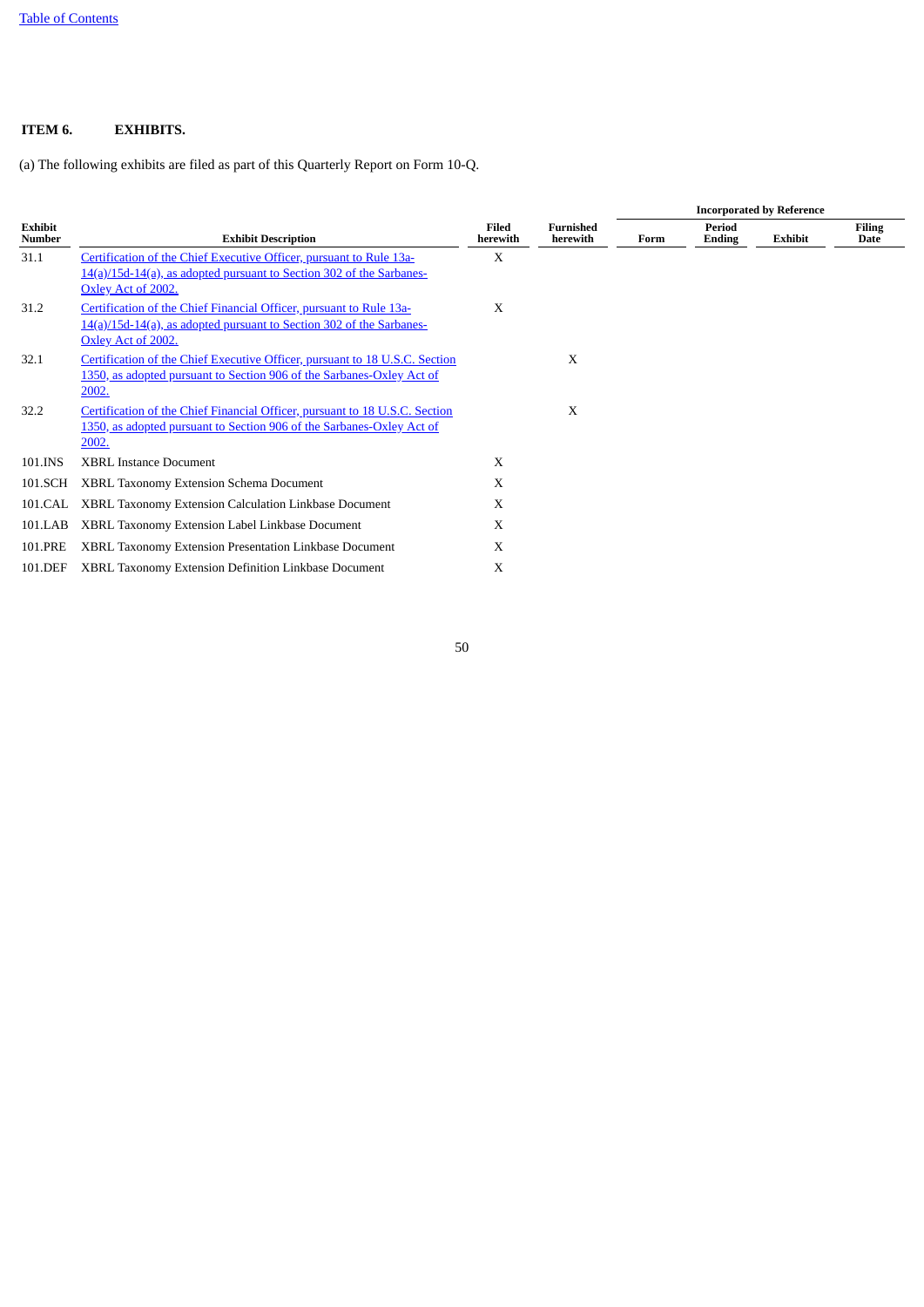# **SIGNATURE**

<span id="page-52-0"></span>Pursuant to the requirements of the Securities Exchange Act of 1934, the registrant has duly caused this report to be signed on its behalf by the undersigned thereunto duly authorized.

Huron Consulting Group Inc.

(Registrant)

John D. Kelly Executive Vice President, Chief Financial Officer and Treasurer

51

Date: July 31, 2018 *July 31, 2018 July 31, 2018*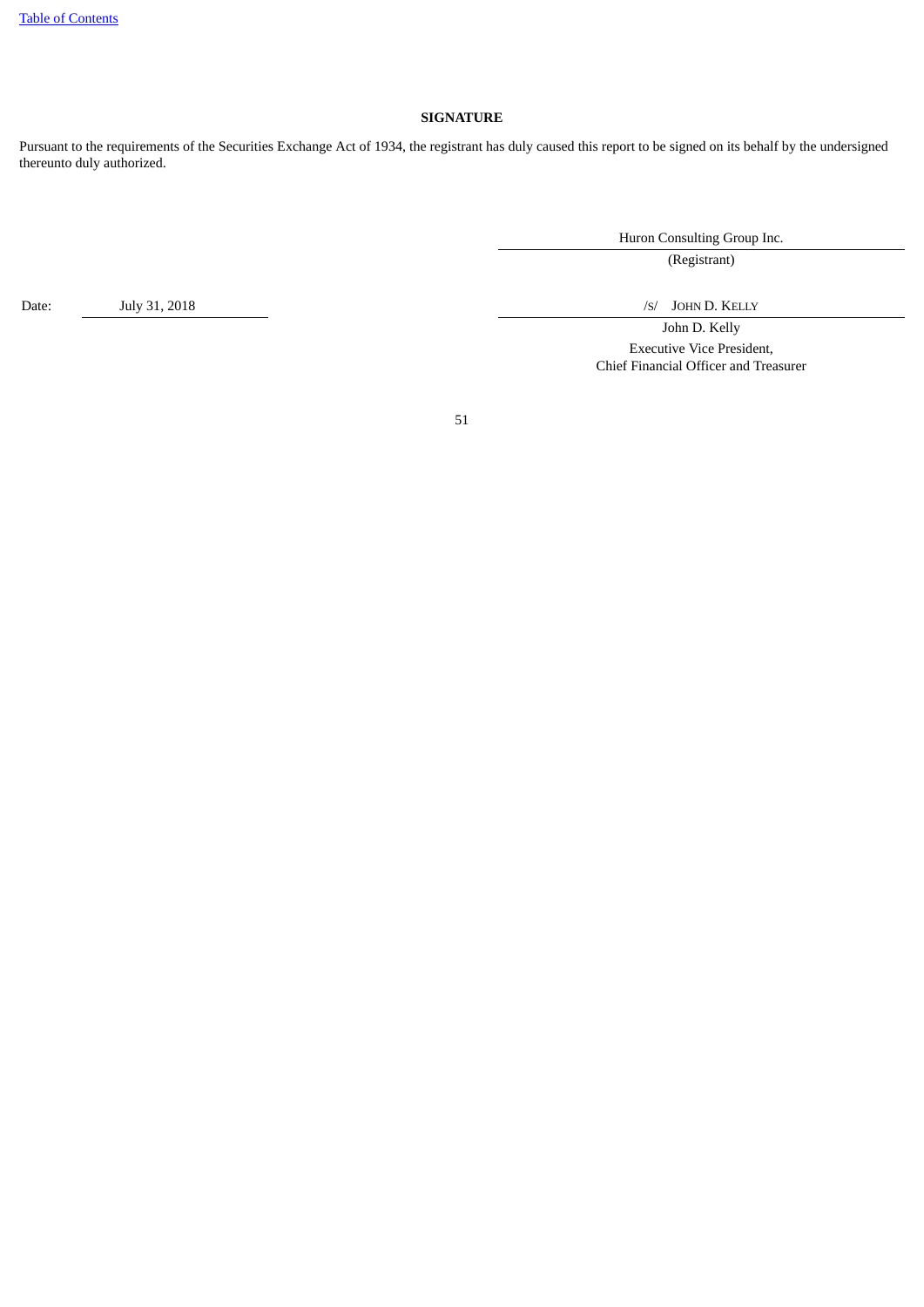# **CERTIFICATION OF THE CHIEF EXECUTIVE OFFICER, PURSUANT TO RULE 13a-14(a)/15d-14(a), AS ADOPTED PURSUANT TO SECTION 302 OF THE SARBANES-OXLEY ACT OF 2002**

<span id="page-53-0"></span>I, James H. Roth, certify that:

- 1. I have reviewed this Quarterly Report on Form 10-Q of Huron Consulting Group Inc.;
- 2. Based on my knowledge, this report does not contain any untrue statement of a material fact or omit to state a material fact necessary to make the statements made, in light of the circumstances under which such statements were made, not misleading with respect to the period covered by this report;
- 3. Based on my knowledge, the financial statements, and other financial information included in this report, fairly present in all material respects the financial condition, results of operations and cash flows of the registrant as of, and for, the periods presented in this report;
- 4. The registrant's other certifying officer and I are responsible for establishing and maintaining disclosure controls and procedures (as defined in Exchange Act Rules 13a-15(e) and 15d-15(e)) and internal control over financial reporting (as defined in Exchange Act Rules 13a-15(f) and 15d-15(f)) for the registrant and have:
	- a) Designed such disclosure controls and procedures, or caused such disclosure controls and procedures to be designed under our supervision, to ensure that material information relating to the registrant, including its consolidated subsidiaries, is made known to us by others within those entities, particularly during the period in which this report is being prepared;
	- b) Designed such internal control over financial reporting, or caused such internal control over financial reporting to be designed under our supervision, to provide reasonable assurance regarding the reliability of financial reporting and the preparation of financial statements for external purposes in accordance with generally accepted accounting principles;
	- c) Evaluated the effectiveness of the registrant's disclosure controls and procedures and presented in this report our conclusions about the effectiveness of the disclosure controls and procedures, as of the end of the period covered by this report based on such evaluation; and
	- d) Disclosed in this report any change in the registrant's internal control over financial reporting that occurred during the registrant's most recent fiscal quarter (the registrant's fourth fiscal quarter in the case of an annual report) that has materially affected, or is reasonably likely to materially affect, the registrant's internal control over financial reporting; and
- 5. The registrant's other certifying officer and I have disclosed, based on our most recent evaluation of internal control over financial reporting, to the registrant's auditors and the audit committee of the registrant's Board of Directors (or persons performing the equivalent functions):
	- a) All significant deficiencies and material weaknesses in the design or operation of internal control over financial reporting which are reasonably likely to adversely affect the registrant's ability to record, process, summarize and report financial information; and
	- b) Any fraud, whether or not material, that involves management or other employees who have a significant role in the registrant's internal control over financial reporting.

Date: July 31, 2018 July 31, 2018

James H. Roth President and Chief Executive Officer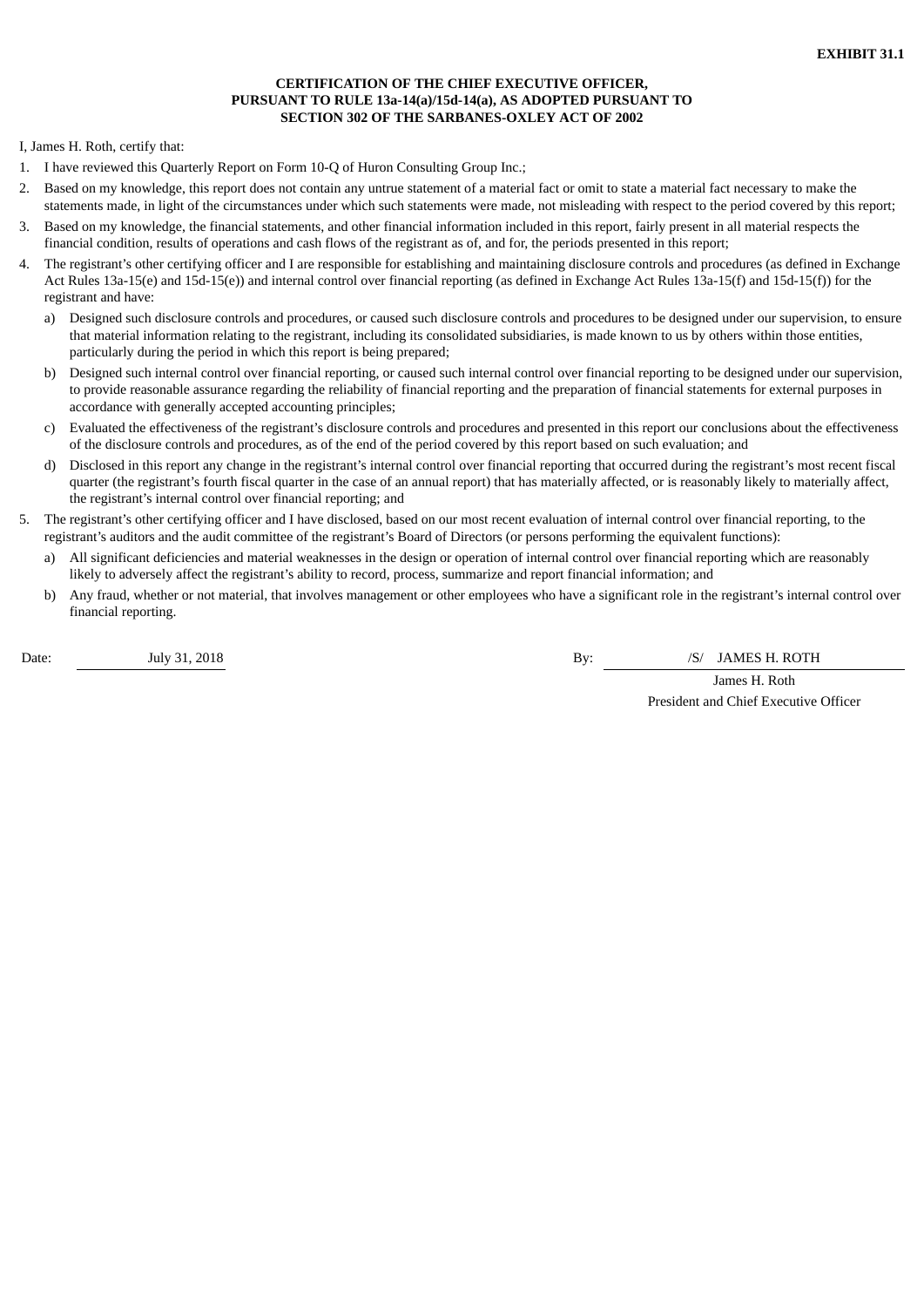# **CERTIFICATION OF THE CHIEF FINANCIAL OFFICER, PURSUANT TO RULE 13a-14(a)/15d-14(a), AS ADOPTED PURSUANT TO SECTION 302 OF THE SARBANES-OXLEY ACT OF 2002**

<span id="page-54-0"></span>I, John D. Kelly, certify that:

- 1. I have reviewed this Quarterly Report on Form 10-Q of Huron Consulting Group Inc.;
- 2. Based on my knowledge, this report does not contain any untrue statement of a material fact or omit to state a material fact necessary to make the statements made, in light of the circumstances under which such statements were made, not misleading with respect to the period covered by this report;
- 3. Based on my knowledge, the financial statements, and other financial information included in this report, fairly present in all material respects the financial condition, results of operations and cash flows of the registrant as of, and for, the periods presented in this report;
- 4. The registrant's other certifying officer and I are responsible for establishing and maintaining disclosure controls and procedures (as defined in Exchange Act Rules 13a-15(e) and 15d-15(e)) and internal control over financial reporting (as defined in Exchange Act Rules 13a-15(f) and 15d-15(f)) for the registrant and have:
	- a) Designed such disclosure controls and procedures, or caused such disclosure controls and procedures to be designed under our supervision, to ensure that material information relating to the registrant, including its consolidated subsidiaries, is made known to us by others within those entities, particularly during the period in which this report is being prepared;
	- b) Designed such internal control over financial reporting, or caused such internal control over financial reporting to be designed under our supervision, to provide reasonable assurance regarding the reliability of financial reporting and the preparation of financial statements for external purposes in accordance with generally accepted accounting principles;
	- c) Evaluated the effectiveness of the registrant's disclosure controls and procedures and presented in this report our conclusions about the effectiveness of the disclosure controls and procedures, as of the end of the period covered by this report based on such evaluation; and
	- d) Disclosed in this report any change in the registrant's internal control over financial reporting that occurred during the registrant's most recent fiscal quarter (the registrant's fourth fiscal quarter in the case of an annual report) that has materially affected, or is reasonably likely to materially affect, the registrant's internal control over financial reporting; and
- 5. The registrant's other certifying officer and I have disclosed, based on our most recent evaluation of internal control over financial reporting, to the registrant's auditors and the audit committee of the registrant's Board of Directors (or persons performing the equivalent functions):
	- a) All significant deficiencies and material weaknesses in the design or operation of internal control over financial reporting which are reasonably likely to adversely affect the registrant's ability to record, process, summarize and report financial information; and
	- b) Any fraud, whether or not material, that involves management or other employees who have a significant role in the registrant's internal control over financial reporting.

Date: July 31, 2018 **By:** /S/ JOHN D. KELLY

John D. Kelly Executive Vice President, Chief Financial Officer and Treasurer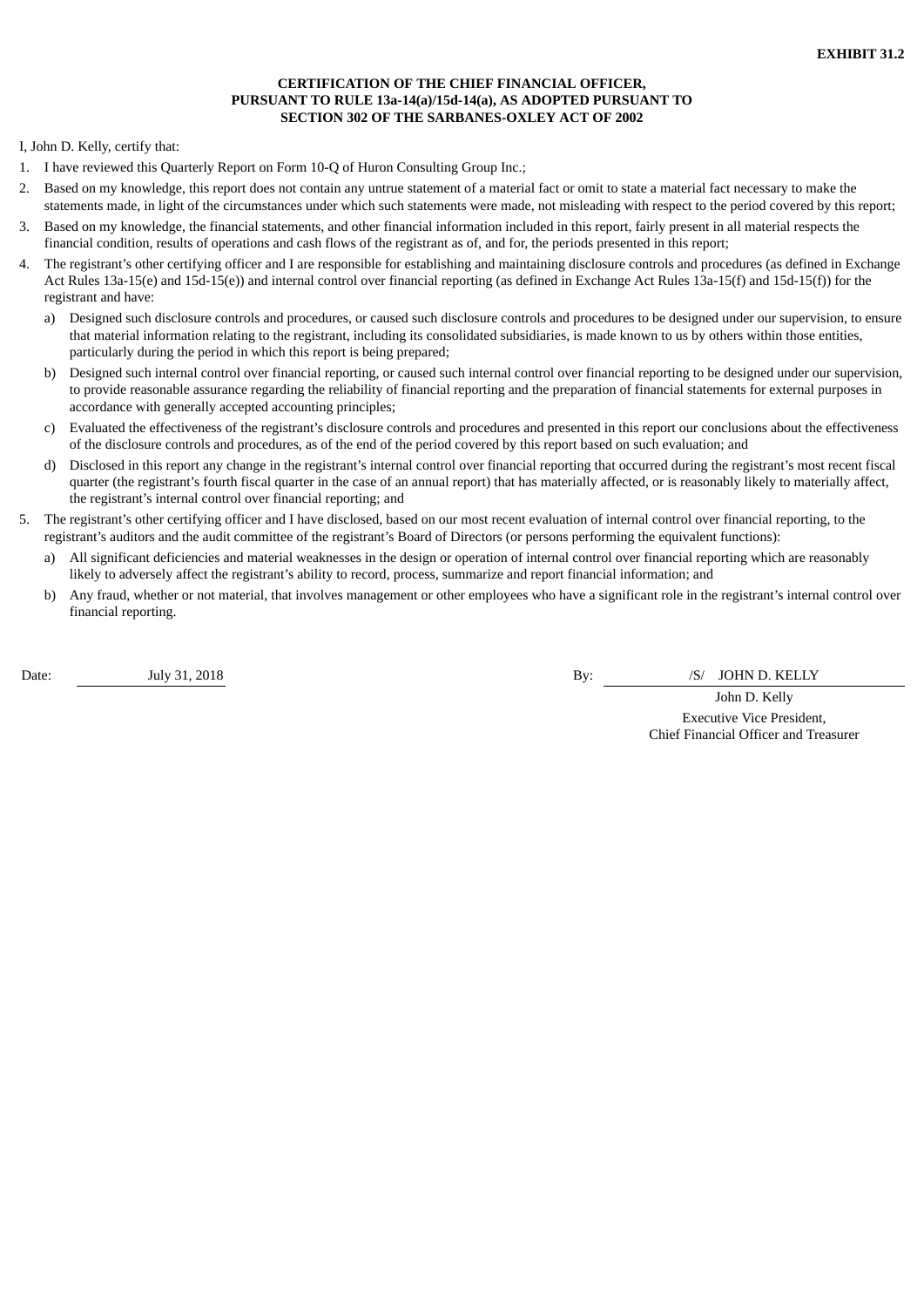# **CERTIFICATION OF THE CHIEF EXECUTIVE OFFICER, PURSUANT TO 18 U.S.C. SECTION 1350, AS ADOPTED PURSUANT TO SECTION 906 OF THE SARBANES-OXLEY ACT OF 2002**

<span id="page-55-0"></span>In connection with the Quarterly Report of Huron Consulting Group Inc. (the "Company") on Form 10-Q for the quarter ended June 30, 2018 as filed with the Securities and Exchange Commission on the date hereof (the "Report"), I, James H. Roth, President and Chief Executive Officer of the Company, hereby certify, pursuant to 18 U.S.C. Section 1350, as adopted pursuant to Section 906 of the Sarbanes-Oxley Act of 2002, that:

- 1. The Report fully complies with the requirements of Section 13(a) or 15(d) of the Securities Exchange Act of 1934; and
- 2. The information contained in the Report fairly presents, in all material respects, the financial condition and results of operations of the Company for the periods presented therein.

Date: July 31, 2018 July 31, 2018

James H. Roth

President and Chief Executive Officer

A signed original of this written statement required by Section 906, or other document authenticating, acknowledging, or otherwise adopting the signature that appears in typed form within the electronic version of this written statement required by Section 906, has been provided to the Company and will be retained by the Company and furnished to the Securities and Exchange Commission or its staff upon request.

The foregoing certification is being furnished to the Securities and Exchange Commission as an exhibit to the Form 10-Q and shall not be considered filed as part of the Form 10-Q.